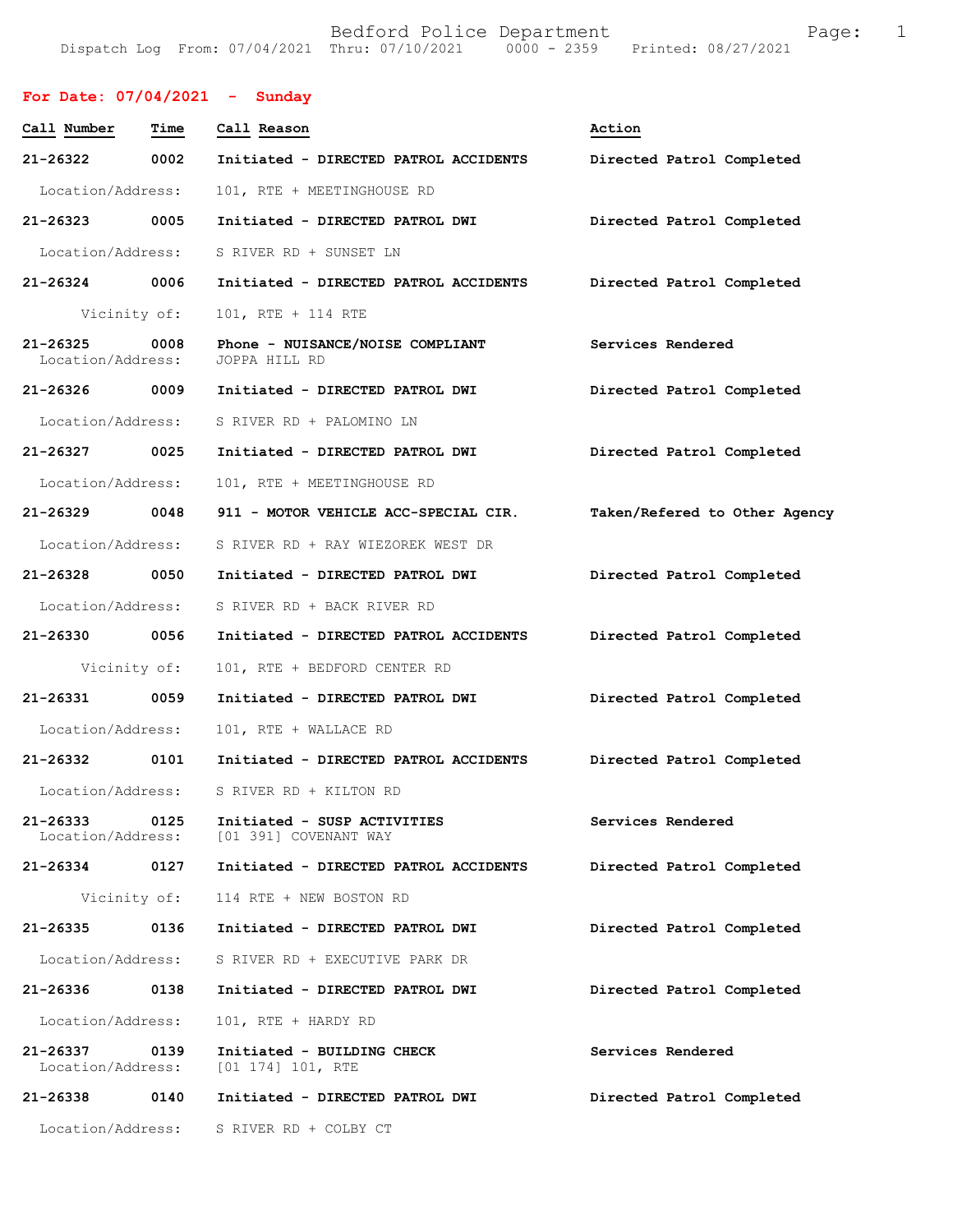| 21-26339 0207     |              | Initiated - DIRECTED PATROL-CAR BREAK-INS | Directed Patrol Completed |
|-------------------|--------------|-------------------------------------------|---------------------------|
|                   | Vicinity of: | N AMHERST RD + CAMPBELL RD                |                           |
| 21-26340 0231     |              | Initiated - DIRECTED PATROL-CAR BREAK-INS | Directed Patrol Completed |
|                   | Vicinity of: | RUNDLETT HILL RD + DONALD ST              |                           |
| 21-26341 0314     |              | Initiated - BUILDING CHECK                | Directed Patrol Completed |
| Location/Address: |              | [01 1476] 101, RTE                        |                           |
| 21-26342 0418     |              | Initiated - BUILDING CHECK                | Building Checked/Secured  |
| Location/Address: |              | [01 L2122] S RIVER RD                     |                           |
| 21-26343 0421     |              | Initiated - DIRECTED PATROL BURGLARY      | Directed Patrol Completed |
| Location/Address: |              | BACK RIVER RD + MEADOWCREST DR            |                           |
| 21-26344 0427     |              | Initiated - DIRECTED PATROL-CAR BREAK-INS | Directed Patrol Completed |
| Location/Address: |              | PALOMINO LN + PLUMMER RD                  |                           |
| 21-26345 0437     |              | Initiated - DIRECTED PATROL BURGLARY      | Directed Patrol Completed |
| Location/Address: |              | BARRINGTON DR                             |                           |
| 21-26346 0440     |              | Initiated - DIRECTED PATROL-CAR BREAK-INS | Directed Patrol Completed |
|                   | Vicinity of: | PULPIT RD + SPRAGUE MILL RD               |                           |
| 21-26347 0447     |              | Initiated - DIRECTED PATROL BURGLARY      | Directed Patrol Completed |
| Location/Address: |              | S RIVER RD + TECHNOLOGY DR                |                           |
| 21-26348 0447     |              | Initiated - BUILDING CHECK                | Building Checked/Secured  |
|                   |              | Location/Address: [01 L1178] ATWOOD LN    |                           |
| 21-26349 0453     |              | Initiated - DIRECTED PATROL-CAR BREAK-INS | Directed Patrol Completed |
| Location/Address: |              | GLEN RD + OAK DR                          |                           |
| 21-26350          | 0510         | Initiated - DIRECTED PATROL BURGLARY      | Directed Patrol Completed |
| Location/Address: |              | PILGRIM DR + PURITAN DR                   |                           |
| 21-26351          | 0521         | Initiated - DIRECTED PATROL TRAFFIC ENF   | Directed Patrol Completed |
|                   | Vicinity of: | NEW BOSTON RD + WALLACE RD                |                           |
| 21-26352          | 0527         | Initiated - DIRECTED PATROL TRAFFIC ENF   | Directed Patrol Completed |
| Location/Address: |              | S RIVER RD + MEETINGHOUSE RD              |                           |
| 21-26353          | 0533         | Initiated - DIRECTED PATROL TRAFFIC ENF   | Directed Patrol Completed |
| Location/Address: |              | 101, RTE + JENKINS RD                     |                           |
| 21-26354          | 0601         | Initiated - DIRECTED PATROL TRAFFIC ENF   | Directed Patrol Completed |
| Location/Address: |              | 101, RTE + COVENANT WAY                   |                           |
| 21-26355          | 0758         | Initiated - DIRECTED PATROL TRAFFIC ENF   | Directed Patrol Completed |
|                   | Vicinity of: | 101, RTE + 114 RTE                        |                           |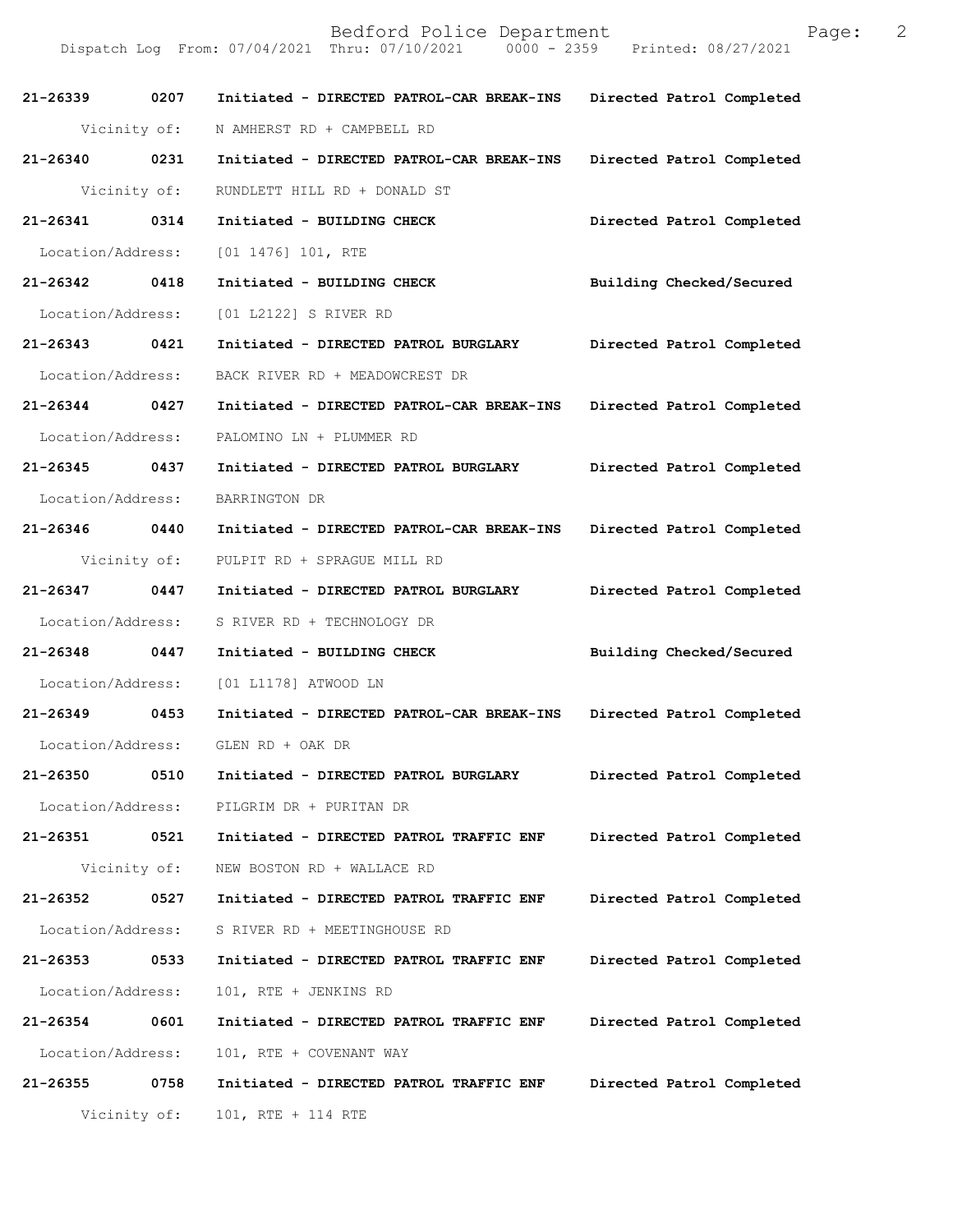Bedford Police Department Page: 3 Dispatch Log From: 07/04/2021 Thru: 07/10/2021 **21-26356 0800 Initiated - DIRECTED PATROL TRAFFIC ENF Directed Patrol Completed**  Location/Address: MEETINGHOUSE RD + S RIVER RD **21-26357 0831 911 - S-EMERGENCY MEDICAL CALL-CHARL TRANSPORTED TO CMC HOSPITAL**  Location/Address: [01 919] CORPORATE DR **21-26358 0831 Initiated - DIRECTED PATROL TRAFFIC ENF Directed Patrol Completed**  Location/Address: S RIVER RD + BACK RIVER RD **21-26359 0833 Initiated - DIRECTED PATROL TRAFFIC ENF Directed Patrol Completed**  Location/Address: NEW BOSTON RD + WALLACE RD **21-26360 0845 911 - S-EMERGENCY MEDICAL CALL-BRAVO TRANSPORTED TO CMC HOSPITAL**  Location/Address: CHIPPING NORTON LN **21-26361 0912 Initiated - DIRECTED PATROL TRAFFIC ENF Directed Patrol Completed**  Location/Address: 101, RTE + WALLACE RD **21-26362 0919 Initiated - MOTOR VEHICLE STOP Summons/Warning Issued**  Location/Address: S RIVER RD + KILTON RD **21-26363 0933 Phone - SUSP ACTIVITIES-IN PROGRESS Could Not Locate**  [01 1312] S RIVER RD **21-26364 0954 Initiated - DIRECTED PATROL-CAR BREAK-INS Directed Patrol Completed**  Location/Address: [01 1312] S RIVER RD **21-26365 1000 Initiated - DIRECTED PATROL-CAR BREAK-INS Directed Patrol Completed**  Location/Address: [01 1235] S RIVER RD **21-26366 1006 Initiated - DIRECTED PATROL ACCIDENTS Directed Patrol Completed**  Location/Address: 101, RTE **21-26367 1020 Initiated - DIRECTED PATROL TRAFFIC ENF Directed Patrol Completed**  Location/Address: 101, RTE + OLD BEDFORD RD **21-26368 1022 Initiated - DIRECTED PATROL-CAR BREAK-INS Summons/Warning Issued**  Location/Address: [01 L560] S RIVER RD **21-26369 1028 Initiated - DIRECTED PATROL-CAR BREAK-INS Directed Patrol Completed**  Location/Address: HAWTHORNE DR + S RIVER RD **21-26370 1034 Other - BOLO Services Rendered**  Location: [OOT] WEARE POLICE DEPT **21-26371 1035 Initiated - MOTOR VEHICLE STOP Summons/Warning Issued**  Location/Address: S RIVER RD + BACK RIVER RD **21-26372 1044 Initiated - MOTOR VEHICLE STOP Summons/Warning Issued**  Location/Address: S RIVER RD + EXECUTIVE PARK DR **21-26373 1050 Initiated - MOTOR VEHICLE STOP Summons/Warning Issued**  Location/Address: S RIVER RD + KILTON RD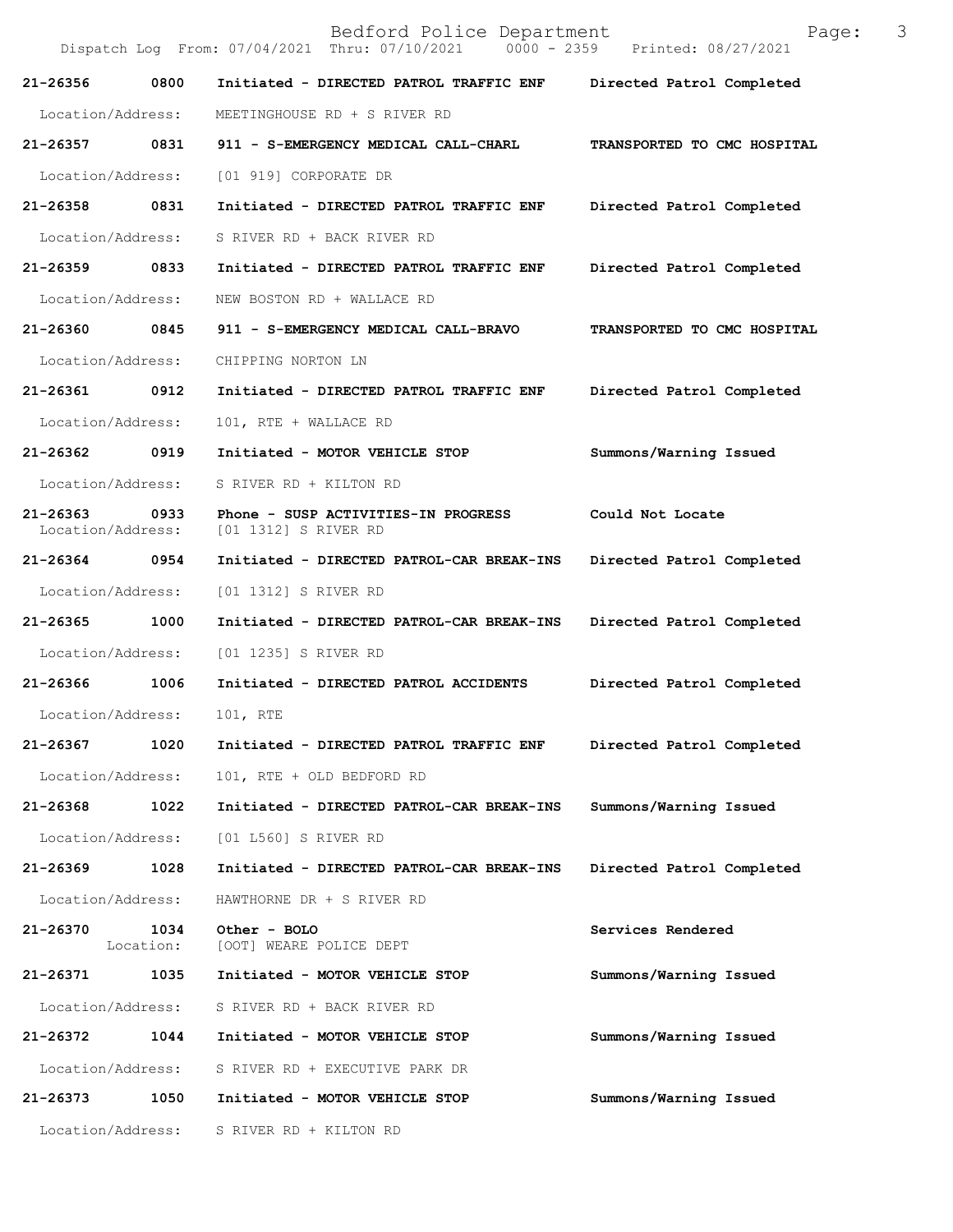| 21-26374                          | 1059                       | Initiated - MOTOR VEHICLE STOP                                                                   | Summons/Warning Issued        |
|-----------------------------------|----------------------------|--------------------------------------------------------------------------------------------------|-------------------------------|
| Location/Address:                 |                            | S RIVER RD + RIDGEWOOD RD                                                                        |                               |
| 21-26375                          | 1115                       | Phone - MOTOR VEHICLE COMP-IN PROGRESS                                                           | Taken/Refered to Other Agency |
| Location/Address:                 |                            | [01 L819] 101, RTE                                                                               |                               |
| 21-26378                          | 1122                       | Phone - ASSIST OTHER AGENCY                                                                      | Directed Patrol Completed     |
| Location/Address:                 |                            | CAMBRIDGE RD                                                                                     |                               |
| 21-26376                          | 1124                       | Initiated - MOTOR VEHICLE STOP                                                                   | Summons/Warning Issued        |
| Location/Address:                 |                            | 101, RTE + PLUMMER ROAD OVERPASS                                                                 |                               |
| 21-26377                          | 1128                       | Initiated - DIRECTED PATROL TRAFFIC ENF                                                          | Directed Patrol Completed     |
| Location/Address:                 |                            | S RIVER RD + MEETINGHOUSE RD                                                                     |                               |
| 21-26379                          | 1208                       | Initiated - DIRECTED PATROL BURGLARY                                                             | Directed Patrol Completed     |
| Location/Address:                 |                            | N AMHERST RD                                                                                     |                               |
| 21-26380                          | 1211                       | Initiated - DIRECTED PATROL BURGLARY                                                             | Directed Patrol Completed     |
| Location/Address:                 |                            | WENDOVER WAY                                                                                     |                               |
| 21-26381                          | 1213                       | Initiated - DIRECTED PATROL BURGLARY                                                             | Directed Patrol Completed     |
| Location/Address:                 |                            | WALLACE RD                                                                                       |                               |
| 21-26382                          | 1229                       | Initiated - MOTOR VEHICLE STOP                                                                   | Summons/Warning Issued        |
| Location/Address:                 |                            | 101, RTE + OLDE BEDFORD WAY                                                                      |                               |
| 21-26383<br>Location/Address:     | 1231                       | Phone - Parking Complaint<br>[01 L1823] BOYNTON ST                                               | Investigated                  |
| 21-26384                          | 1258<br>Refer To Incident: | 911 - DOMESTIC DISTURB.-IN PROGRESS<br>Location/Address: [01 1870] S RIVER RD<br>$21 - 630 - OF$ | Investigated                  |
| $21 - 26385$                      | 1316                       | Initiated - DIRECTED PATROL-CAR BREAK-INS                                                        | Directed Patrol Completed     |
| Location/Address:                 |                            | [01 1108] LEAVY DR                                                                               |                               |
| 21-26386                          | 1316                       | Initiated - DIRECTED PATROL BURGLARY                                                             | Directed Patrol Completed     |
| Location/Address:                 |                            | COUNTY RD + LIBERTY HILL RD                                                                      |                               |
| $21 - 26387$<br>Location/Address: | 1342                       | Phone - G-MUTUAL AID - FIRE DEPT<br>[03] SAINT ANSLEM DR                                         | Services Rendered             |
| 21-26388                          | 1351                       | Initiated - DIRECTED PATROL-CAR BREAK-INS                                                        | Directed Patrol Completed     |
| Location/Address:                 |                            | BACK RIVER RD + S RIVER RD                                                                       |                               |
| 21-26389<br>Location/Address:     | 1353<br>Refer To Incident: | Walk-In - DOG COMPLAINT<br>MINISTERIAL BR<br>$21 - 631 - OF$                                     | Investigated                  |
| 21-26390                          | 1408                       | Initiated - MOTOR VEHICLE STOP                                                                   | Summons/Warning Issued        |
| Location/Address:                 |                            | S RIVER RD                                                                                       |                               |
| 21-26391                          | 1527                       | Initiated - DIRECTED PATROL TRAFFIC ENF                                                          | Directed Patrol Completed     |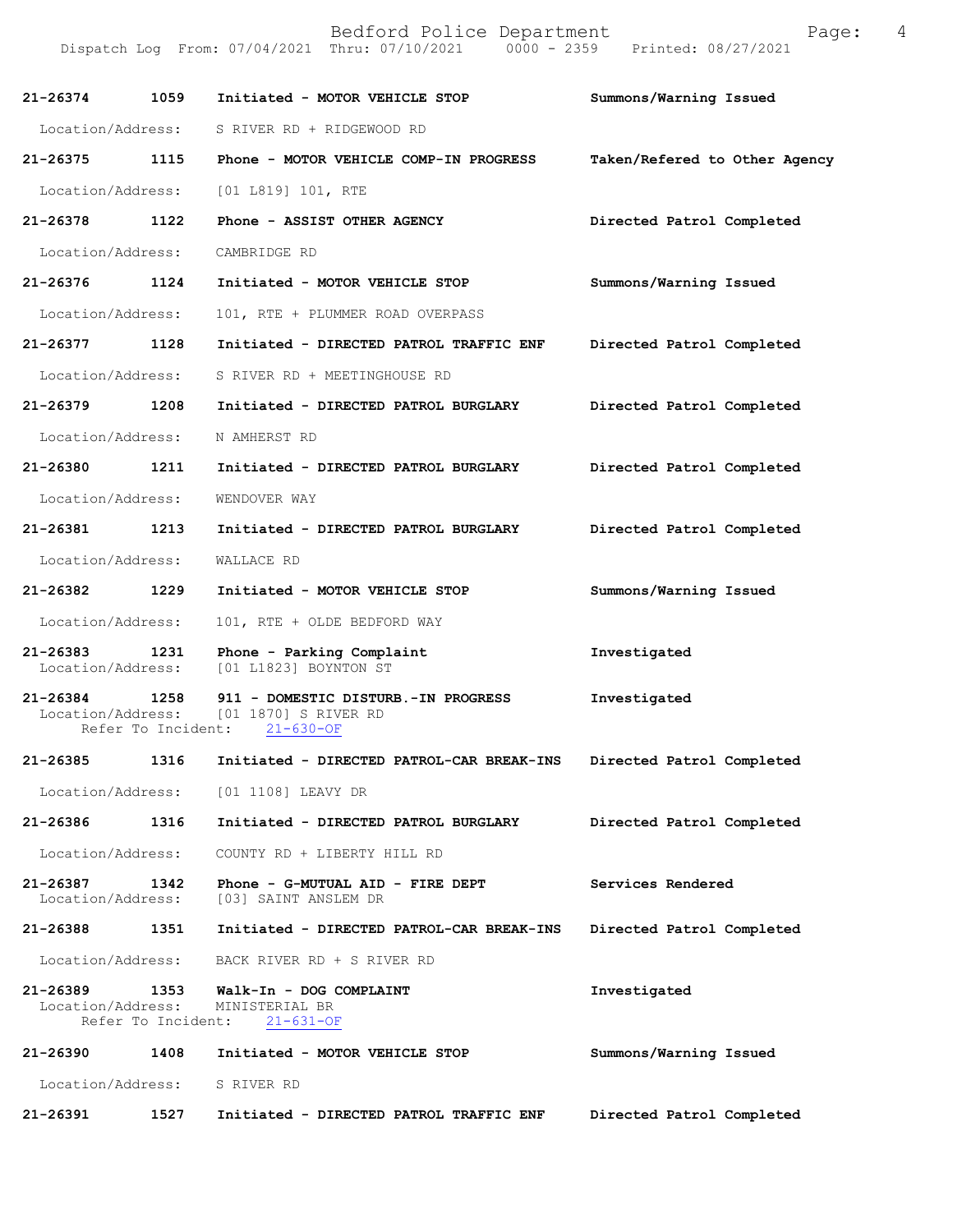|                   |              | Bedford Police Department<br>Dispatch Log From: 07/04/2021 Thru: 07/10/2021   0000 - 2359   Printed: 08/27/2021 | Page:                       | 5 |
|-------------------|--------------|-----------------------------------------------------------------------------------------------------------------|-----------------------------|---|
|                   |              | Vicinity of: 114 RTE + DONALD ST                                                                                |                             |   |
| 21-26392          | 1530         | Initiated - DIRECTED PATROL TRAFFIC ENF                                                                         | Directed Patrol Completed   |   |
| Location/Address: |              | S RIVER RD + CLUB ACRE LN                                                                                       |                             |   |
| 21-26393 1530     |              | Initiated - DIRECTED PATROL TRAFFIC ENF                                                                         | Directed Patrol Completed   |   |
| Location/Address: |              | 101, RTE + KAHLIKO LN                                                                                           |                             |   |
| 21-26394 1534     |              | Initiated - MOTOR VEHICLE STOP                                                                                  | Summons/Warning Issued      |   |
| Location/Address: |              | 101, RTE + COVENANT WAY                                                                                         |                             |   |
| 21-26395          | 1536         | Initiated - DIRECTED PATROL TRAFFIC ENF                                                                         | Directed Patrol Completed   |   |
|                   |              | Location/Address: S RIVER RD + COLBY CT                                                                         |                             |   |
| 21-26396 1536     |              | Initiated - MOTOR VEHICLE STOP                                                                                  | Summons/Warning Issued      |   |
|                   |              | Location/Address: 114 RTE + OLD BEDFORD ROAD OVERPASS                                                           |                             |   |
|                   |              | 21-26397 1539 Phone - MISSING PERSON<br>Location/Address: [01 248] RIDGEWOOD RD<br>Refer To Incident: 21-632-OF | Services Rendered           |   |
|                   |              | 21-26398 1550 Initiated - MOTOR VEHICLE STOP                                                                    | Summons/Warning Issued      |   |
|                   |              | Location/Address: S RIVER RD + HAWTHORNE DR                                                                     |                             |   |
|                   |              | 21-26400 1558 Phone - THEFT<br>Location/Address: [01 L1804] S RIVER RD<br>Refer To Incident: 21-633-OF          | Investigated                |   |
| 21-26399 1559     |              | 911 - S-EMERGENCY MEDICAL CALL-CHARL                                                                            | TRANSPORTED TO CMC HOSPITAL |   |
| Location/Address: |              | [01 919] CORPORATE DR                                                                                           |                             |   |
| 21-26401 1639     |              | 911 - S-EMERGENCY MEDICAL CALL-ALPHA                                                                            | TRANSPORTED TO CMC HOSPITAL |   |
|                   |              | Location/Address: [01 L1950] HAWTHORNE DR                                                                       |                             |   |
| 21-26402          | 1702         | Phone - ALARM, BURGLAR                                                                                          | Alarm- correct code/reset   |   |
| Location/Address: |              | [01 L147] NEWFANE RD                                                                                            |                             |   |
| 21-26403          | 1718         | Initiated - DIRECTED PATROL TRAFFIC ENF                                                                         | Directed Patrol Completed   |   |
| Location/Address: |              | S RIVER RD + MOORES CROSSING RD                                                                                 |                             |   |
| 21-26404          | 1722         | Initiated - MOTOR VEHICLE STOP                                                                                  | Summons/Warning Issued      |   |
| Location/Address: |              | S RIVER RD + EXECUTIVE PARK DR                                                                                  |                             |   |
| 21-26405          | 1728         | Initiated - DIRECTED PATROL TRAFFIC ENF                                                                         | Directed Patrol Completed   |   |
| Location/Address: |              | 101, RTE + COVENANT WAY                                                                                         |                             |   |
| 21-26406          | 1733         | Initiated - DIRECTED PATROL TRAFFIC ENF                                                                         | Directed Patrol Completed   |   |
|                   | Vicinity of: | 101, RTE + CONSTITUTION DR                                                                                      |                             |   |
| 21-26407          | 1735         | Initiated - MOTOR VEHICLE STOP                                                                                  | Summons/Warning Issued      |   |
| Location/Address: |              | BACK RIVER RD                                                                                                   |                             |   |
| 21-26408          | 1745         | Initiated - MOTOR VEHICLE STOP                                                                                  | Summons/Warning Issued      |   |
| Location/Address: |              | 101, RTE + COVENANT WAY                                                                                         |                             |   |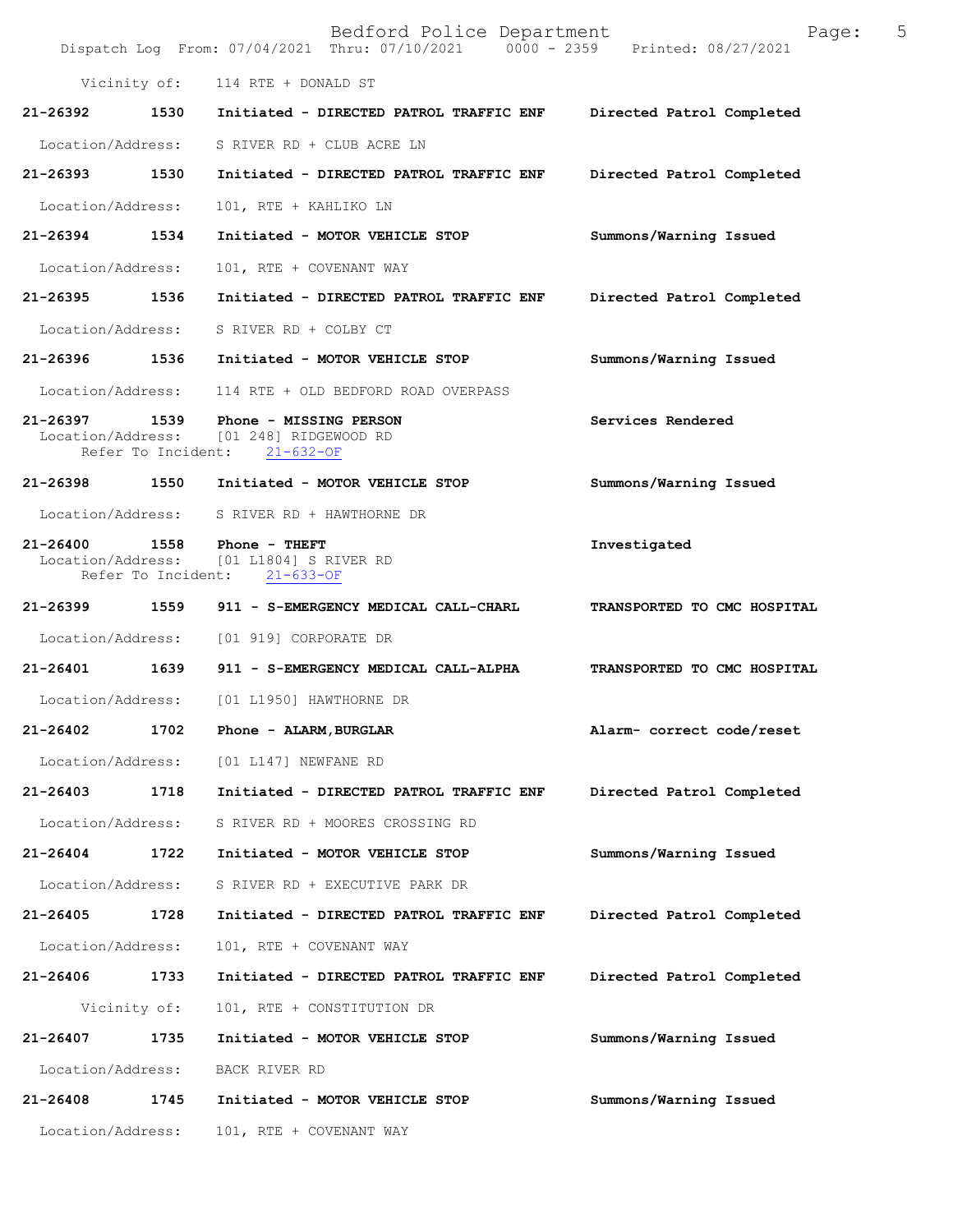| 21-26409<br>Location/Address:      | 1753<br>Summons:<br>Address:<br>Age: | Initiated - MOTOR VEHICLE STOP<br>S RIVER RD + UPJOHN ST<br>Refer To Summons: 21-364-AR<br>TEXEIRA, FELIPE<br>MANCHESTER, NH<br>27 | Arrest(s) Made              |
|------------------------------------|--------------------------------------|------------------------------------------------------------------------------------------------------------------------------------|-----------------------------|
|                                    | Charges:                             | License Reqd; Op w/o Valid License<br>Speeding 16-20 mph over limit of 55 or less                                                  |                             |
| 21-26410                           | 1754                                 | Initiated - BUILDING CHECK                                                                                                         | Building Checked/Secured    |
| Location/Address:                  |                                      | [01 231] OLD BEDFORD RD                                                                                                            |                             |
| 21-26411 1811<br>Location/Address: |                                      | 911 - CHECK THE WELFARE<br>[01 L1804] S RIVER RD                                                                                   | Could Not Locate            |
| 21-26412<br>Location/Address:      | 1819                                 | Phone - SERVE WARRANT<br>CAMBRIDGE RD<br>Refer To Arrest: 21-365-AR                                                                | Arrest(s) Made              |
|                                    |                                      | Arrest: DUBOIS, JEFFREY EDWARD<br>Address: BEDFORD, NH<br>Age: 36<br>Charges: Arrest on Warrant                                    |                             |
| $21 - 26413$                       | 1912                                 | Initiated - DIRECTED PATROL-CAR BREAK-INS                                                                                          | Directed Patrol Completed   |
| Location/Address:                  |                                      | [01 L1804] S RIVER RD                                                                                                              |                             |
| $21 - 26414$<br>Location/Address:  | 1915                                 | Phone - DISORDERLY CONDUCT-IN PROGRESS<br>[01 L0000816] IRON HORSE DR                                                              | Could Not Locate            |
| 21-26415                           | 1935                                 | Initiated - DIRECTED PATROL-CAR BREAK-INS                                                                                          | Directed Patrol Completed   |
| Location/Address:                  |                                      | [01 L2271] S RIVER RD                                                                                                              |                             |
| 21-26416                           | 1941                                 | Initiated - BUILDING CHECK                                                                                                         | Building Checked/Secured    |
| Location/Address:                  |                                      | [01 504] RIDGEWOOD RD                                                                                                              |                             |
| 21-26417                           | 1948                                 | Phone - FIREWORKS<br>Location/Address: [01 L549] GAULT RD                                                                          | Could Not Locate            |
| 21-26418                           | 2019                                 | Phone - S-EMERGENCY MEDICAL CALL                                                                                                   | TRANSPORTED TO CMC HOSPITAL |
| Location/Address:                  |                                      | 101, RTE + WALLACE RD                                                                                                              |                             |
| 21-26419                           | 2034                                 | Initiated - DIRECTED PATROL-CAR BREAK-INS                                                                                          | Directed Patrol Completed   |
| Location/Address:                  |                                      | [01 324] HAWTHORNE DR                                                                                                              |                             |
| 21-26420                           | 2041                                 | Phone - S-MUTUAL AID-MEDICAL                                                                                                       | TRANSPORTED TO CMC HOSPITAL |
| Location/Address:                  |                                      | [03] SHORE DR                                                                                                                      |                             |
| $21 - 26421$<br>Location/Address:  | 2049                                 | Phone - CHECK THE WELFARE<br>[01 632] JOPPA HILL RD                                                                                | Could Not Locate            |
| 21-26423<br>Location/Address:      | 2101                                 | Phone - FIREWORKS<br>[01 L549] GAULT RD                                                                                            | Could Not Locate            |
| 21-26422                           | 2103                                 | Initiated - DIRECTED PATROL-CAR BREAK-INS                                                                                          | Directed Patrol Completed   |
| Location/Address:                  |                                      | [01 376] KILTON RD                                                                                                                 |                             |
| $21 - 26424$<br>Location/Address:  | 2116                                 | 911 - GUNSHOT<br>[01 248] RIDGEWOOD RD                                                                                             | Could Not Locate            |
| 21-26425                           | 2119                                 | Initiated - DIRECTED PATROL BURGLARY                                                                                               | Directed Patrol Completed   |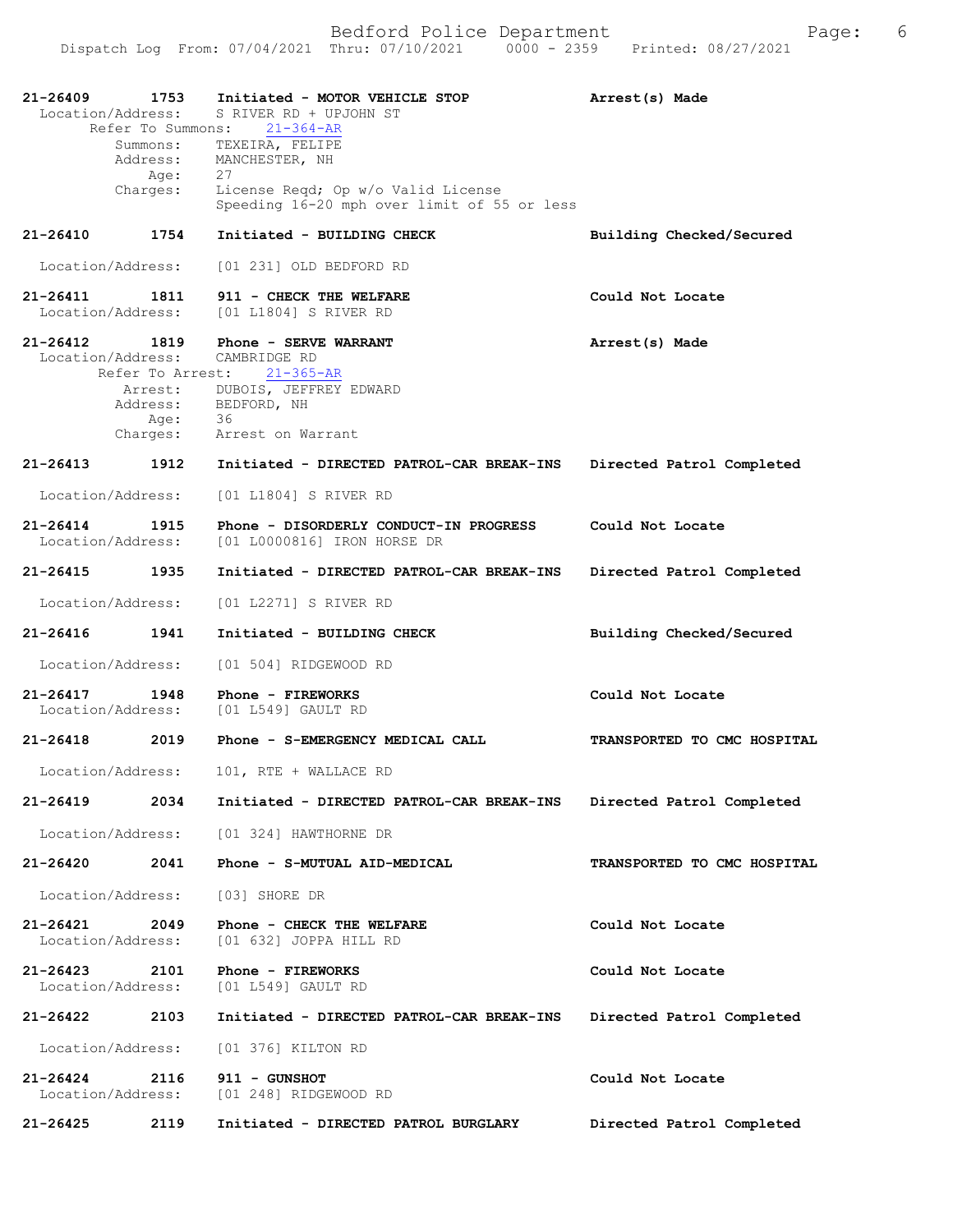Location/Address: [01 L0000553] 101, RTE **21-26426 2145 Initiated - DIRECTED PATROL BURGLARY Directed Patrol Completed**  Vicinity of: N AMHERST RD + WALLACE RD **21-26427 2147 Initiated - DIRECTED PATROL BURGLARY Directed Patrol Completed**  Location/Address: GAULT RD + DUNNINGTON WAY **21-26428 2237 Phone - FIREWORKS Services Rendered**  Location/Address: SETON DR **21-26429 2313 Phone - FIREWORKS Unfounded**  Location/Address: 21-26430 2314 Phone - FIREWORKS Services Rendered Location/Address: STOWELL RD Location/Address: **21-26431 2331 Initiated - DIRECTED PATROL DWI Directed Patrol Completed**  Location/Address: S RIVER RD + COLBY CT **21-26432 2344 911 - S-EMERGENCY MEDICAL CALL-CHARL TRANSPORTED TO CMC HOSPITAL**  Location/Address: FAIRLANE DR **21-26433 2357 Initiated - DIRECTED PATROL DWI Directed Patrol Completed**  Location/Address: NEW BOSTON RD + WALLACE RD **For Date: 07/05/2021 - Monday 21-26434 0001 Initiated - DIRECTED PATROL DWI Directed Patrol Completed**  Location/Address: S RIVER RD + MEETINGHOUSE RD **21-26435 0003 Initiated - HIGHWAY CONDITIONS Services Rendered**  Location/Address: MEADOW RD **21-26436 0011 Initiated - DIRECTED PATROL DWI Directed Patrol Completed**  Vicinity of: 101, RTE + WALLACE RD **21-26437 0019 Initiated - MOTOR VEHICLE STOP Summons/Warning Issued**  Location/Address: 114 RTE + NEW BOSTON RD **21-26438 0022 Other - BOLO No Action Required**  Location: [07] MANCHESTER AREA **21-26439 0026 Initiated - MOTOR VEHICLE STOP Summons/Warning Issued**  Location/Address: 101, RTE **21-26440 0029 Initiated - DIRECTED PATROL DWI Directed Patrol Completed**  Location/Address: 114 RTE + WHITE AVE **21-26441 0033 Initiated - DIRECTED PATROL DWI Directed Patrol Completed** 

Location/Address: S RIVER RD + BACK RIVER RD

**21-26442 0049 Initiated - DIRECTED PATROL DWI Directed Patrol Completed**  Vicinity of: 101, RTE + PINECREST DR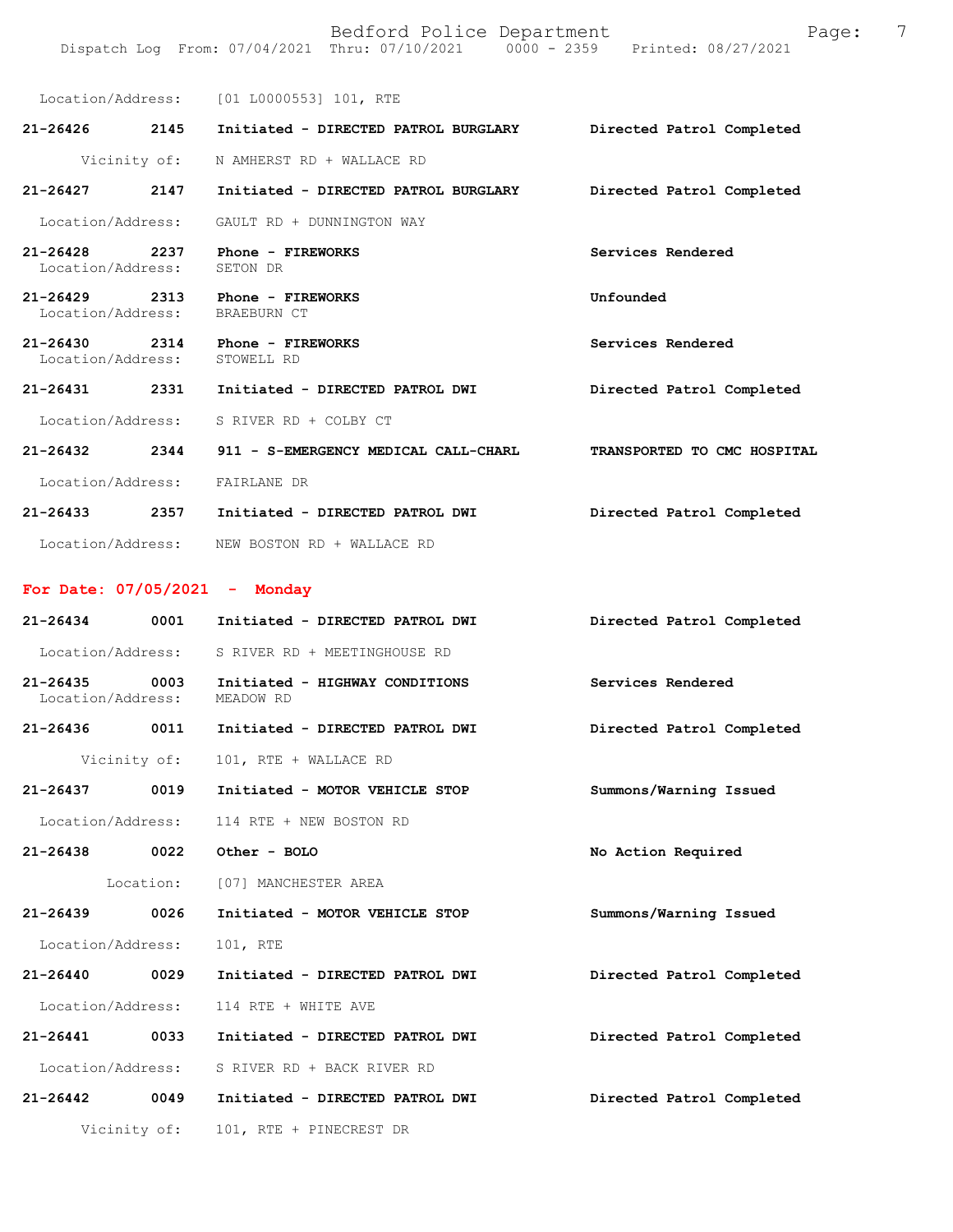Dispatch Log From: 07/04/2021 Thru: 07/10/2021 0000 - 2359 Printed: 08/27/2021

| 21-26443 0100                     |              | Initiated - DIRECTED PATROL DWI                        | Directed Patrol Completed |
|-----------------------------------|--------------|--------------------------------------------------------|---------------------------|
| Location/Address:                 |              | NEW BOSTON RD + MCALLISTER RD                          |                           |
| 21-26444 0102                     |              | Initiated - DIRECTED PATROL DWI                        | Directed Patrol Completed |
| Location/Address:                 |              | S RIVER RD + AUTUMN LN                                 |                           |
| 21-26445 0118                     |              | Initiated - DIRECTED PATROL DWI                        | Directed Patrol Completed |
|                                   | Vicinity of: | 101, RTE + JENKINS RD                                  |                           |
| 21-26446 0129                     |              | Initiated - DIRECTED PATROL DWI                        | Directed Patrol Completed |
| Location/Address:                 |              | BACK RIVER RD + SMITH RD                               |                           |
| 21-26447 0145                     |              | Initiated - DIRECTED PATROL BURGLARY                   | Directed Patrol Completed |
| Location/Address:                 |              | HAWK DR + EAGLE DR                                     |                           |
| 21-26448 0153                     |              | Initiated - BUILDING CHECK                             | Directed Patrol Completed |
|                                   |              | Location/Address: [01 463] NASHUA RD                   |                           |
| 21-26449 0201                     |              | Initiated - DIRECTED PATROL-CAR BREAK-INS              | Directed Patrol Completed |
| Location/Address:                 |              | [01 1451] KENSINGTON LN                                |                           |
| 21-26450 0217                     |              | Initiated - BUILDING CHECK                             | Building Checked/Secured  |
| Location/Address:                 |              | [01 232] LIBERTY HILL RD                               |                           |
| 21-26451 0224                     |              | Initiated - BUILDING CHECK                             | Building Checked/Secured  |
| Location/Address:                 |              | [01 L848] TECHNOLOGY DR                                |                           |
| 21-26452 0228                     |              | Initiated - DIRECTED PATROL BURGLARY                   | Directed Patrol Completed |
| Location/Address:                 |              | JOPPA HILL RD + KING RD                                |                           |
| 21-26453 0239                     |              | Initiated - DIRECTED PATROL-CAR BREAK-INS              | Directed Patrol Completed |
|                                   |              | Vicinity of: GREENFIELD PKWY + BARNSIDE DR             |                           |
| 21-26454                          | 0334         | Initiated - DIRECTED PATROL-CAR BREAK-INS              | Directed Patrol Completed |
| Location/Address:                 |              | NEW BOSTON RD + DUNLAP DR                              |                           |
| 21-26455                          | 0403         | Phone - BOLO                                           | No Action Required        |
| Location/Address:                 |              | S RIVER RD                                             |                           |
| 21-26456                          | 0423         | Initiated - DIRECTED PATROL-CAR BREAK-INS              | Directed Patrol Completed |
|                                   | Vicinity of: | HITCHING POST LN + HARDY RD                            |                           |
| $21 - 26457$<br>Location/Address: | 0428         | Phone - CHECK THE WELFARE<br>RIDGEWOOD RD + PIMLICO CT | Could Not Locate          |
| 21-26458                          | 0431         | Initiated - DIRECTED PATROL BURGLARY                   | Directed Patrol Completed |
| Location/Address:                 |              | OLD BEDFORD RD + RUNDLETT HILL RD                      |                           |
| 21-26459                          | 0445         | Initiated - DIRECTED PATROL-CAR BREAK-INS              | Directed Patrol Completed |
| Location/Address:                 |              | [01 1312] S RIVER RD                                   |                           |
| 21-26460                          | 0500         | Initiated - DIRECTED PATROL TRAFFIC ENF                | Directed Patrol Completed |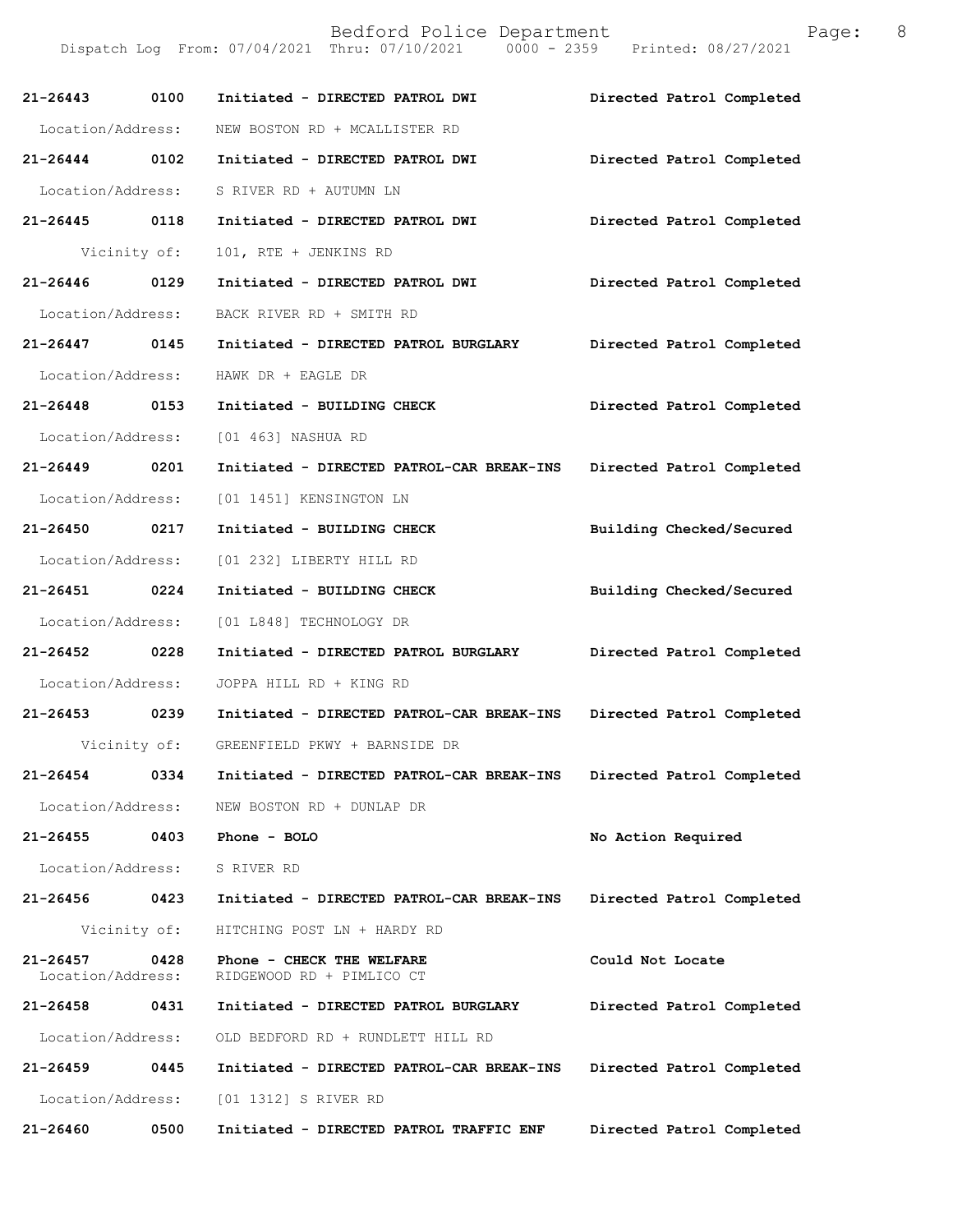Vicinity of: 101, RTE + COVENANT WAY **21-26461 0521 Initiated - DIRECTED PATROL TRAFFIC ENF Directed Patrol Completed**  Location/Address: 114 RTE + DONALD ST **21-26462 0531 Initiated - SUSP ACTIVITIES Services Rendered**  [01 1312] S RIVER RD **21-26463 0540 Initiated - SUSP ACTIVITIES Services Rendered**  Location/Address: [01 463] NASHUA RD **21-26464 0652 Phone - ASSIST CITIZEN Services Rendered**  Location/Address: **21-26465 0720 Initiated - DIRECTED PATROL TRAFFIC ENF Directed Patrol Completed**  Location/Address: 101, RTE + WALLACE RD **21-26466 0723 Initiated - DIRECTED PATROL TRAFFIC ENF Directed Patrol Completed**  Location/Address: S RIVER RD + UPJOHN ST **21-26467 0725 Initiated - MOTOR VEHICLE STOP Summons/Warning Issued**  Location/Address: 101, RTE + CHESTNUT DR **21-26468 0726 Initiated - MOTOR VEHICLE STOP Summons/Warning Issued**  Location/Address: 101, RTE + F.E. EVERETT SOUTH TPKE **21-26469 0732 Phone - SUSP ACTIVITIES Services Rendered**  Location/Address: EDINBURGH DR Refer To Incident: 21-639-OF **21-24229 0800 Other - POLICE INFORMATION No Action Required**  Location/Address: [01 L525] CAMP RD **21-26470 0828 Initiated - DIRECTED PATROL TRAFFIC ENF Directed Patrol Completed**  Location/Address: 101, RTE + KAHLIKO LN **21-26471 0829 Initiated - DIRECTED PATROL TRAFFIC ENF Directed Patrol Completed**  Location/Address: S RIVER RD + MEETINGHOUSE RD **21-26472 0830 Initiated - DIRECTED PATROL TRAFFIC ENF Directed Patrol Completed**  Location/Address: S RIVER RD + KILTON RD **21-26473 0835 Initiated - MOTOR VEHICLE STOP Summons/Warning Issued**  Location/Address: S RIVER RD + PARK DR **21-26474 0856 Initiated - DIRECTED PATROL TRAFFIC ENF Directed Patrol Completed**  Location/Address: 101, RTE + 114 RTE **21-26475 0858 Initiated - MOTOR VEHICLE STOP Summons/Warning Issued**  Location/Address: S RIVER RD **21-26476 0904 Phone - ASSIST CITIZEN Investigated**  Location/Address: ESSEX RD Refer To Incident: 20-1171-OF

**21-26477 0918 Initiated - MOTOR VEHICLE STOP Summons/Warning Issued**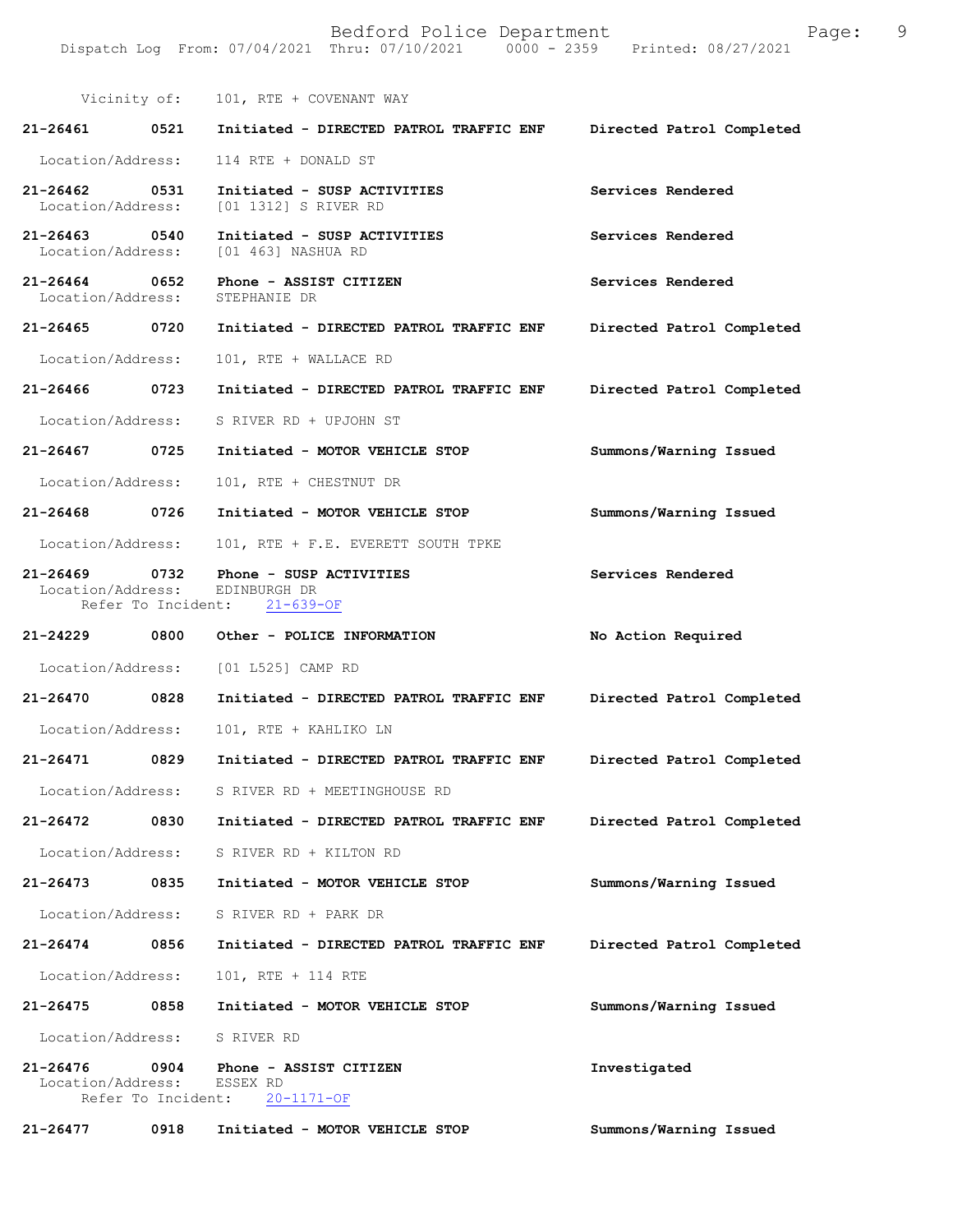| Location/Address:                 |      | JENKINS RD + 101, RTE                                      |                                |
|-----------------------------------|------|------------------------------------------------------------|--------------------------------|
| 21-26478                          | 0923 | Phone - ANIMAL COMPLAINT                                   | No Action Required             |
| Location/Address:                 |      | MCQUADE BROOK RD                                           |                                |
| 21-26479                          | 0926 | Initiated - MOTOR VEHICLE STOP                             | Summons/Warning Issued         |
| Location/Address:                 |      | MEETINGHOUSE RD                                            |                                |
| 21-26480                          | 0931 | Initiated - MOTOR VEHICLE STOP                             | Summons/Warning Issued         |
| Location/Address:                 |      | S RIVER RD + BACK RIVER RD                                 |                                |
| 21-26481                          | 1003 | Initiated - DIRECTED PATROL TRAFFIC ENF                    | Directed Patrol Completed      |
| Location/Address:                 |      | BOYNTON ST + DAVIES ST                                     |                                |
| 21-26482<br>Location/Address:     | 1048 | 911 - S-EMERGENCY MEDICAL CALL-CHARL<br>SPYGLASS POINT CIR | <b>NO TRANSPORT</b>            |
| 21-26483                          | 1048 | Initiated - MOTOR VEHICLE STOP                             | Summons/Warning Issued         |
| Location/Address:                 |      | 101, RTE + NASHUA RD                                       |                                |
| $21 - 26484$                      | 1058 | Initiated - MOTOR VEHICLE STOP                             | Summons/Warning Issued         |
| Location/Address:                 |      | S RIVER RD + UPJOHN ST                                     |                                |
| 21-26485                          | 1106 | Initiated - DIRECTED PATROL-CAR BREAK-INS                  | Directed Patrol Completed      |
| Location/Address:                 |      | LEAVY DR                                                   |                                |
| 21-26486                          | 1111 | Initiated - DIRECTED PATROL-CAR BREAK-INS                  | Directed Patrol Completed      |
| Location/Address:                 |      | [01 1235] S RIVER RD                                       |                                |
| 21-26487                          | 1116 | Initiated - DIRECTED PATROL BURGLARY                       | Directed Patrol Completed      |
| Location/Address:                 |      | BEALS RD + JENKINS RD                                      |                                |
| 21-26488                          | 1121 | Initiated - MOTOR VEHICLE STOP                             | Summons/Warning Issued         |
| Location/Address:                 |      | LEAVY DR                                                   |                                |
| 21-26489                          | 1201 | Initiated - VACANT PROPERTY CHECK                          | Building Checked/Secured       |
| Location/Address:                 |      | [01 L581] LEDGEWOOD RD                                     |                                |
| 21-26490                          | 1210 | Initiated - DIRECTED PATROL TRAFFIC ENF                    | Directed Patrol Completed      |
| Location/Address:                 |      | 101, RTE + MEETINGHOUSE RD                                 |                                |
| 21-26491                          | 1213 | 911 - S-EMERGENCY MEDICAL CALL-CHARL                       | Transported to Elliot Hospital |
| Location/Address:                 |      | BEALS RD                                                   |                                |
| 21-26492                          | 1217 | Phone - ANIMAL COMPLAINT                                   | No Action Required             |
| Location/Address:                 |      | DUNLAP DR                                                  |                                |
| 21-26493                          | 1223 | 911 - S-EMERGENCY MEDICAL CALL-CHARL                       | Transported to Elliot Hospital |
| Location/Address:                 |      | STEEPLE VIEW LN                                            |                                |
| $21 - 26494$<br>Location/Address: | 1228 | Phone - MOTOR VEHICLE ACCIDENT<br>[01 1050] DONALD ST      | Services Rendered              |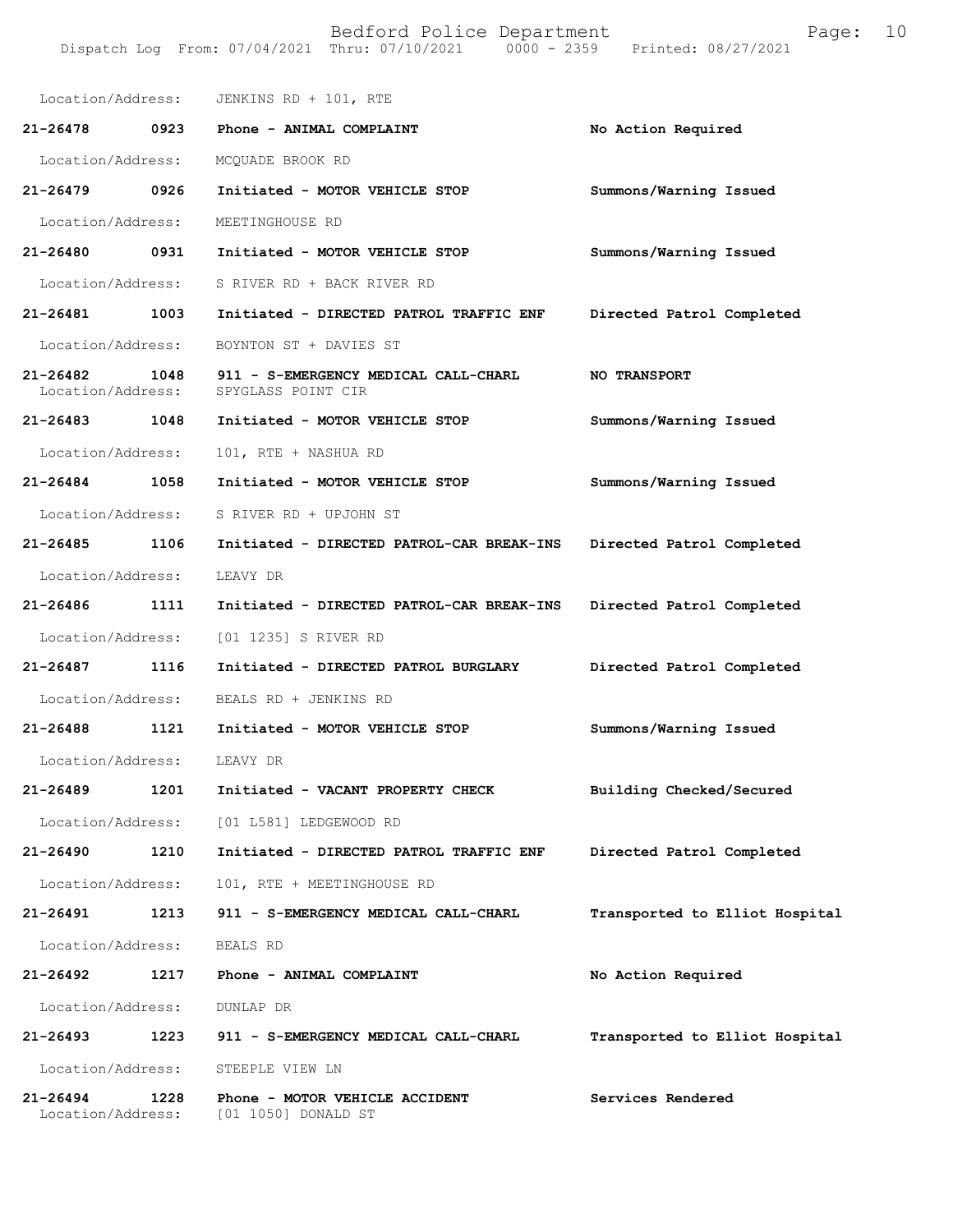|                                                              | Dispatch Log From: 07/04/2021 Thru: 07/10/2021 0000 - 2359 Printed: 08/27/2021    |                           |
|--------------------------------------------------------------|-----------------------------------------------------------------------------------|---------------------------|
|                                                              | 21-26495 1233 Initiated - MOTOR VEHICLE STOP                                      | Summons/Warning Issued    |
| Location/Address: JENKINS RD                                 |                                                                                   |                           |
|                                                              | 21-26496 1310 Initiated - DIRECTED PATROL-CAR BREAK-INS Directed Patrol Completed |                           |
|                                                              | Vicinity of: S RIVER RD + TECHNOLOGY DR                                           |                           |
| Location/Address: 101, RTE                                   | 21-26497 1317 Walk-In - FOUND PROPERTY<br>Refer To Incident: 21-634-OF            | Services Rendered         |
| 21-26498 1404 Phone - THEFT<br>Location/Address: HOLBROOK RD |                                                                                   | Services Rendered         |
|                                                              | 21-26499 1411 911 - DOG COMPLAINT<br>Location/Address: [01 1690] S RIVER RD       | Unfounded                 |
|                                                              | 21-26500 1425 Phone - ANIMAL COMPLAINT<br>Location/Address: SWAN AVE              | Services Rendered         |
| Location/Address: NEW BOSTON RD                              | 21-26501 1428 Initiated - DISABLED MOTOR VEHICLE                                  | Services Rendered         |
|                                                              | 21-26502 1553 Initiated - DIRECTED PATROL TRAFFIC ENF Directed Patrol Completed   |                           |
| Location/Address:                                            | 101, RTE + 114 RTE                                                                |                           |
|                                                              | 21-26503 1554 Initiated - DIRECTED PATROL TRAFFIC ENF Directed Patrol Completed   |                           |
|                                                              | Location/Address: S RIVER RD + CEDARWOOD DR                                       |                           |
|                                                              | 21-26504 1610 Initiated - DIRECTED PATROL DWI                                     | Directed Patrol Completed |
| Location/Address:                                            | 101, RTE + WALLACE RD                                                             |                           |
| 21-26505 1612                                                | Initiated - DIRECTED PATROL TRAFFIC ENF Directed Patrol Completed                 |                           |
|                                                              | Location/Address: BOYNTON ST + PLUMMER RD                                         |                           |
|                                                              |                                                                                   |                           |
|                                                              | 21-26507 1625 Initiated - DIRECTED PATROL TRAFFIC ENF Directed Patrol Completed   |                           |
|                                                              | Location/Address: S RIVER RD + COLBY CT                                           |                           |
| 21-26508                                                     | 1628 Initiated - DIRECTED PATROL TRAFFIC ENF                                      | Directed Patrol Completed |
|                                                              | Location/Address: S RIVER RD + TECHNOLOGY DR                                      |                           |
| 21-26509 1635                                                | Initiated - DIRECTED PATROL TRAFFIC ENF                                           | Directed Patrol Completed |
| Location/Address:                                            | 101, RTE + NASHUA RD                                                              |                           |
| 21-26510<br>1637<br>Location/Address:                        | Initiated - MOTOR VEHICLE ACCIDENT<br>N AMHERST RD + WALLACE RD                   | Investigated              |
|                                                              | 21-26511 1644 Initiated - MOTOR VEHICLE STOP                                      | Summons/Warning Issued    |
| Location/Address:                                            | S RIVER RD + PARK DR                                                              |                           |
| 21-26512 1653                                                | Initiated - DIRECTED PATROL TRAFFIC ENF                                           | Directed Patrol Completed |
| Location/Address:                                            | 101, RTE + OLDE BEDFORD WAY                                                       |                           |
| 21-26513<br>1659                                             | Initiated - DIRECTED PATROL TRAFFIC ENF                                           | Directed Patrol Completed |

Location/Address: S RIVER RD + HULL RD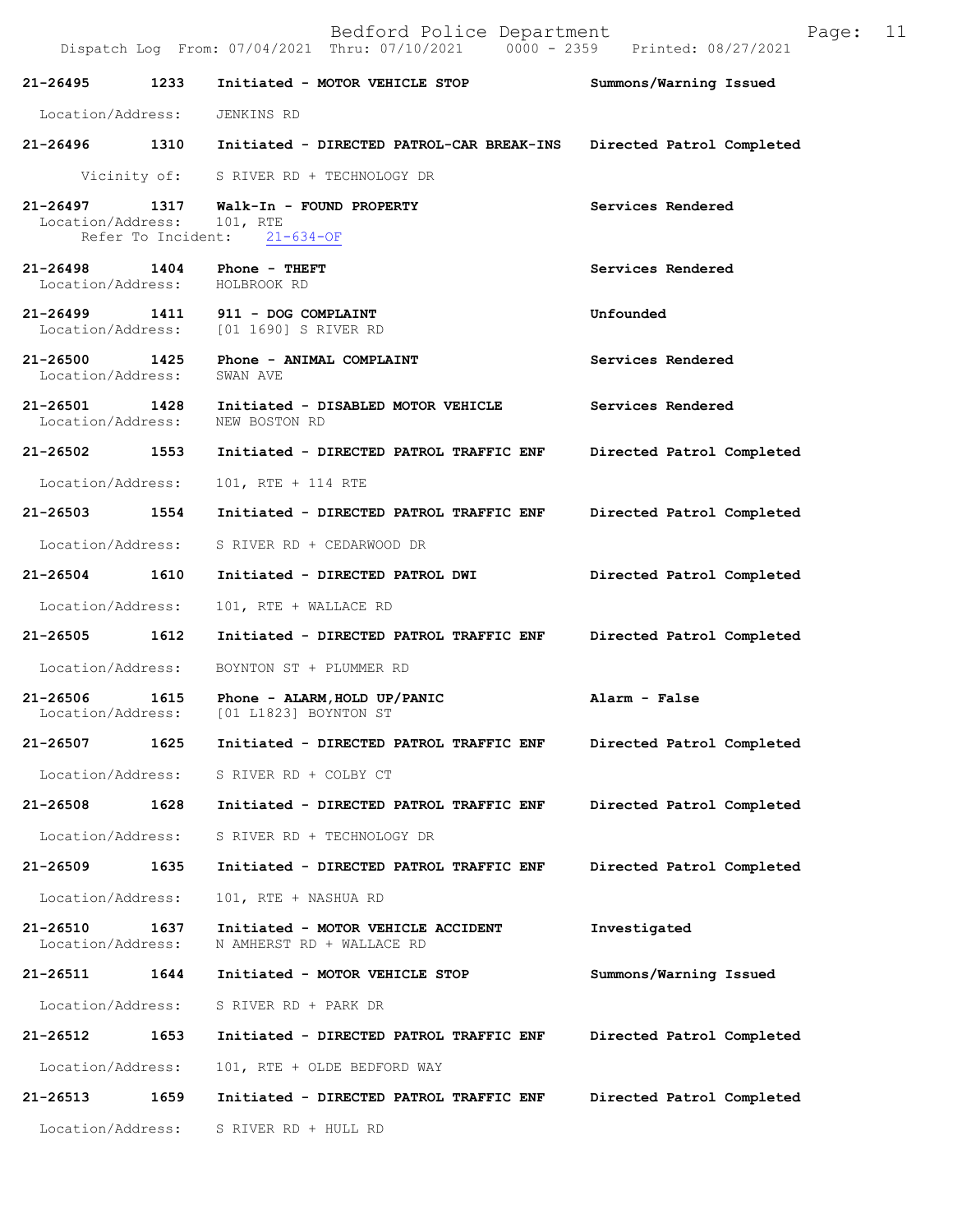Dispatch Log From: 07/04/2021 Thru: 07/10/2021

**21-26514 1711 Initiated - DIRECTED PATROL TRAFFIC ENF Directed Patrol Completed**  Location/Address: S RIVER RD + HAWTHORNE DR **21-26515 1713 911 - MOTOR VEHICLE COMP-IN PROGRESS Services Rendered**  Location/Address: NEW BOSTON RD + 114 RTE **21-26516 1721 Phone - ASSIST CITIZEN Services Rendered**  Location/Address: [01 1794] S RIVER RD **21-26517 1728 Initiated - DIRECTED PATROL TRAFFIC ENF Directed Patrol Completed**  Location/Address: S RIVER RD **21-26518 1736 Initiated - MOTOR VEHICLE STOP Summons/Warning Issued**  Location/Address: S RIVER RD + MEETINGHOUSE RD **21-26519 1738 Phone - ALARM,BURGLAR Alarm - False**  Location/Address: [01 504] RIDGEWOOD RD **21-26520 1816 911 - BURGLARY-IN PROGRESS Investigated**  Location/Address: CAMBRIDGE RD Refer To Incident: 21-635-OF **21-26521 1846 Initiated - INVESTIGATION-FOLLOW UP Services Rendered**   $[01 474]$  CONSTITUTION DR<br>ent:  $21-622-OF$ Refer To Incident: **21-26522 1901 Initiated - DIRECTED PATROL-CAR BREAK-INS Directed Patrol Completed**  Location/Address: [01 1235] S RIVER RD **21-26523 1914 Initiated - DIRECTED PATROL-CAR BREAK-INS Directed Patrol Completed**  Location/Address: BACK RIVER RD + COUNTY RD **21-26524 1927 Initiated - DIRECTED PATROL TRAFFIC ENF Directed Patrol Completed**  Location/Address: 101, RTE + JENKINS RD **21-26525 1929 Initiated - MOTOR VEHICLE STOP NO PAPERWORK**  101, RTE + JENKINS RD **21-26526 2008 911 - S-EMERGENCY MEDICAL CALL-CHARL Transported to Elliot Hospital** Location/Address: [01 17] DONALD ST **21-26527 2011 Initiated - DIRECTED PATROL TRAFFIC ENF Directed Patrol Completed**  Location/Address: S RIVER RD + BACK RIVER RD **21-26528 2013 Initiated - DIRECTED PATROL TRAFFIC ENF Directed Patrol Completed**  Location/Address: S RIVER RD + RIVERWAY PL **21-26529 2014 Initiated - DIRECTED PATROL BURGLARY Directed Patrol Completed**  Location/Address: LEAVY DR **21-26530 2027 Initiated - DIRECTED PATROL TRAFFIC ENF Directed Patrol Completed**  Location/Address: 101, RTE + KAHLIKO LN **21-26531 2034 Initiated - MOTOR VEHICLE STOP Summons/Warning Issued**  Location/Address: 101, RTE + WALLACE RD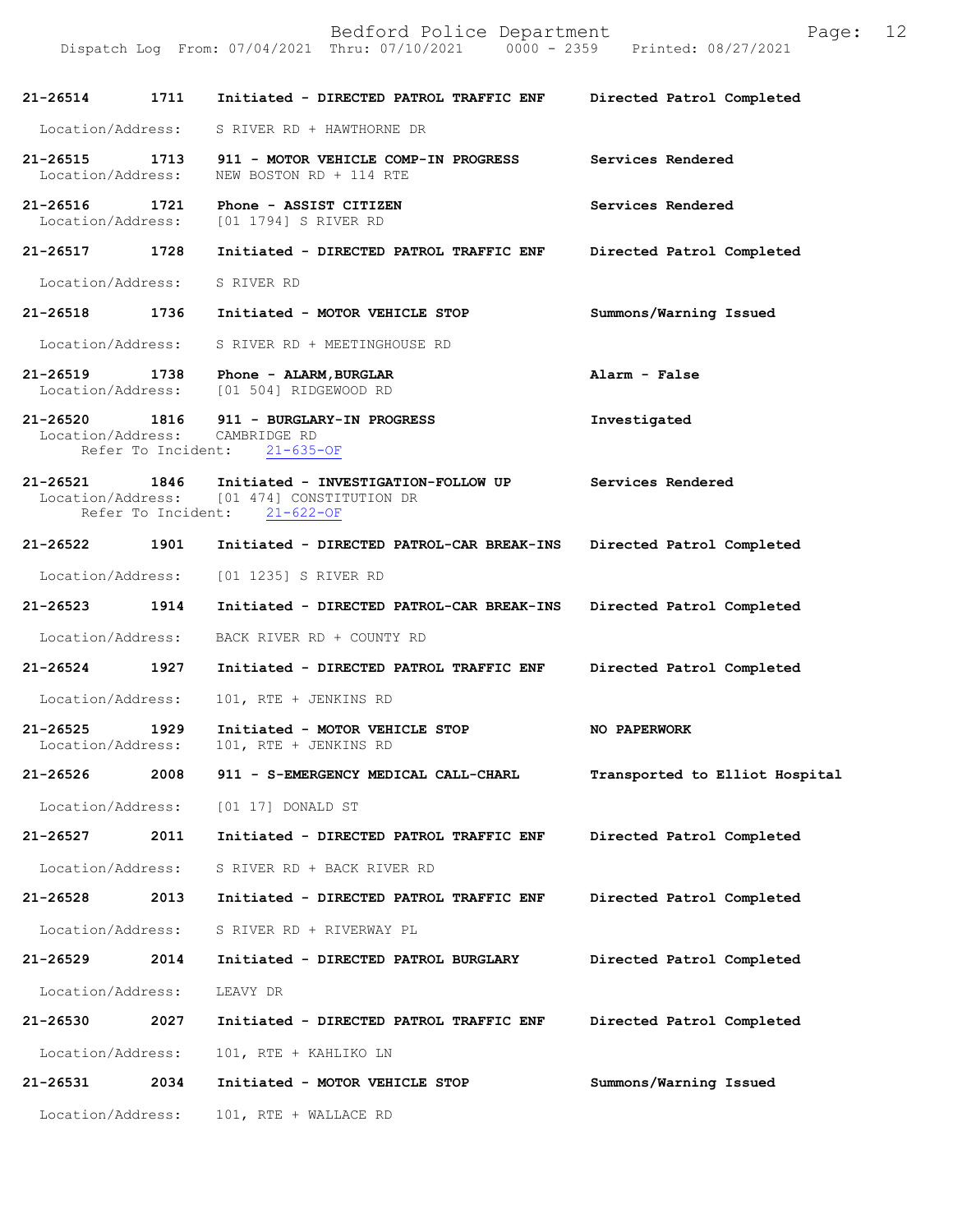| Bedford Police Department<br>13<br>Page:<br>Dispatch Log From: 07/04/2021 Thru: 07/10/2021 0000 - 2359 Printed: 08/27/2021 |              |                                                                       |                                |  |
|----------------------------------------------------------------------------------------------------------------------------|--------------|-----------------------------------------------------------------------|--------------------------------|--|
| 21-26532                                                                                                                   | 2037         | Initiated - DIRECTED PATROL-CAR BREAK-INS                             | Directed Patrol Completed      |  |
| Location/Address:                                                                                                          |              | [01 1312] S RIVER RD                                                  |                                |  |
| 21-26533                                                                                                                   | 2054         | Initiated - DIRECTED PATROL BURGLARY                                  | Directed Patrol Completed      |  |
| Location/Address:                                                                                                          |              | WORTHLEY RD                                                           |                                |  |
| 21-26534                                                                                                                   | 2100         | Initiated - DIRECTED PATROL DWI                                       | Directed Patrol Completed      |  |
| Location/Address:                                                                                                          |              | S RIVER RD + MOORES CROSSING RD                                       |                                |  |
| 21-26535                                                                                                                   | 2102         | Initiated - MOTOR VEHICLE STOP                                        | Summons/Warning Issued         |  |
| Location/Address:                                                                                                          |              | S RIVER RD                                                            |                                |  |
| 21-26536                                                                                                                   | 2102         | Initiated - DIRECTED PATROL-CAR BREAK-INS                             | Directed Patrol Completed      |  |
| Location/Address:                                                                                                          |              | LIBERTY HILL RD + COUNTY RD                                           |                                |  |
| $21 - 26537$<br>Location/Address:                                                                                          | 2103         | Phone - FIREWORKS<br>SETON DR                                         | Could Not Locate               |  |
| 21-26538                                                                                                                   | 2105         | Initiated - MOTOR VEHICLE STOP                                        | Summons/Warning Issued         |  |
| Location/Address:                                                                                                          |              | HAWTHORNE DR + S RIVER RD                                             |                                |  |
| 21-26539<br>Location/Address:                                                                                              | 2111         | Phone - FIREWORKS<br>BLANFORD PL                                      | Could Not Locate               |  |
| 21-26540                                                                                                                   | 2116         | Initiated - DIRECTED PATROL-CAR BREAK-INS                             | Directed Patrol Completed      |  |
| Location/Address:                                                                                                          |              | HAWTHORNE DR + METEA LN                                               |                                |  |
| 21-26541                                                                                                                   | 2117         | Initiated - DIRECTED PATROL-CAR BREAK-INS                             | Directed Patrol Completed      |  |
| Location/Address:                                                                                                          |              | [01 1050] DONALD ST                                                   |                                |  |
| 21-26542                                                                                                                   | 2118         | Initiated - DIRECTED PATROL-CAR BREAK-INS                             | Directed Patrol Completed      |  |
| Location/Address:                                                                                                          |              | WASHINGTON PL + BEAUDOIN ST                                           |                                |  |
| $21 - 26543$<br>Location/Address:                                                                                          | 2121         | Phone - FIREWORKS<br>[01 1367] CAMBRIDGE RD                           | Services Rendered              |  |
| 21-26544                                                                                                                   | 2126         | 911 - S-EMERGENCY MEDICAL CALL-ALPHA                                  | Transported to Elliot Hospital |  |
| Location/Address:                                                                                                          |              | [01 919] CORPORATE DR                                                 |                                |  |
| 21-26545<br>Location/Address:                                                                                              | 2140         | Phone - SUSP ACTIVITIES-IN PROGRESS<br>[01 610] SOUTH HILLS DR        | Services Rendered              |  |
| 21-26546<br>Location/Address:                                                                                              | 2143         | Phone - FIREWORKS<br>JOHN GOFFE DR                                    | Could Not Locate               |  |
| 21-26547                                                                                                                   | 2149         | Initiated - DIRECTED PATROL-CAR BREAK-INS                             | Directed Patrol Completed      |  |
| Location/Address:                                                                                                          |              | [01 308] COLBY CT                                                     |                                |  |
| 21-26548<br>Location/Address:                                                                                              | 2235         | 911 - MOTOR VEHICLE ACC-SPECIAL CIR.<br>JOPPA HILL RD + NEW BOSTON RD | Investigated                   |  |
| 21-26549<br>Location/Address:                                                                                              | 2238         | Phone - SUSP ACTIVITIES<br>MCALLISTER RD                              | Services Rendered              |  |
| 21-26550                                                                                                                   | 2350         | Initiated - DIRECTED PATROL DWI                                       | Directed Patrol Completed      |  |
|                                                                                                                            | Vicinity of: | S RIVER RD + MEETINGHOUSE RD                                          |                                |  |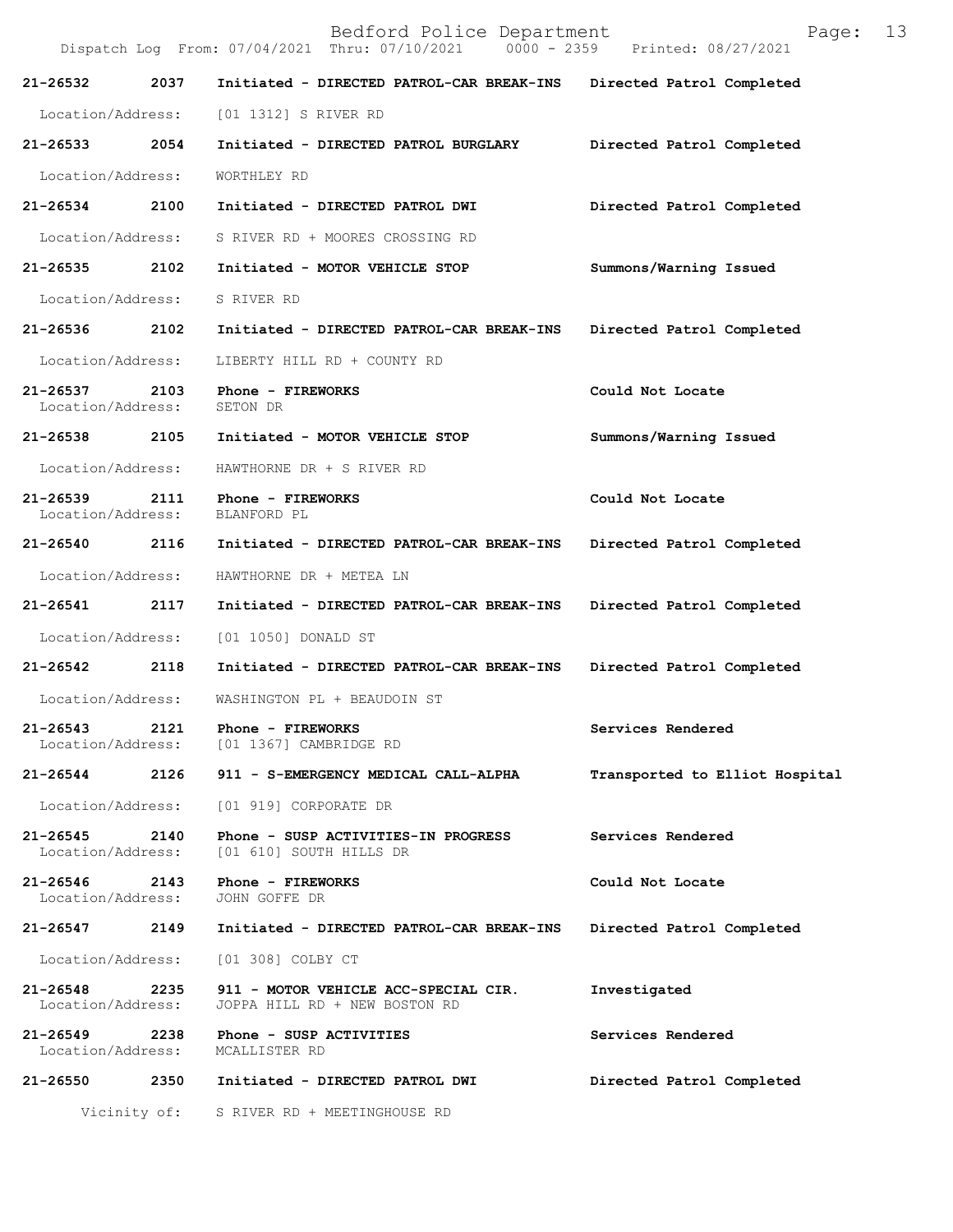# **For Date: 07/06/2021 - Tuesday**

| 21-26840<br>Location/Address: | 0015                     | Other - CHECK THE WELFARE<br>[STA] UNIVERSITY ST                         | Investigated                |
|-------------------------------|--------------------------|--------------------------------------------------------------------------|-----------------------------|
| 21-26551                      | 0020                     | Initiated - DIRECTED PATROL DWI                                          | Directed Patrol Completed   |
| Location/Address:             |                          | 101, RTE + CONSTITUTION DR                                               |                             |
| 21-26552 0026                 |                          | Initiated - DIRECTED PATROL DWI                                          | Directed Patrol Completed   |
|                               | Vicinity of:             | S RIVER RD + HAWTHORNE DR                                                |                             |
| 21-26553                      | 0029                     | Initiated - DIRECTED PATROL DWI                                          | Directed Patrol Completed   |
| Location/Address:             |                          | 101, RTE + HITCHING POST LN                                              |                             |
| 21-26554<br>Location/Address: | 0032<br>Refer To Arrest: | Initiated - MOTOR VEHICLE STOP<br>101, RTE + HARDY RD<br>$21 - 366 - AR$ | Arrest(s) Made              |
|                               | Arrest:<br>Age:          | WALTHER, CHASE ALAN<br>Address: AMHERST, NH<br>38                        |                             |
|                               | Charges:                 | DUI - impairment                                                         |                             |
| 21-26555 0131                 |                          | Initiated - BUILDING CHECK                                               | Building Checked/Secured    |
| Location/Address:             |                          | [01 234] COUNTY RD                                                       |                             |
| 21-26556                      | 0144                     | Initiated - MOTOR VEHICLE STOP                                           | Summons/Warning Issued      |
| Location/Address:             |                          | 101, RTE + JENKINS RD                                                    |                             |
| 21-26557                      | 0152                     | 911 - S-EMERGENCY MEDICAL CALL-CHARL                                     | TRANSPORTED TO CMC HOSPITAL |
| Location/Address:             |                          | [01 435] HAWTHORNE DR                                                    |                             |
| 21-26558                      | $\sim$ 0204              | Initiated - DIRECTED PATROL DWI                                          | Directed Patrol Completed   |
| Location/Address:             |                          | NEW BOSTON RD + WALLACE RD                                               |                             |
| 21-26559<br>Location/Address: | 0207                     | Initiated - SUSP ACTIVITIES<br>[01 L0000792] S RIVER RD                  | Services Rendered           |
| 21-26560                      | 0215                     | Initiated - BUILDING CHECK                                               | Building Checked/Secured    |
| Location/Address:             |                          | [01 L0000792] S RIVER RD                                                 |                             |
| 21-26561                      | 0235                     | Initiated - DIRECTED PATROL-CAR BREAK-INS                                | Directed Patrol Completed   |
| Vicinity of:                  |                          | PALOMINO LN + MACK ST                                                    |                             |
| 21-26562                      | 0419                     | Initiated - DIRECTED PATROL BURGLARY                                     | Directed Patrol Completed   |
| Location/Address:             |                          | N AMHERST RD + WALLACE RD                                                |                             |
| 21-26563                      | 0421                     | Initiated - DIRECTED PATROL BURGLARY                                     | Directed Patrol Completed   |
| Location/Address:             |                          | [01 308] COLBY CT                                                        |                             |
| 21-26564                      | 0438                     | Initiated - DIRECTED PATROL-CAR BREAK-INS                                | Directed Patrol Completed   |
| Location/Address:             |                          | HAWK DR + LINDAHL RD                                                     |                             |
| 21-26565                      | 0450                     | Initiated - DIRECTED PATROL-CAR BREAK-INS                                | Directed Patrol Completed   |
| Location/Address:             |                          | [01 1312] S RIVER RD                                                     |                             |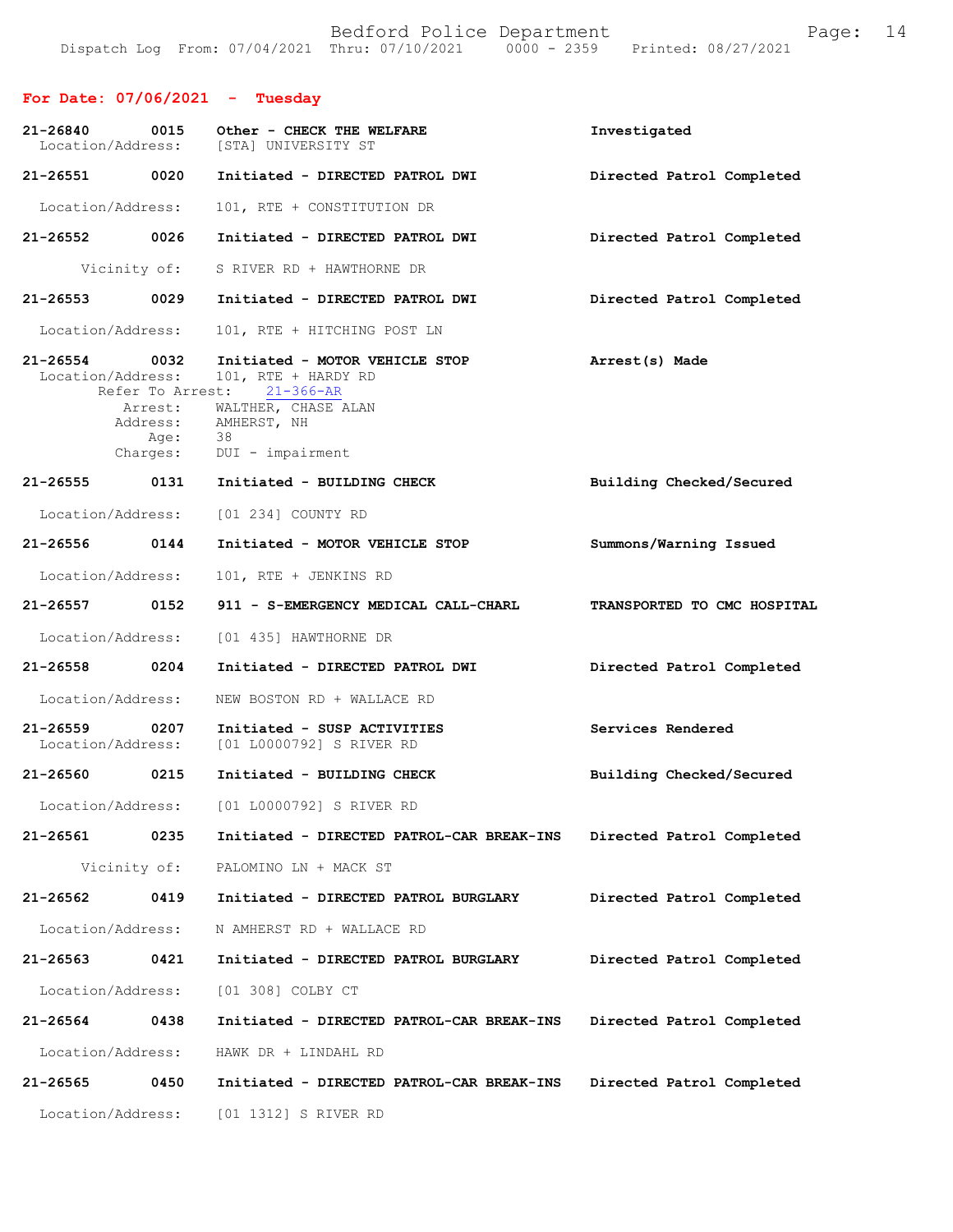Bedford Police Department Page: 15 Dispatch Log From: 07/04/2021 Thru: 07/10/2021 **21-26566 0455 Initiated - BUILDING CHECK Directed Patrol Completed**  Location/Address: [01 192] NEW BOSTON RD **21-26567 0514 Initiated - DIRECTED PATROL TRAFFIC ENF Directed Patrol Completed**  Vicinity of: S RIVER RD + BACK RIVER RD **21-26568 0543 Initiated - DIRECTED PATROL TRAFFIC ENF Directed Patrol Completed**  Location/Address: NEW BOSTON RD + WALLACE RD **21-26569 0551 Initiated - DIRECTED PATROL TRAFFIC ENF Directed Patrol Completed**  Vicinity of: 101, RTE + KILTON ROAD RAMP **21-26570 0604 Initiated - MOTOR VEHICLE STOP Summons/Warning Issued**  Location/Address: DONALD ST + 114 RTE **21-26571 0724 Initiated - DIRECTED PATROL TRAFFIC ENF Directed Patrol Completed**  Location/Address: S RIVER RD + BACK RIVER RD **21-26572 0733 Initiated - DIRECTED PATROL TRAFFIC ENF Directed Patrol Completed**  Location/Address: 101, RTE + MEETINGHOUSE RD **21-26573 0755 Initiated - DIRECTED PATROL TRAFFIC ENF Directed Patrol Completed**  Location/Address: NEW BOSTON RD + PASTURE LN **21-26574 0759 Initiated - DIRECTED PATROL TRAFFIC ENF Directed Patrol Completed**  Location/Address: S RIVER RD + CLUB ACRE LN **21-26575 0800 Initiated - DIRECTED PATROL TRAFFIC ENF Directed Patrol Completed**  Location/Address: S RIVER RD + KILTON RD 21-26576 0806 911 - MOTOR VEHICLE ACC-SPECIAL CIR. Services Rendered Location/Address: 101. RTE + 114 RTE Location/Address: **21-26577 0841 Initiated - DIRECTED PATROL TRAFFIC ENF Directed Patrol Completed**  Location/Address: 101, RTE + KILTON ROAD RAMP **21-26578 0841 911 - MOTOR VEHICLE ACCIDENT Services Rendered Services Rendered Iocation/Address:** NEW BOSTON RD + JOPPA HILL RD NEW BOSTON RD + JOPPA HILL RD **21-26579 0847 Initiated - MOTOR VEHICLE STOP Summons/Warning Issued**  Location/Address: [01 L2122] S RIVER RD **21-26580 0858 Initiated - DIRECTED PATROL TRAFFIC ENF Directed Patrol Completed**  Location/Address: S RIVER RD + MOORES CROSSING RD **21-26581 0900 Initiated - MOTOR VEHICLE STOP Summons/Warning Issued**  Location/Address: S RIVER RD + TECHNOLOGY DR **21-26582 0917 Initiated - DIRECTED PATROL BURGLARY Services Rendered**  Vicinity of: QUINCY DR **21-26583 0925 Initiated - DIRECTED PATROL-CAR BREAK-INS Directed Patrol Completed**  Location/Address: [01 L1804] S RIVER RD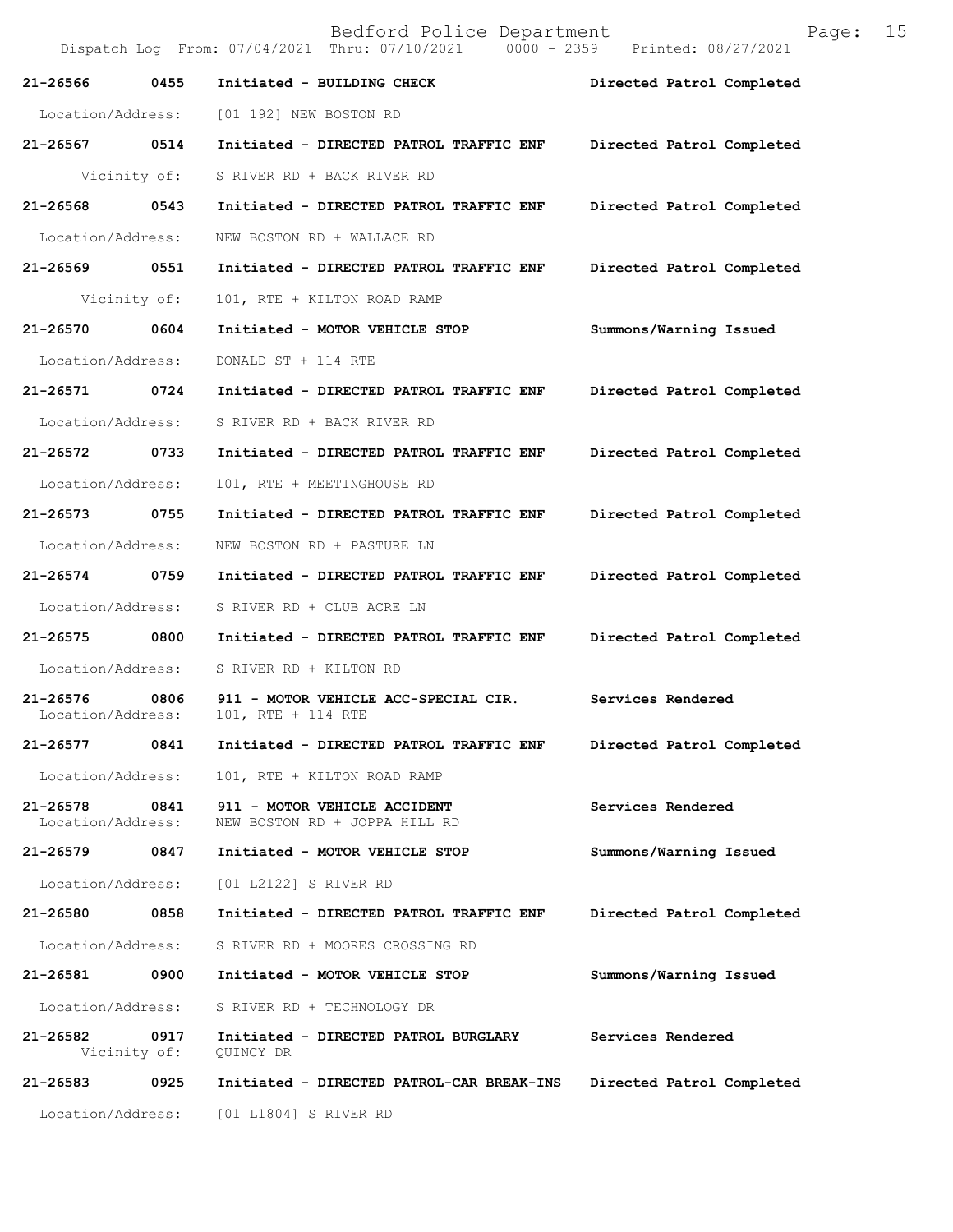|                                       | Dispatch Log From: 07/04/2021 Thru: 07/10/2021 0000 - 2359 Printed: 08/27/2021 |                           |
|---------------------------------------|--------------------------------------------------------------------------------|---------------------------|
| 21-26584 0935                         | Initiated - DIRECTED PATROL-CAR BREAK-INS                                      | Directed Patrol Completed |
|                                       | Vicinity of: [01 1312] S RIVER RD                                              |                           |
| 21-26585 1020                         | Initiated - MOTOR VEHICLE STOP                                                 | Summons/Warning Issued    |
| Location/Address:                     | S RIVER RD + HAWTHORNE DR                                                      |                           |
| 21-26586 1045                         | Initiated - DIRECTED PATROL BURGLARY                                           | Directed Patrol Completed |
| Location/Address:                     | PLUMMER RD + PALOMINO LN                                                       |                           |
| 21-26587 1058                         | Initiated - DIRECTED PATROL BURGLARY                                           | Directed Patrol Completed |
| Location/Address:                     | NEW BOSTON RD + CHESTERFIELD PL                                                |                           |
| 21-26588 1059                         | Initiated - DIRECTED PATROL BURGLARY                                           | Directed Patrol Completed |
| Location/Address:                     | COUNTY RD + WRIGHT ACRES RD                                                    |                           |
| 21-26590 1114<br>Location/Address:    | Phone - ASSIST UTILITY<br>BEALS RD                                             | Services Rendered         |
| 21-26589 1115                         | Initiated - VACANT PROPERTY CHECK                                              | Building Checked/Secured  |
| Location/Address:                     | [01 1171] PASTURE LN                                                           |                           |
| 21-26591 1129                         | Initiated - VACANT PROPERTY CHECK                                              | Building Checked/Secured  |
| Location/Address:                     | [01 L2023] RIDDLE DR                                                           |                           |
| 21-26592 1131                         | Initiated - DIRECTED PATROL-CAR BREAK-INS                                      | Directed Patrol Completed |
| Location/Address:                     | [01 L1562] KILTON RD                                                           |                           |
| 21-26593 1137                         | Initiated - DIRECTED PATROL TRAFFIC ENF                                        | Directed Patrol Completed |
| Location/Address:                     | BACK RIVER RD + SMITH RD                                                       |                           |
| 21-26594 1137<br>Location/Address:    | Phone - ANIMAL COMPLAINT<br>BACK RIVER RD                                      | Services Rendered         |
| 21-26595 1151                         | Initiated - DIRECTED PATROL TRAFFIC ENF                                        | Directed Patrol Completed |
|                                       | Location/Address: 101, RTE + OLD BEDFORD RD                                    |                           |
| 21-26596 1205                         | Initiated - MOTOR VEHICLE STOP                                                 | Summons/Warning Issued    |
| Location/Address:                     | 101, RTE + PLUMMER ROAD OVERPASS                                               |                           |
| 21-26597<br>1222                      | Initiated - MOTOR VEHICLE STOP                                                 | Summons/Warning Issued    |
| Location/Address:                     | 101, RTE + COVENANT WAY                                                        |                           |
| 21-26598<br>1224<br>Location/Address: | 911 - MOTOR VEHICLE COMPLAINT<br>BACK RIVER RD + S RIVER RD                    | Services Rendered         |
|                                       | 21-26599 1225 Initiated - MOTOR VEHICLE STOP                                   | No Action Required        |
|                                       | Location/Address: [01 L1804] S RIVER RD                                        |                           |
| 21-26600<br>1228                      | Initiated - INVESTIGATION-FOLLOW UP                                            | Directed Patrol Completed |
|                                       | Location/Address: [01 L2098] HAWTHORNE DR<br>Refer To Incident: 21-625-OF      |                           |
| 21-26601<br>1246                      | Phone - MOTOR VEHICLE ACCIDENT                                                 | Investigated              |

Location/Address: 101, RTE + 114 RTE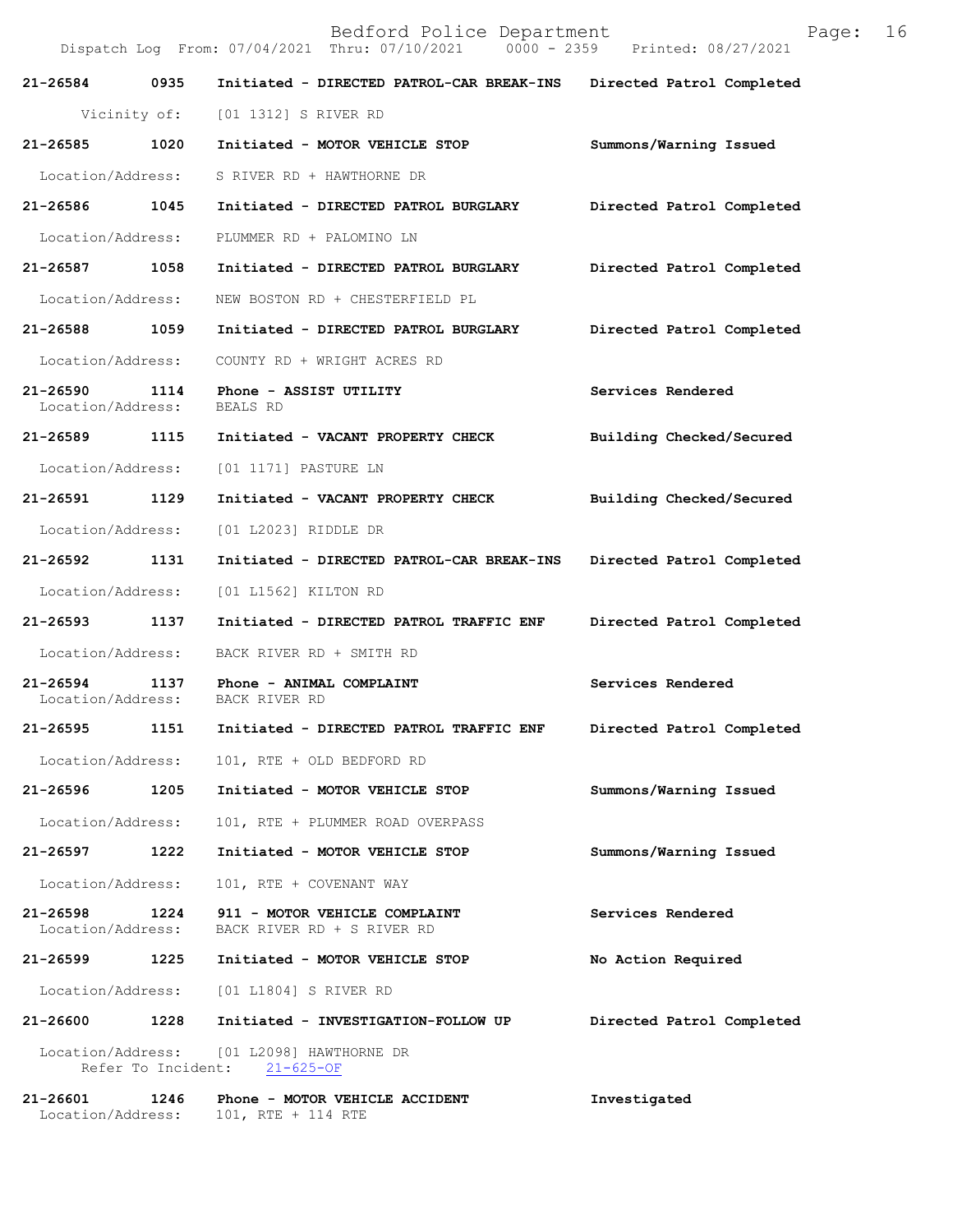Bedford Police Department Page: 17 Dispatch Log From: 07/04/2021 Thru: 07/10/2021 **21-26602 1300 Initiated - DIRECTED PATROL TRAFFIC ENF Directed Patrol Completed**  Location/Address: S RIVER RD + COLBY CT **21-26603 1324 911 - S-EMERGENCY MEDICAL CALL-CHARL Transported to Elliot Hospital** Location/Address: [01 919] CORPORATE DR **21-26604 1327 911 - S-MOTOR VEHICLE ACCIDENT INJ Services Rendered**  Location/Address: F.E. EVERETT NORTH TPKE **21-26605 1332 Phone - SEX OFFENDER REGISTRATION Investigated**  Location/Address: [01 474] CONSTITUTION DR **21-26606 1335 Initiated - INVESTIGATION-FOLLOW UP Investigated**   $[01 L2098]$  HAWTHORNE DR<br>nt:  $21-625-OF$ Refer To Incident: **21-26607 1405 Phone - ASSIST CITIZEN Services Rendered**  Location/Address: [07] MAMMOTH ST **21-26608 1410 Initiated - MOTOR VEHICLE STOP Summons/Warning Issued**  Location/Address: [01 L0000553] 101, RTE **21-26609 1432 Phone - S-MUTUAL AID-MEDICAL Transported to Elliot Hospital** Location/Address: [07] VILLA ST **21-26610 1539 Initiated - DIRECTED PATROL TRAFFIC ENF Directed Patrol Completed**  Location/Address: 101, RTE + MEETINGHOUSE RD **21-26611 1550 Initiated - DIRECTED PATROL TRAFFIC ENF Directed Patrol Completed**  Location/Address: S RIVER RD + KILTON RD **21-26612 1552 Initiated - DIRECTED PATROL TRAFFIC ENF Directed Patrol Completed**  Location/Address: 101, RTE + JENKINS RD **21-26613 1601 Initiated - MOTOR VEHICLE STOP Summons/Warning Issued**  Location/Address: [01 L1469] S RIVER RD **21-26614 1603 Initiated - MOTOR VEHICLE STOP Summons/Warning Issued**  Location/Address: 101, RTE + CONSTITUTION DR **21-26615 1608 Initiated - MOTOR VEHICLE STOP Summons/Warning Issued**  Location/Address: S RIVER RD + PARK DR Refer To Incident: 21-750-OF **21-26616 1616 Initiated - MOTOR VEHICLE STOP Summons/Warning Issued**  Location/Address: S RIVER RD + IRON HORSE DR **21-26617 1619 Phone - SUSP ACTIVITIES Investigated**  Location/Address: [01 1050] DONALD ST **21-26618 1627 911 - S-EMERGENCY MEDICAL CALL-CHARL NO TRANSPORT**  Location/Address: [01 1489] LEAVY DR **21-26619 1637 Initiated - MOTOR VEHICLE STOP Summons/Warning Issued**  Location/Address: S RIVER RD

**21-26620 1646 Phone - MOTOR VEHICLE COMP-IN PROGRESS Services Rendered**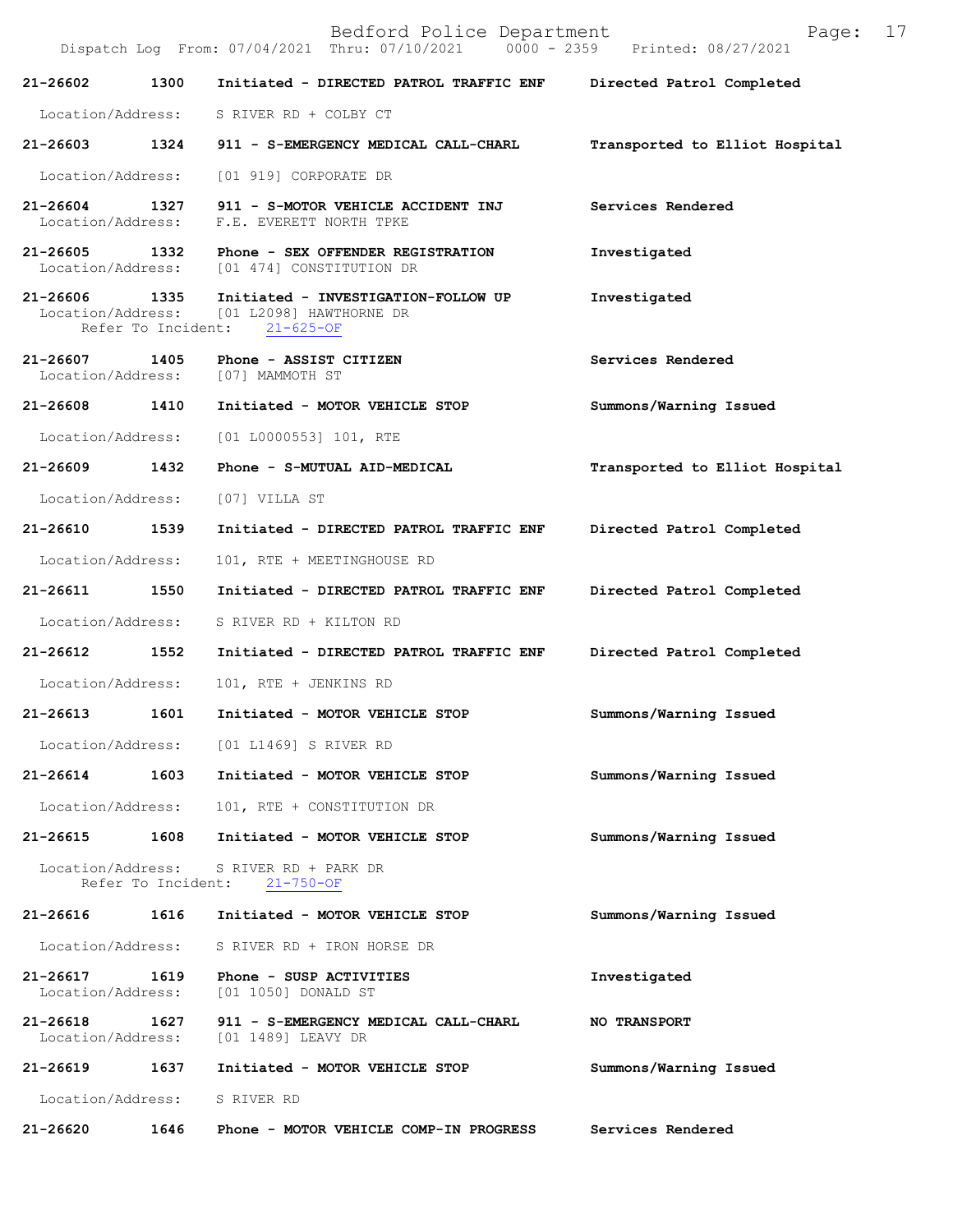|                               |      | Bedford Police Department<br>Dispatch Log From: 07/04/2021 Thru: 07/10/2021 0000 - 2359 Printed: 08/27/2021 | 18<br>Page:                 |
|-------------------------------|------|-------------------------------------------------------------------------------------------------------------|-----------------------------|
| Location/Address:             |      | MEETINGHOUSE RD + KNOLL CREST DR                                                                            |                             |
| 21-26621                      | 1646 | Initiated - DIRECTED PATROL TRAFFIC ENF                                                                     | Directed Patrol Completed   |
| Location/Address:             |      | S RIVER RD + MEETINGHOUSE RD                                                                                |                             |
| 21-26622                      | 1648 | Initiated - MOTOR VEHICLE STOP                                                                              | Summons/Warning Issued      |
| Location/Address:             |      | [01 961] S RIVER RD                                                                                         |                             |
| 21-26623 1700                 |      | Initiated - MOTOR VEHICLE STOP                                                                              | Summons/Warning Issued      |
| Location/Address:             |      | S RIVER RD + RIVERWAY PL                                                                                    |                             |
| 21-26624<br>Location/Address: | 1707 | Phone - S-ALARM-MEDICAL AID/LIFT ASST<br>[01 1387] TECHNOLOGY DR                                            | <b>NO TRANSPORT</b>         |
| 21-26625                      | 1707 | Initiated - DIRECTED PATROL ACCIDENTS                                                                       | Directed Patrol Completed   |
| Location/Address:             |      | MEETINGHOUSE RD + 101, RTE                                                                                  |                             |
| 21-26626                      | 1710 | Initiated - DIRECTED PATROL-CAR BREAK-INS                                                                   | Directed Patrol Completed   |
| Location/Address:             |      | [01 1312] S RIVER RD                                                                                        |                             |
| 21-26627                      | 1714 | Initiated - DIRECTED PATROL TRAFFIC ENF                                                                     | Directed Patrol Completed   |
| Location/Address:             |      | S RIVER RD + BACK RIVER RD                                                                                  |                             |
| 21-26628                      | 1722 | Initiated - MOTOR VEHICLE STOP                                                                              | Summons/Warning Issued      |
| Location/Address:             |      | [01 L1544] BACK RIVER RD                                                                                    |                             |
| 21-26629                      | 1730 | Initiated - MOTOR VEHICLE STOP                                                                              | Summons/Warning Issued      |
| Location/Address:             |      | 101, RTE + PINECREST DR                                                                                     |                             |
| 21-26630                      | 1730 | Initiated - DIRECTED PATROL TRAFFIC ENF                                                                     | Directed Patrol Completed   |
| Location/Address:             |      | 101, RTE + NASHUA RD                                                                                        |                             |
| 21-26631                      | 1730 | 911 - S-EMERGENCY MEDICAL CALL-CHARL                                                                        | TRANSPORTED TO CMC HOSPITAL |
| Location/Address:             |      | [01 749] WASHINGTON PL                                                                                      |                             |
| 21-26632                      | 1735 | Initiated - DIRECTED PATROL TRAFFIC ENF                                                                     | Directed Patrol Completed   |
| Location/Address:             |      | S RIVER RD + COLBY CT                                                                                       |                             |
| $21 - 26633$                  | 1741 | Initiated - MOTOR VEHICLE STOP                                                                              | Summons/Warning Issued      |
| Location/Address:             |      | HAWTHORNE DR + METEA LN                                                                                     |                             |
| 21-26634                      | 1752 | Initiated - DIRECTED PATROL-CAR BREAK-INS                                                                   | Directed Patrol Completed   |
| Location/Address:             |      | SMITH RD + BACK RIVER RD                                                                                    |                             |
| 21-26635<br>Location/Address: | 1753 | Phone - SUSP ACTIVITIES<br>GLEN RD + OAK DR                                                                 | Services Rendered           |
| 21-26636                      | 1802 | Initiated - MOTOR VEHICLE STOP                                                                              | Summons/Warning Issued      |
| Location/Address:             |      | OLDE BEDFORD WAY                                                                                            |                             |
| 21-26637<br>Location/Address: | 1814 | Initiated - MOTOR VEHICLE STOP<br>[01 L0000738] COLBY CT                                                    | Services Rendered           |
| 21-26638                      | 1816 | Initiated - DIRECTED PATROL-CAR BREAK-INS                                                                   | Directed Patrol Completed   |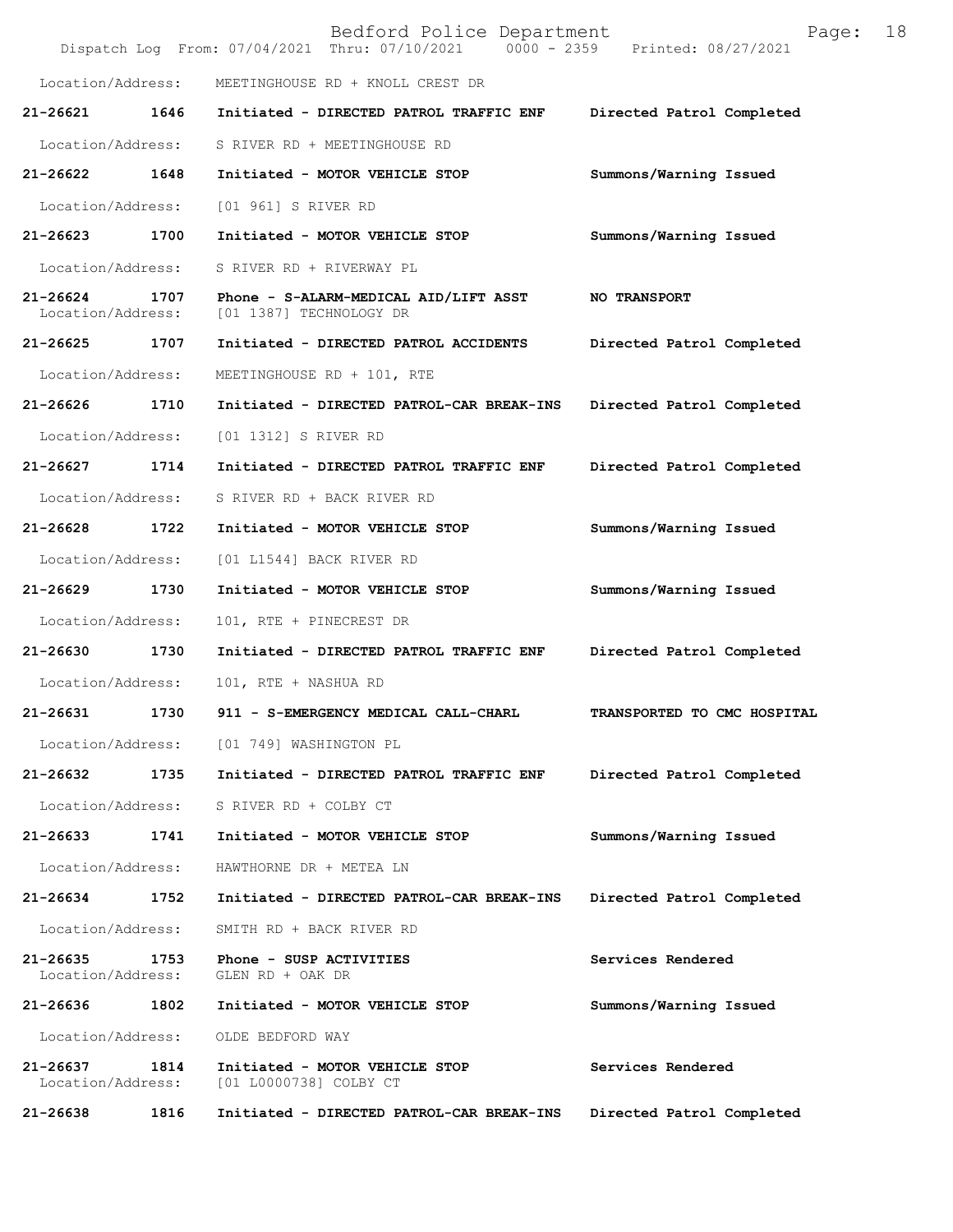|                                   |                            | Bedford Police Department<br>Dispatch Log From: 07/04/2021 Thru: 07/10/2021 0000 - 2359 | 19<br>Page:<br>Printed: 08/27/2021 |
|-----------------------------------|----------------------------|-----------------------------------------------------------------------------------------|------------------------------------|
| Location/Address:                 |                            | LEAVY DR + COOPER LN                                                                    |                                    |
| 21-26639                          | 1819                       | Initiated - MOTOR VEHICLE STOP                                                          | Summons/Warning Issued             |
| Location/Address:                 |                            | S RIVER RD + HAWTHORNE DR                                                               |                                    |
| 21-26640                          | 1827                       | Initiated - MOTOR VEHICLE STOP                                                          | Summons/Warning Issued             |
| Location/Address:                 |                            | [01 L1864] S RIVER RD                                                                   |                                    |
| 21-26641                          | 1830                       | Initiated - DIRECTED PATROL MOUNTAIN BIKE                                               | Directed Patrol Completed          |
| Location/Address:                 |                            | RUNDLETT HILL RD + DONALD ST                                                            |                                    |
| 21-26642                          | 1832                       | Initiated - DIRECTED PATROL-CAR BREAK-INS                                               | Directed Patrol Completed          |
| Location/Address:                 |                            | [01 L1562] KILTON RD                                                                    |                                    |
| 21-26643                          | 1834                       | Initiated - DIRECTED PATROL TRAFFIC ENF                                                 | Directed Patrol Completed          |
| Location/Address:                 |                            | S RIVER RD + CLUB ACRE LN                                                               |                                    |
| 21-26644                          | 1839                       | Initiated - DIRECTED PATROL TRAFFIC ENF                                                 | Directed Patrol Completed          |
| Location/Address:                 |                            | 101, RTE + WALLACE RD                                                                   |                                    |
| 21-26645                          | 1844                       | Initiated - MOTOR VEHICLE STOP                                                          | Summons/Warning Issued             |
| Location/Address:                 |                            | PALOMINO LN + S RIVER RD                                                                |                                    |
| $21 - 26646$<br>Location/Address: | 1846                       | Phone - SUSP ACTIVITIES-IN PROGRESS<br>[01 L10] S RIVER RD                              | Services Rendered                  |
| 21-26647                          | 1852                       | Initiated - MOTOR VEHICLE STOP                                                          | Summons/Warning Issued             |
| Location/Address:                 |                            | 101, RTE                                                                                |                                    |
| $21 - 26648$<br>Location/Address: | 1902                       | Walk-In - MOTOR VEHICLE ACCIDENT<br>101, RTE + JENKINS RD                               | Investigated                       |
| 21-26649                          | 1914                       | Initiated - BUILDING CHECK                                                              | Directed Patrol Completed          |
| Location/Address:                 |                            | [01 463] NASHUA RD                                                                      |                                    |
| $21 - 26650$                      | 1915                       | Initiated - DIRECTED PATROL-CAR BREAK-INS                                               | Directed Patrol Completed          |
| Location/Address:                 |                            | [01 1235] S RIVER RD                                                                    |                                    |
| 21-26651                          | 1917                       | Initiated - DIRECTED PATROL-CAR BREAK-INS                                               | Directed Patrol Completed          |
| Location/Address:                 |                            | S RIVER RD + HARVEY RD                                                                  |                                    |
| $21 - 26652$<br>Location/Address: | 1919<br>Refer To Incident: | Initiated - SHOPLIFTING-IN PROGRESS<br>[01 694] S RIVER RD<br>$21 - 637 - OF$           | Investigated                       |
| 21-26653                          | 1925                       | 911 - MOTOR VEHICLE COMPLAINT                                                           | Taken/Refered to Other Agency      |
| Location/Address:                 |                            | 114 RTE + DONALD ST                                                                     |                                    |
| 21-26654                          | 1932                       | Initiated - DIRECTED PATROL-CAR BREAK-INS                                               | Directed Patrol Completed          |
| Location/Address:                 |                            | LIBERTY HILL RD                                                                         |                                    |
| 21-26655                          | 1944                       | Initiated - MOTOR VEHICLE STOP                                                          | Summons/Warning Issued             |
| Location/Address:                 |                            | [01 1235] S RIVER RD                                                                    |                                    |
| 21-26656                          | 1948                       | Initiated - DIRECTED PATROL-CAR BREAK-INS                                               | Directed Patrol Completed          |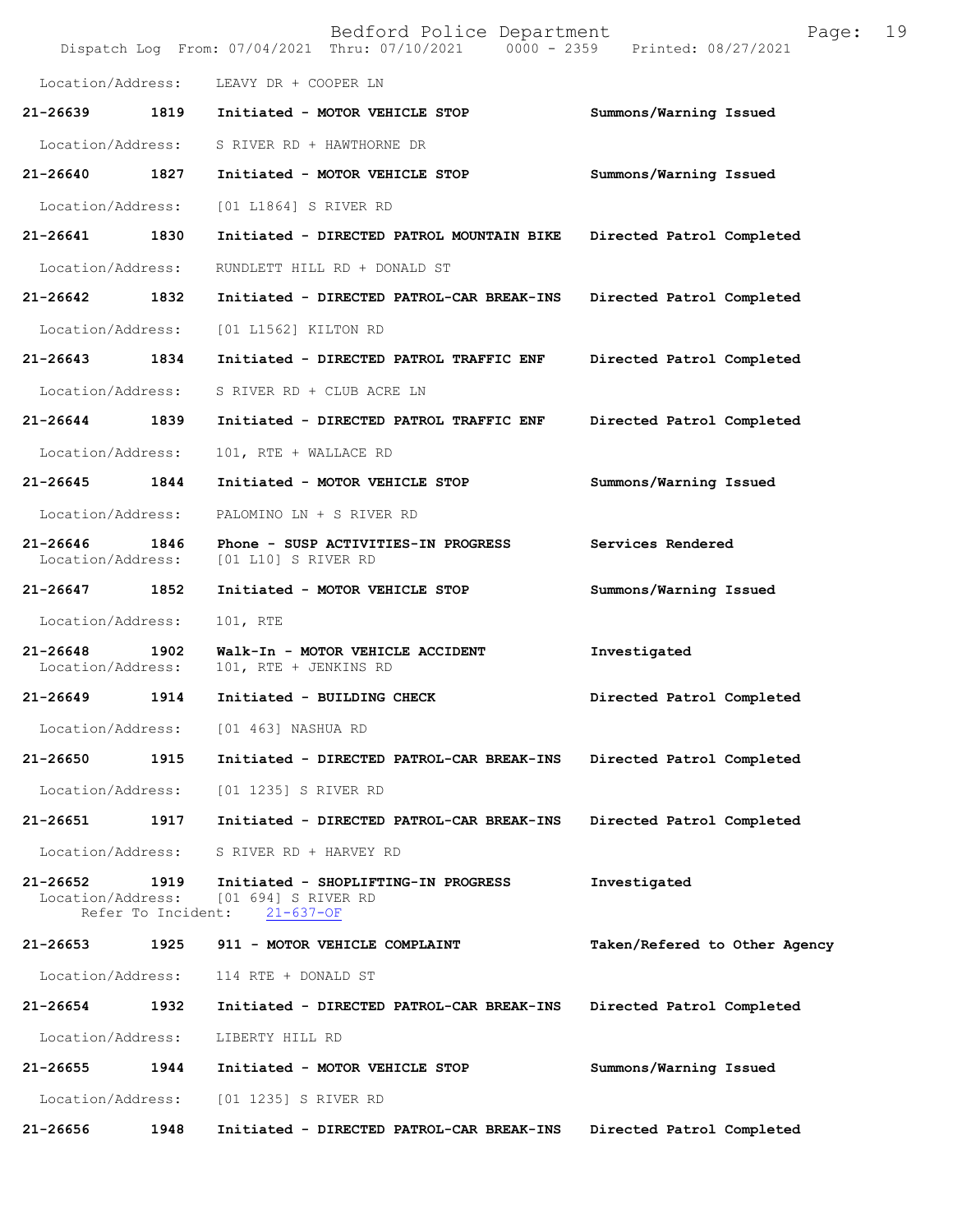Location/Address: GREENFIELD PKWY **21-26657 1953 Initiated - DIRECTED PATROL TRAFFIC ENF Directed Patrol Completed**  Location/Address: S RIVER RD + AUTUMN LN **21-26658 2006 Initiated - MOTOR VEHICLE STOP Arrest(s) Made**  Location/Address: [01 1042] S RIVER RD<br>Refer To Summons: 21-367-AR Refer To Summons: **21-26659 2012 Initiated - SUSP ACTIVITIES Arrest(s) Made**  Location/Address: PALOMINO LN + S RIVER RD Refer To Arrest: 21-368-AR **Directed Patrol Completed 21-26660 2014 Initiated - DIRECTED PATROL-CAR BREAK-INS Services Rendered Summons/Warning Issued Services Rendered Directed Patrol Completed 21-26664 2100 Initiated - DIRECTED PATROL-CAR BREAK-INS Directed Patrol Completed Summons/Warning Issued Directed Patrol Completed Directed Patrol Completed Alarm - False Could Not Locate Directed Patrol Completed Directed Patrol Completed**  Summons: PERKINS, JACK S Address: MERRIMACK, NH Age: 21 Charges: Drive after Rev/Sus Unregistered Vehicle Arrest: O'BRIEN, DILLON Address: MANCHESTER, NH<br>Age: 26 Age : Charges: Theft by Unauthd Taking \$0-\$1000 Location/Address: [01 1263] JENKINS RD **21-26661 2027 Phone - DISABLED MOTOR VEHICLE** Location/Address: [01 232] LIBERTY HILL RD **21-26662 2037 Initiated - MOTOR VEHICLE STOP** Location/Address: 101, RTE + CONSTITUTION DR **21-26663 2039 Other - BOLO** Location: MANCHESTER Location/Address: LEAVY DR **21-26665 2123 Initiated - DIRECTED PATROL BURGLARY** Location/Address: [01 L357] WHITE AVE **21-26666 2124 Initiated - MOTOR VEHICLE STOP** Location/Address: BOYNTON ST + 101, RTE **21-26667 2146 Initiated - DIRECTED PATROL-CAR BREAK-INS** Location/Address: [01 L1804] S RIVER RD **21-26668 2147 Initiated - DIRECTED PATROL DWI** Location/Address: NEW BOSTON RD + WALLACE RD **21-26669 2148 Phone - ALARM,BURGLAR** Location/Address: [01 1285] S RIVER RD **21-26670 2205 Phone - FIREWORKS** Location/Address: **21-26671 2219 Initiated - DIRECTED PATROL DWI** Location/Address: 101, RTE + BEDFORD CENTER RD **21-26672 2327 Initiated - DIRECTED PATROL DWI**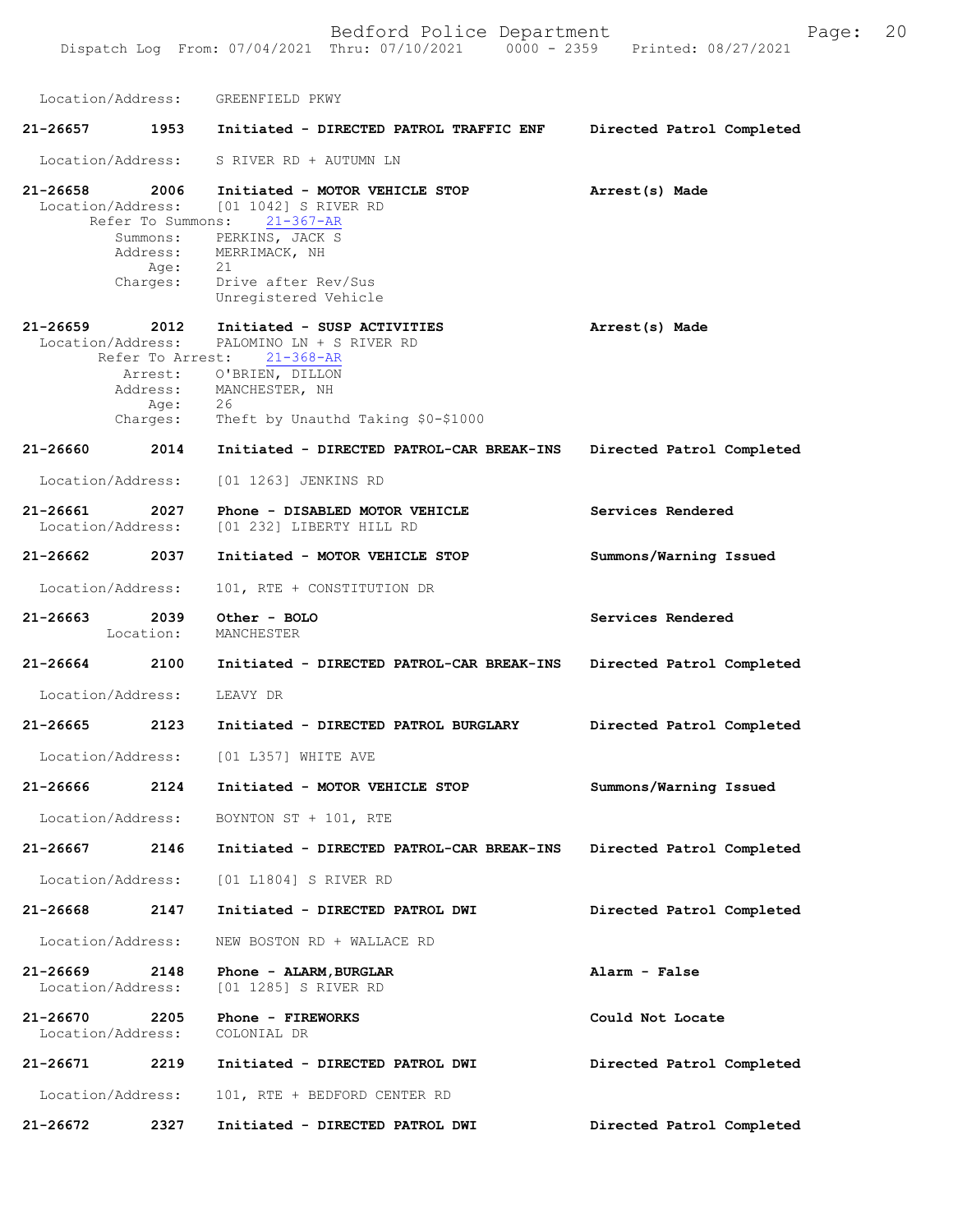| Location/Address:    | S RIVER RD + UPJOHN ST              |                           |
|----------------------|-------------------------------------|---------------------------|
| $21 - 26673$<br>2331 | Initiated - DIRECTED PATROL DWI     | Directed Patrol Completed |
| Vicinity of:         | 114 RTE + OLD BEDFORD ROAD OVERPASS |                           |
| $21 - 26674$<br>2335 | Initiated - DIRECTED PATROL DWI     | Directed Patrol Completed |
| Location/Address:    | S RIVER RD + MOORES CROSSING RD     |                           |
| 21-26675<br>2342     | Initiated - MOTOR VEHICLE STOP      | Summons/Warning Issued    |
| Location/Address:    | 114 RTE                             |                           |
| $21 - 26676$<br>2343 | Initiated - DIRECTED PATROL DWI     | Directed Patrol Completed |
| Location/Address:    | 101, RTE + KAHLIKO LN               |                           |
| $21 - 26677$<br>2349 | Initiated - MOTOR VEHICLE STOP      | Summons/Warning Issued    |
| Location/Address:    | 101, RTE + JENKINS RD               |                           |

Dispatch Log From: 07/04/2021 Thru: 07/10/2021 0000 - 2359 Printed: 08/27/2021

### **For Date: 07/07/2021 - Wednesday**

| 21-26678          | 0004         | Initiated - DIRECTED PATROL DWI           | Directed Patrol Completed |
|-------------------|--------------|-------------------------------------------|---------------------------|
| Location/Address: |              | S RIVER RD + HARVEY RD                    |                           |
| 21-26679 0008     |              | Initiated - DIRECTED PATROL DWI           | Directed Patrol Completed |
| Location/Address: |              | S RIVER RD + KILTON RD                    |                           |
| 21-26680 0009     |              | Initiated - DIRECTED PATROL DWI           | Directed Patrol Completed |
|                   | Vicinity of: | 101, RTE + BEDFORD CENTER RD              |                           |
| 21-26681 0021     |              | Initiated - DIRECTED PATROL DWI           | Directed Patrol Completed |
| Location/Address: |              | 101, RTE + MEETINGHOUSE RD                |                           |
| 21-26682 0034     |              | Initiated - DIRECTED PATROL DWI           | Directed Patrol Completed |
| Location/Address: |              | S RIVER RD + EASTMAN AVE                  |                           |
| 21-26683 0043     |              | Initiated - DIRECTED PATROL DWI           | Directed Patrol Completed |
| Location/Address: |              | S RIVER RD + BACK RIVER RD                |                           |
| 21-26684 0050     |              | Initiated - DIRECTED PATROL DWI           | Directed Patrol Completed |
|                   | Vicinity of: | NEW BOSTON RD + WALLACE RD                |                           |
| $21 - 26685$ 0122 |              | Initiated - DIRECTED PATROL DWI           | Directed Patrol Completed |
| Location/Address: |              | S RIVER RD + SOMERVILLE DR                |                           |
| 21-26686 0141     |              | Initiated - DIRECTED PATROL DWI           | Directed Patrol Completed |
|                   | Vicinity of: | 101, RTE + 114 RTE                        |                           |
| 21-26687 0200     |              | Initiated - DIRECTED PATROL-CAR BREAK-INS | Directed Patrol Completed |
| Location/Address: |              | [01 1235] S RIVER RD + MAIN ST            |                           |
| 21-26688 0202     |              | Initiated - DIRECTED PATROL DWI           | Directed Patrol Completed |
| Location/Address: |              | 101, RTE + HITCHING POST LN               |                           |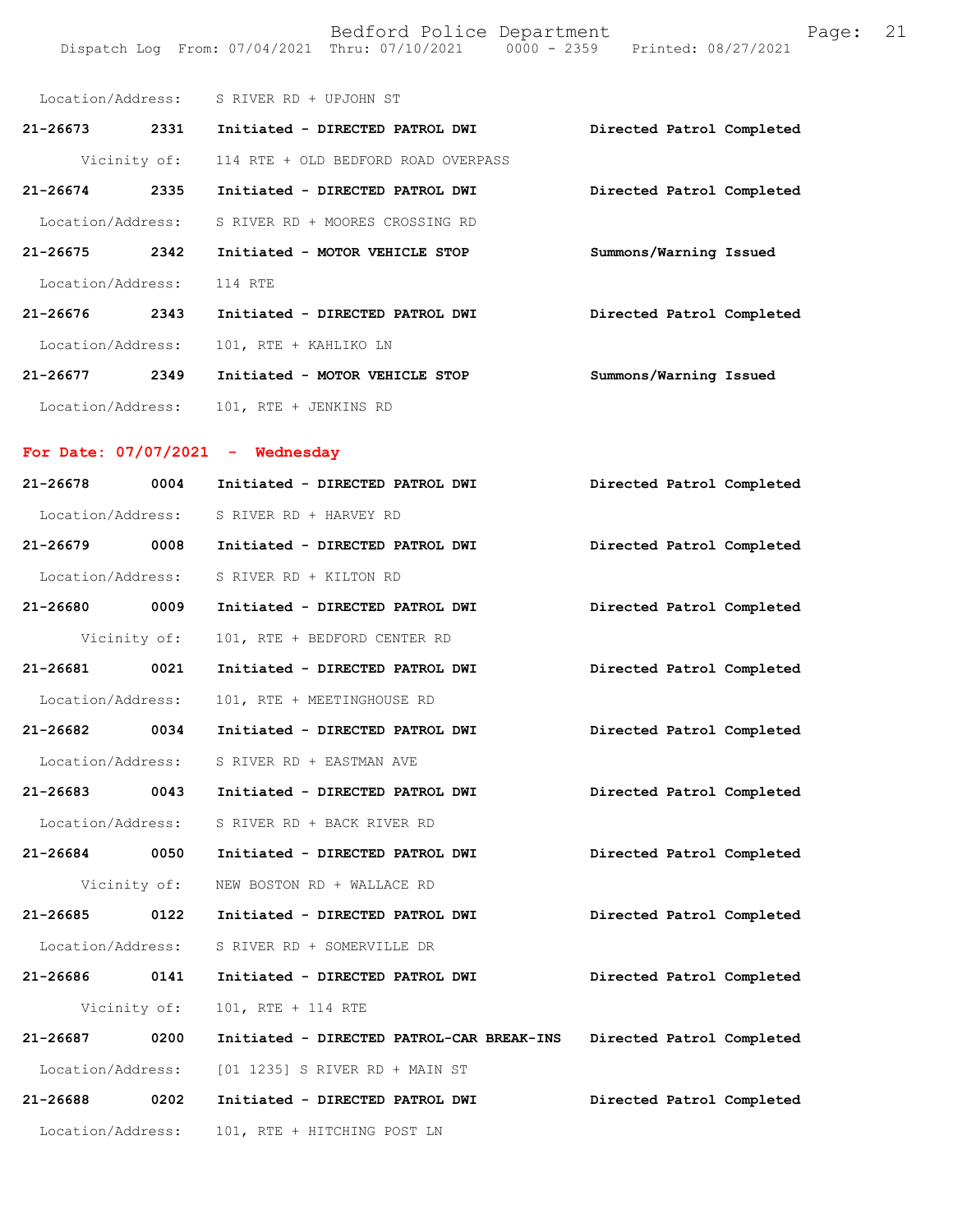| 21-26689 0205                      |      | Initiated - BUILDING CHECK                                         | Building Checked/Secured  |
|------------------------------------|------|--------------------------------------------------------------------|---------------------------|
|                                    |      | Location/Address: [01 234] COUNTY RD                               |                           |
| 21-26690 0213                      |      | Initiated - DIRECTED PATROL-CAR BREAK-INS                          | Directed Patrol Completed |
| Vicinity of:                       |      | CAMPBELL RD + POWDER HILL RD                                       |                           |
| 21-26691 0230                      |      | Initiated - DIRECTED PATROL-CAR BREAK-INS                          | Directed Patrol Completed |
| Location/Address:                  |      | TECHNOLOGY DR                                                      |                           |
| 21-26692 0239                      |      | Initiated - BUILDING CHECK                                         | Building Checked/Secured  |
| Location/Address:                  |      | [01 284] N AMHERST RD                                              |                           |
| 21-26693 0255<br>Location/Address: |      | Phone - ALARM, BURGLAR<br>[01 L1257] SEABEE ST                     | Alarm - False             |
| 21-26694 0307                      |      | Initiated - DIRECTED PATROL-CAR BREAK-INS                          | Directed Patrol Completed |
| Location/Address:                  |      | NASHUA RD + GAGE RD                                                |                           |
| 21-26695 0312                      |      | Initiated - BUILDING CHECK                                         | Building Checked/Secured  |
| Location/Address:                  |      | [01 L357] WHITE AVE                                                |                           |
| 21-26696 0318<br>Location/Address: |      | 911 - ANIMAL COMPLAINT<br>KITTANSET RD                             | Services Rendered         |
| 21-26697 0324                      |      | Initiated - DIRECTED PATROL BURGLARY                               | Directed Patrol Completed |
| Location/Address:                  |      | $[01 L0000587] 101$ , RTE                                          |                           |
| 21-26698 0342                      |      | Initiated - DIRECTED PATROL BURGLARY                               | Directed Patrol Completed |
| Vicinity of:                       |      | WHEELER FARM RD                                                    |                           |
| 21-26699<br>Location/Address:      | 0350 | Initiated - MOTOR VEHICLE STOP<br>101, RTE + KAHLIKO LN            | NO PAPERWORK              |
| 21-26700 0356                      |      | Initiated - DIRECTED PATROL BURGLARY                               | Directed Patrol Completed |
|                                    |      | Location/Address: [01 1235] S RIVER RD                             |                           |
| 21-26701                           | 0428 | Initiated - DIRECTED PATROL TRAFFIC ENF                            | Directed Patrol Completed |
| Location/Address:                  |      | 101, RTE + TWIN BROOK LN                                           |                           |
| 21-26702                           | 0430 | Initiated - DIRECTED PATROL-CAR BREAK-INS                          | Directed Patrol Completed |
| Vicinity of:                       |      | WALLACE RD + MCALLISTER RD                                         |                           |
| 21-26703<br>Location/Address:      | 0452 | Initiated - ANIMAL COMPLAINT<br>101, RTE                           | Services Rendered         |
| $21 - 26704$                       | 0511 | Initiated - DIRECTED PATROL TRAFFIC ENF                            | Directed Patrol Completed |
| Location/Address:                  |      | 101, RTE + KAHLIKO LN                                              |                           |
| 21-26705<br>Vicinity of:           | 0512 | Initiated - DIRECTED PATROL TRAFFIC ENF<br>NEW BOSTON RD + 114 RTE | Extinquished              |
| 21-26706                           | 0513 | Initiated - DIRECTED PATROL TRAFFIC ENF                            | Directed Patrol Completed |
|                                    |      |                                                                    |                           |
| Location/Address:                  |      | S RIVER RD + SUNSET LN                                             |                           |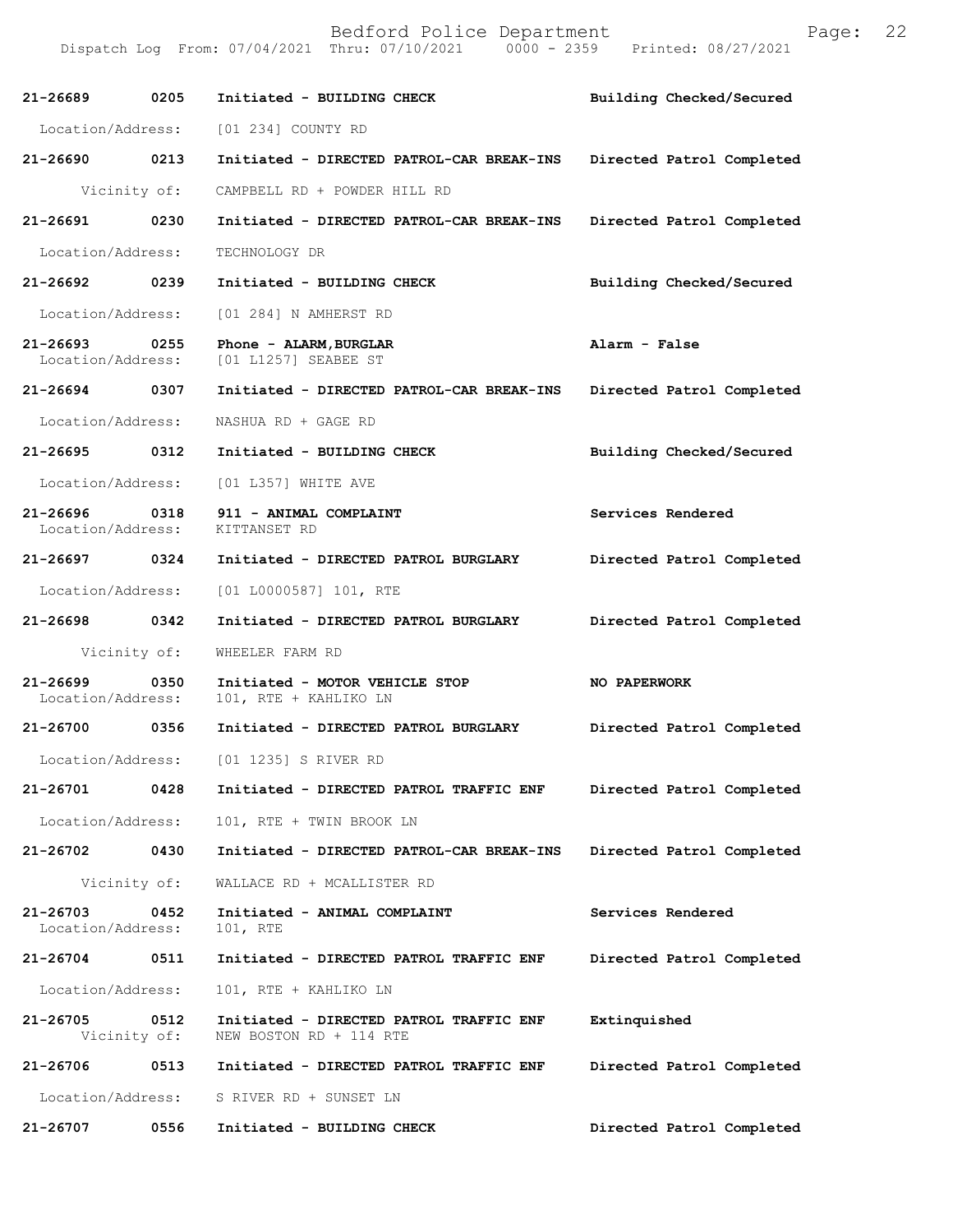|                                   |      | Location/Address: [01 463] NASHUA RD                            |                           |
|-----------------------------------|------|-----------------------------------------------------------------|---------------------------|
| 21-26708                          | 0606 | Initiated - DIRECTED PATROL-CAR BREAK-INS                       | Directed Patrol Completed |
| Location/Address:                 |      | [01 1033] COUNTY RD                                             |                           |
| $21 - 26709$<br>Location/Address: | 0706 | 911 - ANIMAL COMPLAINT<br>[01 L2252] JENKINS RD                 | Services Rendered         |
| 21-26710 0710                     |      | Phone - ALARM, BURGLAR                                          | Alarm- correct code/reset |
| Location/Address:                 |      | [01 748] S RIVER RD                                             |                           |
| 21-26711                          | 0726 | Initiated - DIRECTED PATROL TRAFFIC ENF                         | Directed Patrol Completed |
| Location/Address:                 |      | 101, RTE + JENKINS RD                                           |                           |
| 21-26712                          | 0730 | Initiated - DIRECTED PATROL TRAFFIC ENF                         | Directed Patrol Completed |
| Vicinity of:                      |      | S RIVER RD + KILTON RD                                          |                           |
| 21-26713                          | 0739 | Initiated - DIRECTED PATROL TRAFFIC ENF                         | Directed Patrol Completed |
| Vicinity of:                      |      | S RIVER RD                                                      |                           |
| $21 - 26714$                      | 0743 | Initiated - DIRECTED PATROL TRAFFIC ENF                         | Directed Patrol Completed |
| Location/Address:                 |      | S RIVER RD + COLBY CT                                           |                           |
| 21-26715<br>Location/Address:     | 0744 | Phone - CHECK THE WELFARE<br>STEPHANIE DR                       | Could Not Locate          |
| 21-26716 0745                     |      | Initiated - DIRECTED PATROL TRAFFIC ENF                         | Directed Patrol Completed |
| Location/Address:                 |      | 101, RTE + 114 RTE                                              |                           |
| 21-26717                          | 0755 | Initiated - MOTOR VEHICLE STOP                                  | Summons/Warning Issued    |
| Location/Address:                 |      | S RIVER RD + KILTON RD                                          |                           |
| 21-26718<br>Location/Address:     | 0756 | Phone - MOTOR VEHICLE ACCIDENT<br>[01 L241] 101, RTE            | Services Rendered         |
| $21 - 26719$                      | 0759 | Initiated - MOTOR VEHICLE STOP                                  | Summons/Warning Issued    |
| Location/Address:                 |      | 101, RTE + PLUMMER ROAD OVERPASS                                |                           |
| 21-26720                          | 0818 | Initiated - DIRECTED PATROL TRAFFIC ENF                         | Directed Patrol Completed |
| Vicinity of:                      |      | BACK RIVER RD + S RIVER RD                                      |                           |
| 21-26721<br>Location/Address:     | 0838 | Initiated - DIRECTED PATROL TRAFFIC ENF<br>HULL RD + S RIVER RD | Could Not Locate          |
| 21-26722                          | 0843 | Initiated - MOTOR VEHICLE STOP                                  | Summons/Warning Issued    |
| Location/Address:                 |      | S RIVER RD + KILTON RD                                          |                           |
| 21-26723                          | 0843 | Initiated - MOTOR VEHICLE STOP                                  | Summons/Warning Issued    |
| Location/Address:                 |      | [01 1235] S RIVER RD                                            |                           |
| 21-26724<br>Location/Address:     | 0844 | Initiated - DIRECTED PATROL TRAFFIC ENF<br>GAULT RD             | Removed Hazard            |
| 21-26725                          | 0845 | Initiated - DIRECTED PATROL TRAFFIC ENF                         | Directed Patrol Completed |
| Location/Address:                 |      | WALLACE RD + NEW BOSTON RD                                      |                           |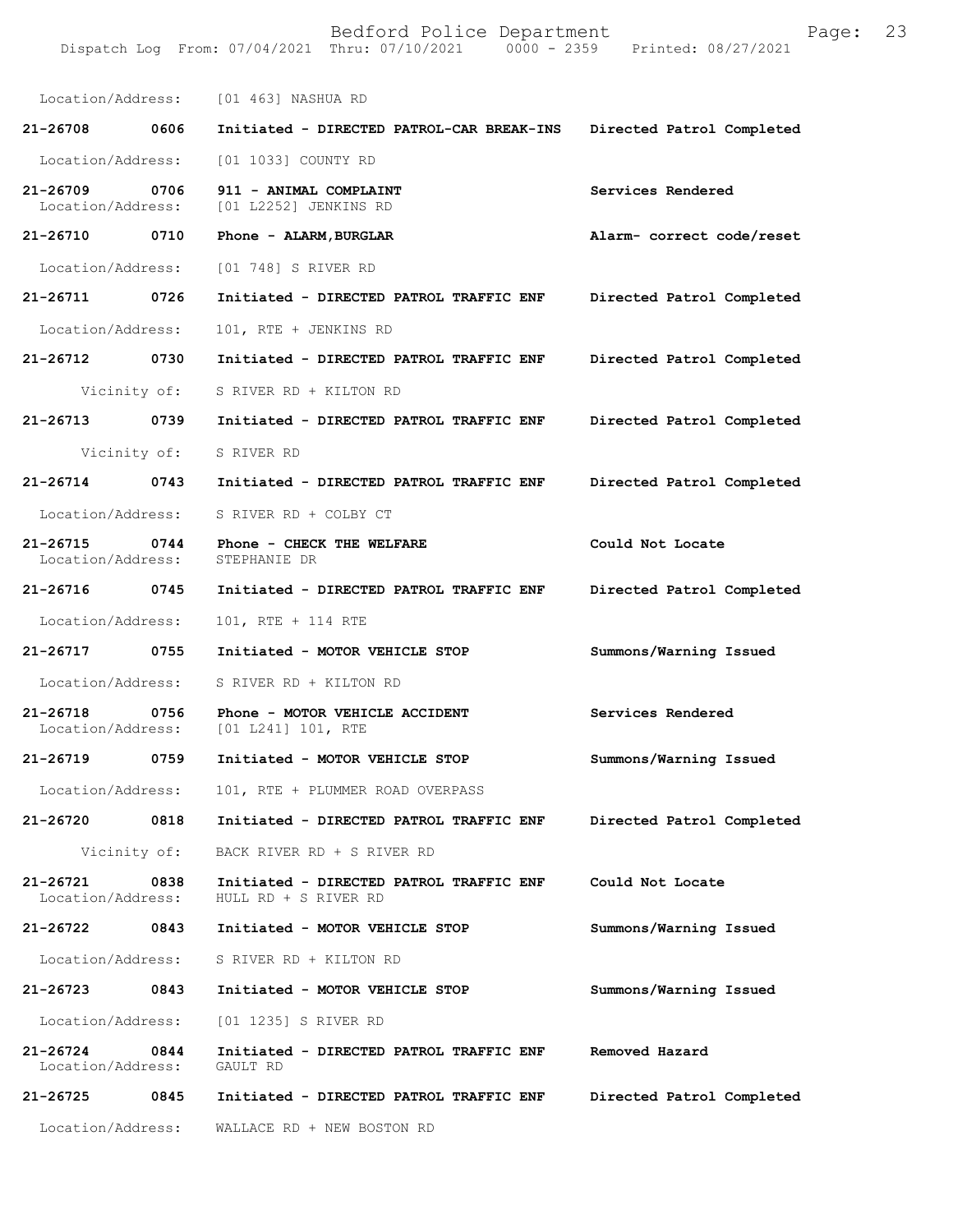| 21-26726 0855                     |      | Initiated - DIRECTED PATROL TRAFFIC ENF                                                              | Directed Patrol Completed   |
|-----------------------------------|------|------------------------------------------------------------------------------------------------------|-----------------------------|
| Location/Address:                 |      | 101, RTE + WALLACE RD                                                                                |                             |
| 21-26727                          | 0904 | Initiated - MOTOR VEHICLE STOP                                                                       | Summons/Warning Issued      |
| Location/Address:                 |      | 101, RTE + CONSTITUTION DR                                                                           |                             |
| $21 - 26728$<br>Location/Address: | 0926 | Initiated - SUSP ACTIVITIES<br>S RIVER RD                                                            | Services Rendered           |
| 21-26729 0936                     |      | Initiated - VACANT PROPERTY CHECK                                                                    | Building Checked/Secured    |
| Location/Address:                 |      | [01 L586] CURTIS LN                                                                                  |                             |
| 21-26730<br>Location/Address:     | 0936 | Initiated - CHECK THE WELFARE<br>[01 163] S RIVER RD                                                 | Services Rendered           |
| 21-26731 0942                     |      | Phone - POLICE INFORMATION                                                                           | No Action Required          |
|                                   |      | Location/Address: [01 L512] POWDER HILL RD                                                           |                             |
| 21-26732 0944                     |      | Initiated - VACANT PROPERTY CHECK                                                                    | Building Checked/Secured    |
| Location/Address:                 |      | LEDGEWOOD RD                                                                                         |                             |
| 21-26733<br>Refer To Incident:    | 0948 | Initiated - INVESTIGATION-FOLLOW UP<br>Location/Address: [01 474] CONSTITUTION DR<br>$21 - 622 - OF$ | Investigated                |
| 21-26734 0954                     |      | Initiated - DIRECTED PATROL-CAR BREAK-INS                                                            | Directed Patrol Completed   |
| Location/Address:                 |      | S RIVER RD + KILTON RD                                                                               |                             |
| 21-26735 0955                     |      | Initiated - SERVE PAPERWORK                                                                          | No Action Required          |
| Location/Address:                 |      | [01 1255] COOPER LN                                                                                  |                             |
| 21-26736                          | 1001 | Initiated - DIRECTED PATROL ANIMAL CONTROL Summons/Warning Issued                                    |                             |
| Location/Address:                 |      | [01 L562] WALLACE RD                                                                                 |                             |
| 21-26737                          | 1016 | Phone - S-MUTUAL AID-MEDICAL                                                                         | TRANSPORTED TO CMC HOSPITAL |
| Location/Address:                 |      | [03] MAST RD                                                                                         |                             |
| 21-26738                          | 1016 | Initiated - VACANT PROPERTY CHECK                                                                    | Building Checked/Secured    |
| Location/Address:                 |      | SOUTH HILLS DR                                                                                       |                             |
| 21-26739                          | 1030 | Initiated - VACANT PROPERTY CHECK                                                                    | Building Checked/Secured    |
| Location/Address:                 |      | PERRY RD                                                                                             |                             |
| 21-26740                          | 1033 | Initiated - DIRECTED PATROL TRAFFIC ENF                                                              | Directed Patrol Completed   |
| Location/Address:                 |      | 101, RTE + HITCHING POST LN                                                                          |                             |
| 21-26741                          | 1039 | Initiated - MOTOR VEHICLE STOP                                                                       | Summons/Warning Issued      |
| Location/Address:                 |      | 101, RTE                                                                                             |                             |
| 21-26742                          | 1101 | Initiated - MOTOR VEHICLE STOP                                                                       | Summons/Warning Issued      |
| Location/Address:                 |      | [01 29] MEETINGHOUSE RD                                                                              |                             |
| $21 - 26743$                      | 1114 | Initiated - DIRECTED PATROL TRAFFIC ENF                                                              | Directed Patrol Completed   |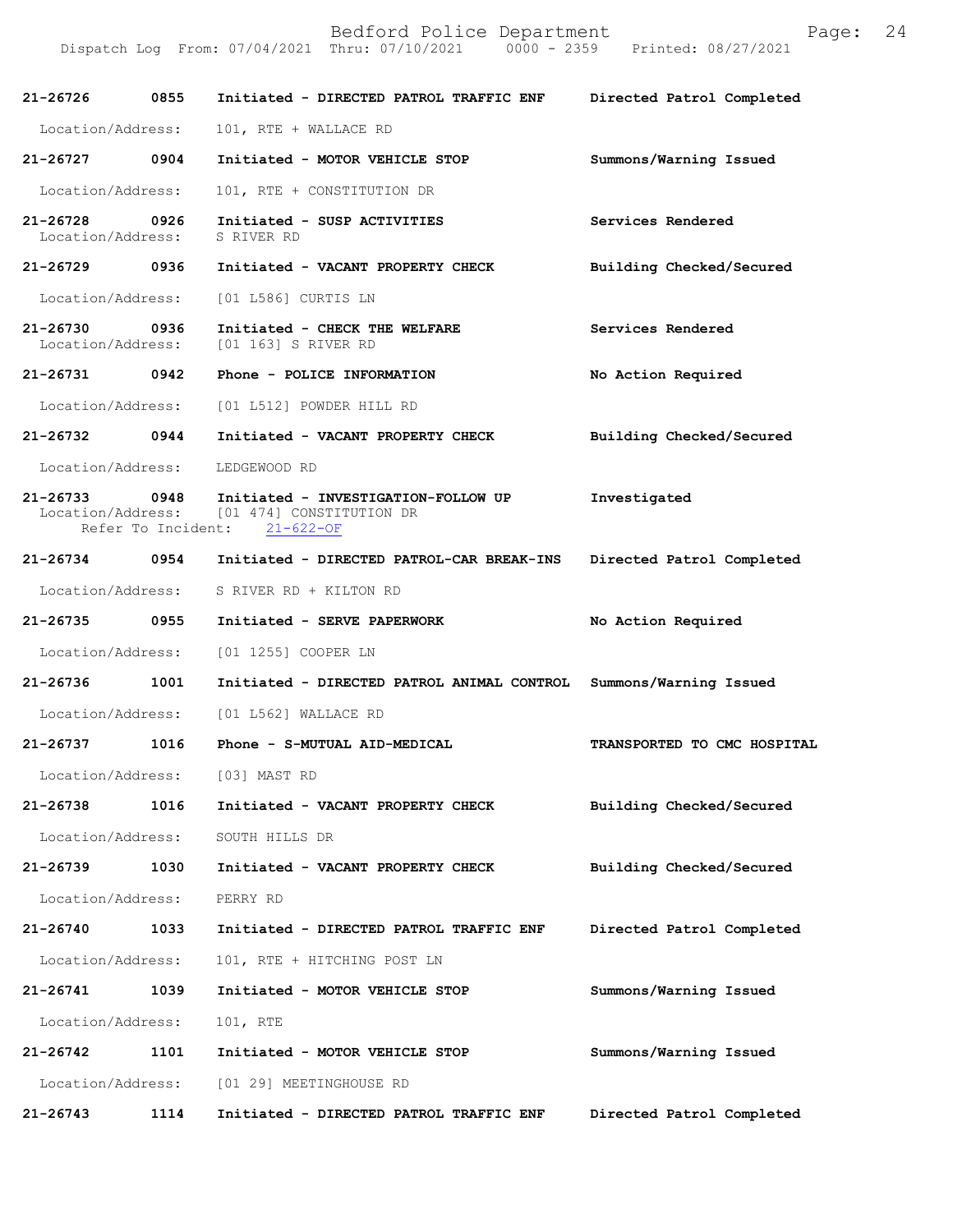|                                    |                            | Bedford Police Department<br>Dispatch Log From: 07/04/2021 Thru: 07/10/2021 0000 - 2359 Printed: 08/27/2021 | Page:                          | 25 |
|------------------------------------|----------------------------|-------------------------------------------------------------------------------------------------------------|--------------------------------|----|
| Location/Address:                  |                            | 101, RTE + COVENANT WAY                                                                                     |                                |    |
| $21 - 26744$                       | 1115                       | Initiated - DIRECTED PATROL-CAR BREAK-INS                                                                   | Directed Patrol Completed      |    |
|                                    |                            | Vicinity of: [01 1050] DONALD ST                                                                            |                                |    |
| 21-26745                           | 1120<br>Refer To Arrest:   | Phone - SUSP ACTIVITIES-IN PROGRESS<br>Location/Address: [01 L848] TECHNOLOGY DR<br>$21 - 369 - AR$         | Arrest(s) Made                 |    |
|                                    | Age:                       | Arrest: MAILHOT, MICHAEL E<br>Address: HILLSBORO, NH<br>- 39                                                |                                |    |
|                                    | Charges:                   | Felon in Possession of Dangerous Weapon<br>Loitering or Prowling                                            |                                |    |
| $21 - 26746$                       | 1153                       | Phone - ASSIST OTHER AGENCY<br>Location/Address: [05] BEDFORD D                                             | Services Rendered              |    |
| 21-26747<br>Location/Address:      | 1200<br>Refer To Incident: | Initiated - INVESTIGATION-FOLLOW UP<br>ESSEX RD<br>$20 - 1171 - OF$                                         | Investigated                   |    |
| 21-26748                           | 1300                       | Initiated - DIRECTED PATROL ACCIDENTS                                                                       | Directed Patrol Completed      |    |
| Location/Address:                  |                            | 101, RTE + MEETINGHOUSE RD                                                                                  |                                |    |
| 21-26749 1309<br>Location/Address: | Refer To Incident:         | Initiated - INVESTIGATION-FOLLOW UP<br>CHESTERFIELD PL<br>$21 - 584 - OF$                                   | Investigated                   |    |
| 21-26750 1311                      |                            | 911 - S-EMERGENCY MEDICAL CALL-CHARL                                                                        | Transported to Elliot Hospital |    |
| Location/Address:                  |                            | [01 1007] HAWTHORNE DR                                                                                      |                                |    |
| 21-26751 1337<br>Location/Address: |                            | $911 - 911$ Abandoned<br>[01 685] COLBY CT                                                                  | Alarm - False                  |    |
| 21-26752<br>Location/Address:      | 1340                       | 911 - S-EMERGENCY MEDICAL CALL-CHARL<br>[01 248] RIDGEWOOD RD                                               | <b>NO TRANSPORT</b>            |    |
| $21 - 26753$<br>Location/Address:  | 1355                       | Initiated - RADAR TRAILER<br>OLD BEDFORD RD                                                                 | Services Rendered              |    |
| 21-26754<br>Location/Address:      | 1355                       | Initiated - RADAR TRAILER<br>MEETINGHOUSE RD + PILGRIM DR                                                   | Services Rendered              |    |
| 21-26755                           | 1359                       | Initiated - DIRECTED PATROL TRAFFIC ENF                                                                     | Directed Patrol Completed      |    |
| Vicinity of:                       |                            | S RIVER RD + HAWTHORNE DR                                                                                   |                                |    |
| $21 - 26756$<br>Location/Address:  | 1405                       | Walk-In - FRAUD<br>[01 L0000792] S RIVER RD                                                                 | Services Rendered              |    |
| 21-26757<br>Location/Address:      | 1417<br>Refer To Incident: | Phone - SHOPLIFTING<br>[01 L2252] JENKINS RD<br>$21 - 638 - OF$                                             | Investigated                   |    |
| 21-26758                           | 1433                       | 911 - S-EMERGENCY MEDICAL CALL-DELTA                                                                        | TRANSPORTED TO CMC HOSPITAL    |    |
| Location/Address:                  |                            | 101, RTE                                                                                                    |                                |    |
| 21-26759                           | 1529                       | Initiated - DIRECTED PATROL TRAFFIC ENF                                                                     | Directed Patrol Completed      |    |
| Location/Address:                  |                            | 101, RTE + OLDE BEDFORD WAY                                                                                 |                                |    |
| 21-26760                           | 1530                       | Initiated - DIRECTED PATROL TRAFFIC ENF                                                                     | Directed Patrol Completed      |    |
|                                    | Vicinity of:               | 101, RTE + WALLACE RD                                                                                       |                                |    |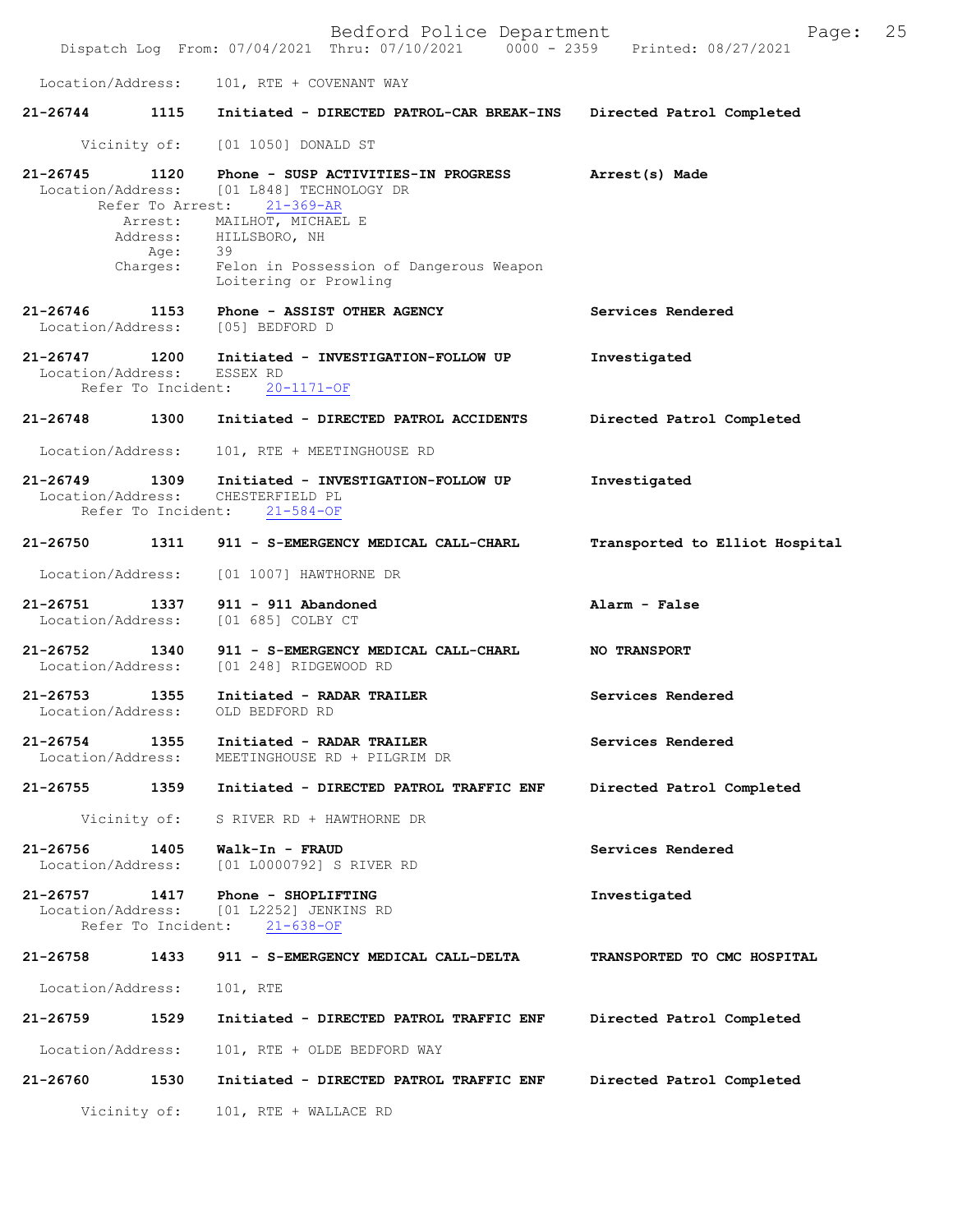Bedford Police Department Page: 26 Dispatch Log From: 07/04/2021 Thru: 07/10/2021 **21-26761 1536 Initiated - DIRECTED PATROL ACCIDENTS Directed Patrol Completed**  Location/Address: S RIVER RD + MEETINGHOUSE RD **21-26762 1543 Initiated - MOTOR VEHICLE STOP NO PAPERWORK**  101, RTE + HITCHING POST LN **21-26763 1545 Initiated - DIRECTED PATROL TRAFFIC ENF Directed Patrol Completed**  Location/Address: S RIVER RD + HAWTHORNE DR **21-26764 1545 Phone - HARRASSMENT Investigated**  Location/Address: [01 1255] COOPER LN<br>Refer To Incident: 21-640-OF Refer To Incident: **21-26765 1549 Initiated - DIRECTED PATROL TRAFFIC ENF Directed Patrol Completed**  Vicinity of: 101, RTE + HARDY RD **21-26766 1555 Phone - DISABLED MOTOR VEHICLE Services Rendered**  Location/Address: S RIVER RD + COLBY CT **21-26767 1557 Initiated - DIRECTED PATROL TRAFFIC ENF Directed Patrol Completed**  Location/Address: BACK RIVER RD + S RIVER RD **21-26768 1605 Initiated - MOTOR VEHICLE STOP Summons/Warning Issued**  Location/Address: EXECUTIVE PARK DR + S RIVER RD **21-26769 1614 Initiated - DIRECTED PATROL TRAFFIC ENF Directed Patrol Completed**  Location/Address: S RIVER RD + CLUB ACRE LN **21-26770 1616 Initiated - DIRECTED PATROL TRAFFIC ENF Directed Patrol Completed**  Vicinity of: JENKINS RD + BEALS RD **21-26771 1618 Initiated - DIRECTED PATROL TRAFFIC ENF Directed Patrol Completed**  Location/Address: NEW BOSTON RD + HOLBROOK RD **21-26772 1619 Initiated - MOTOR VEHICLE STOP Summons/Warning Issued**  Location/Address: S RIVER RD + EASTMAN AVE **21-26773 1630 Phone - CHECK THE WELFARE Services Rendered**  Location/Address: S RIVER RD + PALOMINO LN **21-26774 1642 Initiated - DIRECTED PATROL MOUNTAIN BIKE Directed Patrol Completed**  Location: SOUTH RIVER MALL - PARKED AT CHANDLER APTS **21-26775 1643 Initiated - MOTOR VEHICLE STOP Summons/Warning Issued**  Location/Address: 101, RTE + HITCHING POST LN **21-26776 1646 Initiated - DIRECTED PATROL TRAFFIC ENF Directed Patrol Completed**  Location/Address: S RIVER RD + MEETINGHOUSE RD **21-26777 1701 Initiated - DIRECTED PATROL TRAFFIC ENF Could Not Locate**  Vicinity of: 101, RTE + NASHUA RD **21-26778 1702 Initiated - DIRECTED PATROL TRAFFIC ENF Directed Patrol Completed**  Location/Address: 101, RTE + SHAW DR **21-26779 1704 Initiated - DIRECTED PATROL TRAFFIC ENF Directed Patrol Completed**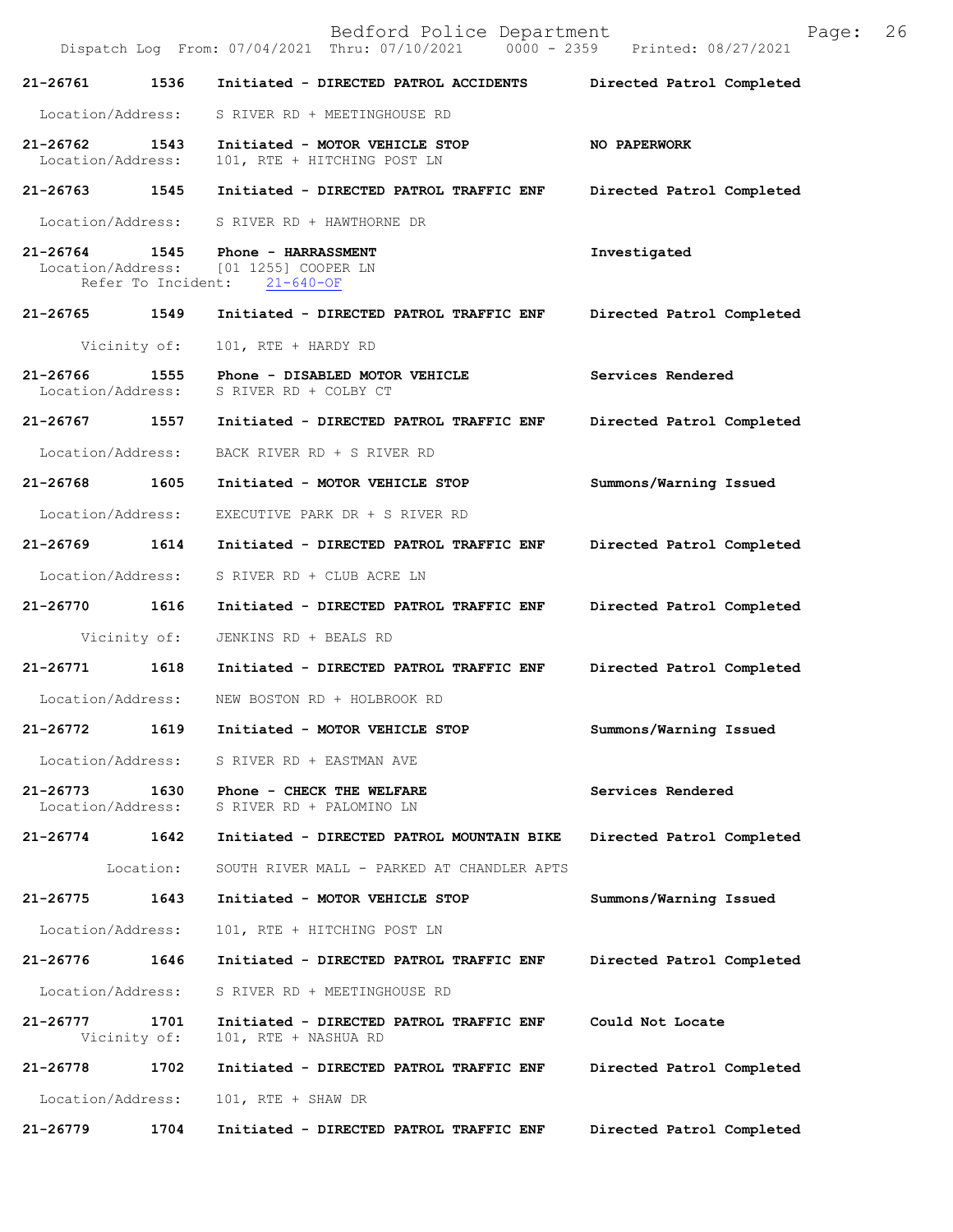| Location/Address:                 |      | S RIVER RD + WASHINGTON PL                         |                             |
|-----------------------------------|------|----------------------------------------------------|-----------------------------|
| 21-26780                          | 1707 | 911 - S-EMERGENCY MEDICAL CALL-CHARL               | TRANSPORTED TO CMC HOSPITAL |
| Location/Address:                 |      | [01 919] CORPORATE DR                              |                             |
| 21-26781                          | 1730 | Initiated - DIRECTED PATROL MOUNTAIN BIKE          | Directed Patrol Completed   |
| Vicinity of:                      |      | S RIVER RD + HAWTHORNE DR                          |                             |
| $21 - 26782$<br>Location/Address: | 1733 | Initiated - SUSP ACTIVITIES<br>[01 694] S RIVER RD | Services Rendered           |
| 21-26783                          | 1807 | Initiated - DIRECTED PATROL TRAFFIC ENF            | Directed Patrol Completed   |
| Location/Address:                 |      | S RIVER RD + CLUB ACRE LN                          |                             |
| 21-26784                          | 1808 | Initiated - DIRECTED PATROL TRAFFIC ENF            | Directed Patrol Completed   |
| Location/Address:                 |      | S RIVER RD + UPJOHN ST                             |                             |
| 21-26785                          | 1813 | Initiated - MOTOR VEHICLE STOP                     | Summons/Warning Issued      |
| Location/Address:                 |      | S RIVER RD + HAWTHORNE DR                          |                             |
| 21-26786                          | 1815 | Initiated - DIRECTED PATROL-CAR BREAK-INS          | Directed Patrol Completed   |
| Location/Address:                 |      | S RIVER RD + TECHNOLOGY DR                         |                             |
| 21-26787                          | 1825 | Initiated - MOTOR VEHICLE STOP                     | Summons/Warning Issued      |
| Location/Address:                 |      | I-293 NORTH                                        |                             |
| 21-26788                          | 1846 | Initiated - DIRECTED PATROL TRAFFIC ENF            | Directed Patrol Completed   |
| Location/Address:                 |      | S RIVER RD + EASTMAN AVE                           |                             |
| 21-26790                          | 1849 | 911 - S-EMERGENCY MEDICAL CALL-CHARL               | TRANSPORTED TO CMC HOSPITAL |
| Location/Address:                 |      | [01 248] RIDGEWOOD RD                              |                             |
| 21-26789                          | 1850 | Initiated - DIRECTED PATROL-CAR BREAK-INS          | Directed Patrol Completed   |
| Location/Address:                 |      | [01 L2252] JENKINS RD                              |                             |
| 21-26791                          | 1904 | Initiated - DIRECTED PATROL TRAFFIC ENF            | Directed Patrol Completed   |
| Location/Address:                 |      | 101, RTE + MEETINGHOUSE RD                         |                             |
| 21-26792                          | 1908 | Initiated - MOTOR VEHICLE STOP                     | Summons/Warning Issued      |
| Location/Address:                 |      | 101, RTE + CHESTNUT DR                             |                             |
| 21-26793                          | 1910 | Initiated - MOTOR VEHICLE STOP                     | Summons/Warning Issued      |
| Location/Address:                 |      | S RIVER RD + SUNSET LN                             |                             |
| 21-26794                          | 1913 | Initiated - MOTOR VEHICLE STOP                     | Summons/Warning Issued      |
| Location/Address:                 |      | S RIVER RD                                         |                             |
| $21 - 26795$<br>Location/Address: | 1920 | Initiated - MOTOR VEHICLE STOP<br>S RIVER RD       | <b>NO PAPERWORK</b>         |
| 21-26796                          | 1925 | Initiated - DIRECTED PATROL-CAR BREAK-INS          | Directed Patrol Completed   |
| Location/Address:                 |      | [01 1050] DONALD ST                                |                             |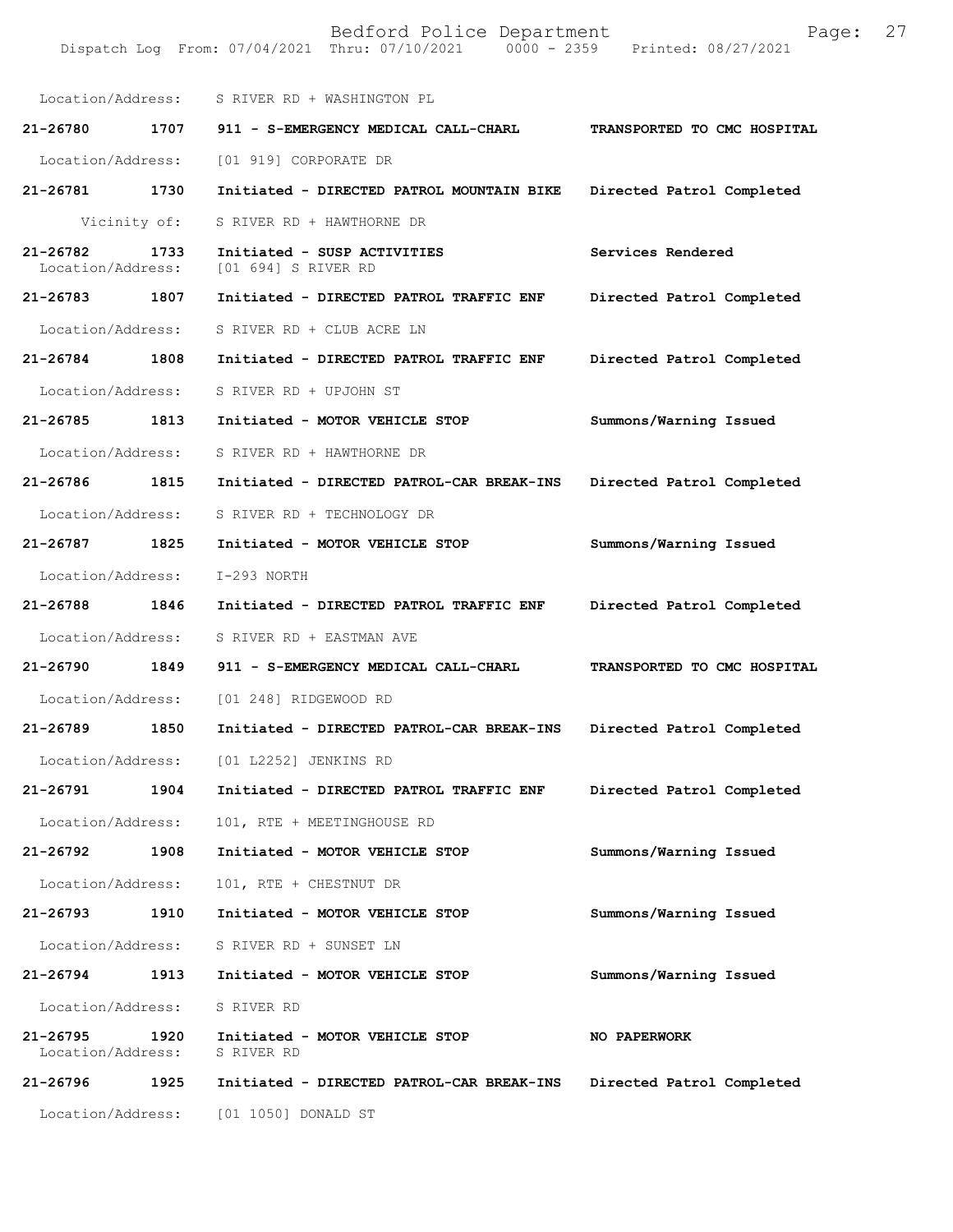| Bedford Police Department<br>Page:<br>Dispatch Log From: 07/04/2021 Thru: 07/10/2021 0000 - 2359 Printed: 08/27/2021 |              |                                                                                 |                           |  |
|----------------------------------------------------------------------------------------------------------------------|--------------|---------------------------------------------------------------------------------|---------------------------|--|
| 21-26797                                                                                                             | 1927         | Initiated - DIRECTED PATROL-CAR BREAK-INS Directed Patrol Completed             |                           |  |
| Location/Address:                                                                                                    |              | MARKET ST + MAIN ST                                                             |                           |  |
| 21-26798<br>Location/Address:                                                                                        | 1932         | Initiated - SUSP ACTIVITIES<br>[01 694] S RIVER RD                              | Services Rendered         |  |
| 21-26799                                                                                                             | 1936         | Initiated - MOTOR VEHICLE STOP                                                  | Summons/Warning Issued    |  |
| Location/Address:                                                                                                    |              | 101, RTE + HARDY RD                                                             |                           |  |
| 21-26800<br>Location/Address:                                                                                        | 1939         | Phone - CHECK THE WELFARE<br>WOODBURY LN                                        | Could Not Locate          |  |
| 21-26802                                                                                                             | 1947         | Walk-In - POLICE INFORMATION                                                    | No Action Required        |  |
| Location/Address:                                                                                                    |              | HAWTHORNE DR                                                                    |                           |  |
| 21-26801 1950                                                                                                        |              | Initiated - DIRECTED PATROL-CAR BREAK-INS                                       | Directed Patrol Completed |  |
| Location/Address:                                                                                                    |              | [01 1033] COUNTY RD                                                             |                           |  |
| 21-26803<br>Location/Address:                                                                                        | 2001         | Initiated - DISABLED MOTOR VEHICLE<br>101, RTE + MEETINGHOUSE RD                | Services Rendered         |  |
| 21-26804 2009<br>Location/Address:                                                                                   |              | Phone - S-SERVICE CALL<br>[01 232] LIBERTY HILL RD                              | Services Rendered         |  |
| 21-26805                                                                                                             | 2015         | Initiated - MOTOR VEHICLE STOP                                                  | Summons/Warning Issued    |  |
| Location/Address:                                                                                                    |              | COUNTY RD                                                                       |                           |  |
| 21-26806                                                                                                             | 2017         | Initiated - DIRECTED PATROL TRAFFIC ENF                                         | Directed Patrol Completed |  |
| Location/Address:                                                                                                    |              | S RIVER RD + BACK RIVER RD                                                      |                           |  |
| 21-26807                                                                                                             | 2030         | Initiated - DIRECTED PATROL TRAFFIC ENF                                         | Directed Patrol Completed |  |
| Location/Address:                                                                                                    |              | S RIVER RD + UPJOHN ST                                                          |                           |  |
| 21-26808                                                                                                             | 2031         | Walk-In - INVESTIGATION-FOLLOW UP<br>Location/Address: [01 474] CONSTITUTION DR | Investigated              |  |
| 21-26809                                                                                                             | 2041         | Initiated - DIRECTED PATROL-CAR BREAK-INS                                       | Directed Patrol Completed |  |
| Location/Address:                                                                                                    |              | S RIVER RD + PARK DR                                                            |                           |  |
| 21-26811<br>Location/Address:                                                                                        | 2041         | 911 - MOTOR VEHICLE COMPLAINT<br>MEETINGHOUSE RD                                | Could Not Locate          |  |
| 21-26810                                                                                                             | 2042         | Initiated - DIRECTED PATROL-CAR BREAK-INS                                       | Directed Patrol Completed |  |
|                                                                                                                      | Vicinity of: | QUINCY DR + WEYMOUTH DR                                                         |                           |  |
| 21-26812<br>Location/Address:                                                                                        | 2104         | Phone - ALARM, BURGLAR<br>[01 L1731] WALLACE RD                                 | Alarm - False             |  |
| 21-26813                                                                                                             | 2108         | Initiated - DIRECTED PATROL-CAR BREAK-INS                                       | Directed Patrol Completed |  |
| Location/Address:                                                                                                    |              | KILTON RD + S RIVER RD                                                          |                           |  |
| 21-26814                                                                                                             | 2114         | Initiated - DIRECTED PATROL-CAR BREAK-INS                                       | Directed Patrol Completed |  |
| Location/Address:                                                                                                    |              | MEETINGHOUSE RD + BEDFORD CENTER RD                                             |                           |  |
| 21-26815                                                                                                             | 2123         | Initiated - DIRECTED PATROL-CAR BREAK-INS                                       | Directed Patrol Completed |  |
| Location/Address:                                                                                                    |              | COUNTY RD + LIBERTY HILL RD                                                     |                           |  |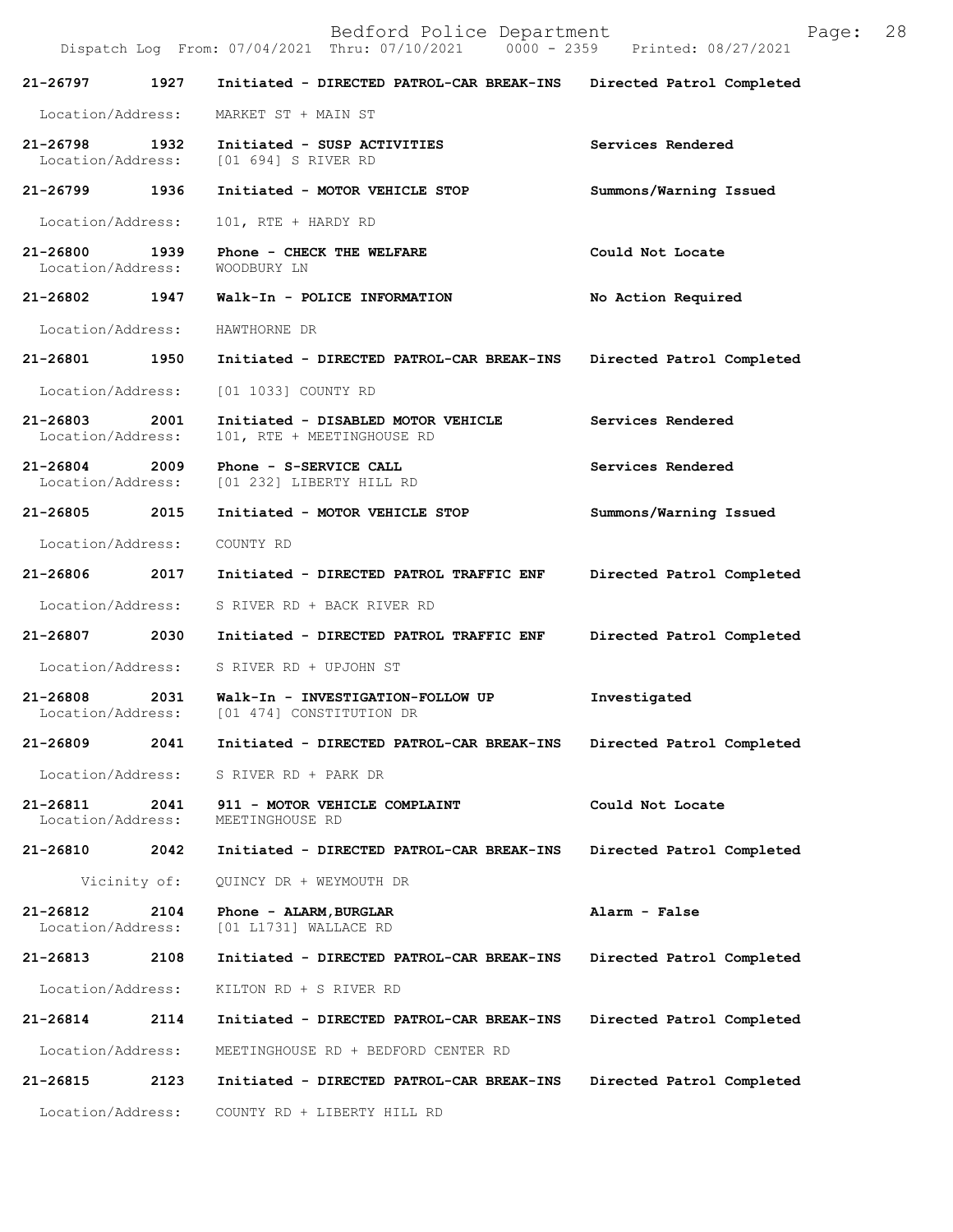|                                    |      | Dispatch Log From: 07/04/2021 Thru: 07/10/2021 0000 - 2359 Printed: 08/27/2021 |                           |
|------------------------------------|------|--------------------------------------------------------------------------------|---------------------------|
| 21-26816 2123                      |      | Initiated - DIRECTED PATROL-CAR BREAK-INS Directed Patrol Completed            |                           |
|                                    |      | Vicinity of: GREENFIELD PKWY                                                   |                           |
| 21-26817 2125                      |      | Initiated - MOTOR VEHICLE STOP                                                 | Summons/Warning Issued    |
| Location/Address:                  |      | S RIVER RD + BACK RIVER RD                                                     |                           |
| 21-26818 2132                      |      | Initiated - DIRECTED PATROL-CAR BREAK-INS                                      | Directed Patrol Completed |
| Location/Address:                  |      | EXECUTIVE PARK DR + S RIVER RD                                                 |                           |
| 21-26819 2136<br>Location/Address: |      | Initiated - MOTOR VEHICLE STOP<br>S RIVER RD + PARK DR                         | NO PAPERWORK              |
| 21-26820 2143                      |      | Initiated - MOTOR VEHICLE STOP                                                 | Summons/Warning Issued    |
| Location/Address:                  |      | S RIVER RD + CLUB ACRE LN                                                      |                           |
| 21-26821 2149                      |      | Initiated - DIRECTED PATROL DWI                                                | Directed Patrol Completed |
| Location/Address:                  |      | 101, RTE + LIBERTY HILL RD                                                     |                           |
| 21-26822 2150                      |      | Initiated - DIRECTED PATROL DWI                                                | Directed Patrol Completed |
| Vicinity of:                       |      | 101, RTE + HITCHING POST LN                                                    |                           |
| 21-26823 2156                      |      | Initiated - DIRECTED PATROL DWI                                                | Directed Patrol Completed |
| Location/Address:                  |      | S RIVER RD + SUNSET LN                                                         |                           |
| 21-26824 2158                      |      | Initiated - DIRECTED PATROL DWI                                                | Directed Patrol Completed |
| Location/Address:                  |      | S RIVER RD + MAIN ST                                                           |                           |
| 21-26825 2207                      |      | Initiated - DIRECTED PATROL DWI                                                | Directed Patrol Completed |
| Location/Address:                  |      | S RIVER RD + KILTON RD                                                         |                           |
| 21-26826                           | 2238 | Phone - S-FIRE ALARM<br>Location/Address: [01 99] MEETINGHOUSE RD              | Services Rendered         |
| 21-26827                           | 2327 | Initiated - DIRECTED PATROL DWI                                                | Directed Patrol Completed |
|                                    |      | Location/Address: S RIVER RD + EASTMAN AVE                                     |                           |
| 21-26828<br>Location/Address:      | 2329 | Initiated - SUSP ACTIVITIES<br>S RIVER RD                                      | Services Rendered         |
| 21-26829                           | 2337 | Initiated - DIRECTED PATROL DWI                                                | Directed Patrol Completed |
| Location/Address:                  |      | 101, RTE + COVENANT WAY                                                        |                           |
| 21-26830                           | 2345 | Initiated - DIRECTED PATROL DWI                                                | Directed Patrol Completed |
| Location/Address:                  |      | 101, RTE + KILTON ROAD RAMP                                                    |                           |
| 21-26831                           | 2351 | Initiated - DIRECTED PATROL DWI                                                | Directed Patrol Completed |
| Location/Address:                  |      | 101, RTE + 114 RTE                                                             |                           |
| 21-26832<br>Location/Address:      | 2358 | Initiated - SUSP ACTIVITIES<br>COLBY CT                                        | Services Rendered         |

# **For Date: 07/08/2021 - Thursday**

| 21-26833          | 0009 | Initiated - BUILDING CHECK | Services Rendered |
|-------------------|------|----------------------------|-------------------|
| Location/Address: |      | COLBY CT                   |                   |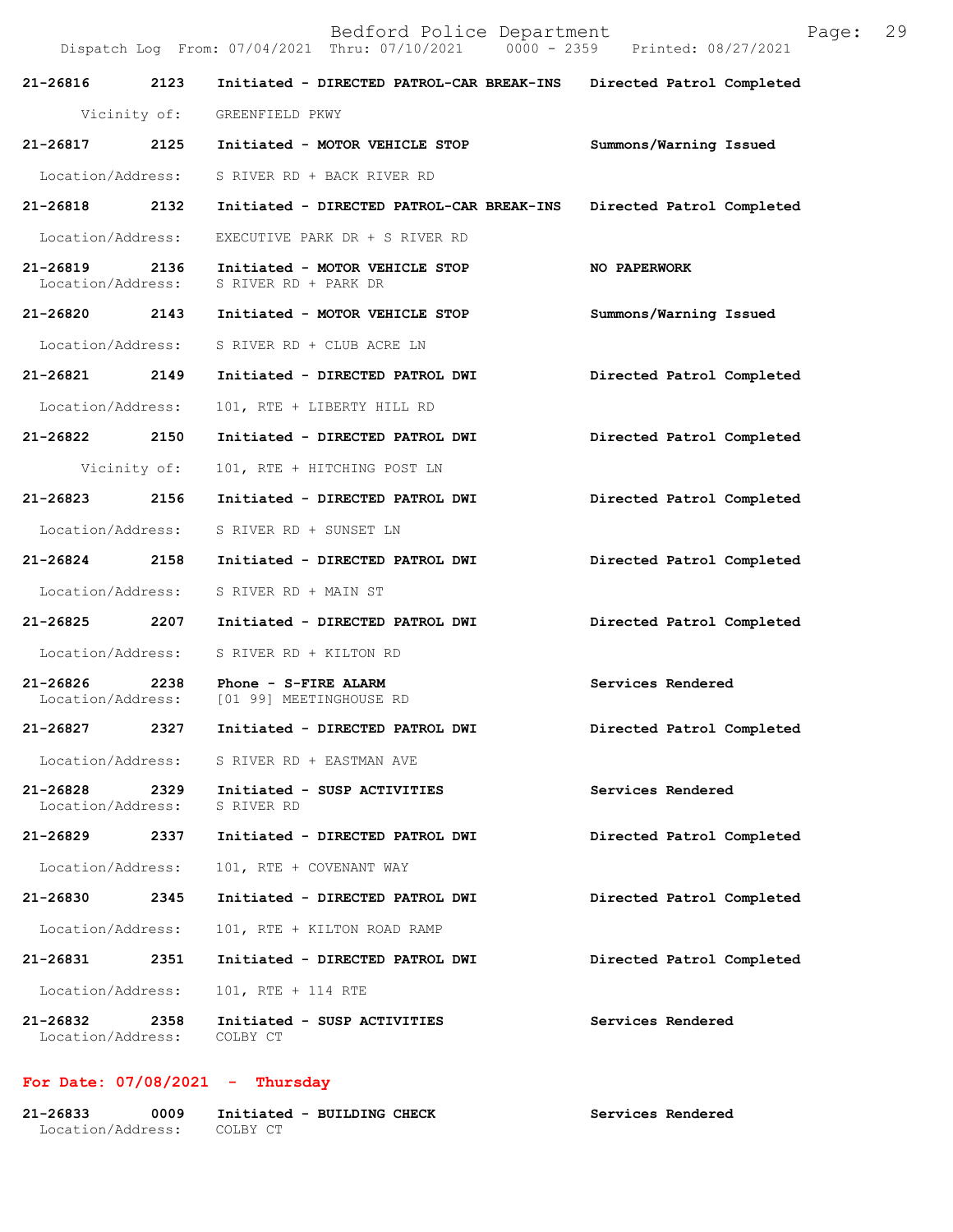Dispatch Log From: 07/04/2021 Thru: 07/10/2021 0000 - 2359 Printed: 08/27/2021

| 21-26834 0013                             |      | Initiated - DIRECTED PATROL DWI                      | Directed Patrol Completed |
|-------------------------------------------|------|------------------------------------------------------|---------------------------|
| Location/Address:                         |      | 114 RTE + PLUMMER HILL RD                            |                           |
| 21-26835<br>Location/Address: RIVERWAY PL | 0014 | Initiated - BUILDING CHECK                           | Services Rendered         |
| 21-26836 0017                             |      | Initiated - DIRECTED PATROL DWI                      | Directed Patrol Completed |
| Location/Address:                         |      | 101, RTE + WALLACE RD                                |                           |
| 21-26837<br>Location/Address:             | 0019 | Initiated - BUILDING CHECK<br>EASTMAN AVE            | Services Rendered         |
| 21-26838 0023                             |      | Initiated - MOTOR VEHICLE STOP                       | Summons/Warning Issued    |
| Location/Address:                         |      | 114 RTE + WHITE AVE                                  |                           |
| 21-26839 0046                             |      | Initiated - MOTOR VEHICLE STOP                       | Summons/Warning Issued    |
| Location/Address:                         |      | 114 RTE                                              |                           |
| 21-26841 0105                             |      | Initiated - DIRECTED PATROL DWI                      | Directed Patrol Completed |
| Location/Address:                         |      | NEW BOSTON RD + WALLACE RD                           |                           |
| 21-26842 0114                             |      | Initiated - DIRECTED PATROL DWI                      | Directed Patrol Completed |
| Location/Address:                         |      | 101, RTE + GREY ROCK RD                              |                           |
| 21-26843 0126                             |      | Initiated - DIRECTED PATROL DWI                      | Directed Patrol Completed |
| Location/Address:                         |      | S RIVER RD + HAWTHORNE DR                            |                           |
| 21-26844 0131<br>Location/Address:        |      | Initiated - SUSP ACTIVITIES<br>[01 L2271] S RIVER RD | Services Rendered         |
| 21-26845 0145                             |      | Initiated - DIRECTED PATROL DWI                      | Directed Patrol Completed |
| Location/Address:                         |      | 101, RTE + MEETINGHOUSE RD                           |                           |
| 21-26846 0149                             |      | Initiated - DIRECTED PATROL DWI                      | Directed Patrol Completed |
| Location/Address:                         |      | S RIVER RD + SOMERVILLE DR                           |                           |
| 21-26847                                  | 0204 | Initiated - BUILDING CHECK                           | Directed Patrol Completed |
| Location/Address:                         |      | [01 463] NASHUA RD                                   |                           |
| 21-26848                                  | 0212 | Initiated - DIRECTED PATROL BURGLARY                 | Directed Patrol Completed |
| Location/Address:                         |      | N AMHERST RD                                         |                           |
| $21 - 26849$                              | 0217 | Initiated - DIRECTED PATROL BURGLARY                 | Directed Patrol Completed |
| Location/Address:                         |      | JENKINS RD + BEALS RD                                |                           |
| 21-26850                                  | 0227 | Initiated - MOTOR VEHICLE STOP                       | Summons/Warning Issued    |
| Location/Address:                         |      | BEALS RD + SETON DR                                  |                           |
| 21-26851<br>Location/Address:             | 0238 | 911 - 911 Abandoned<br>[01 1548] RIVERWAY PL         | Services Rendered         |
| 21-26852                                  | 0238 | Initiated - DIRECTED PATROL-CAR BREAK-INS            | Directed Patrol Completed |
| Location/Address:                         |      | [01 L2271] S RIVER RD                                |                           |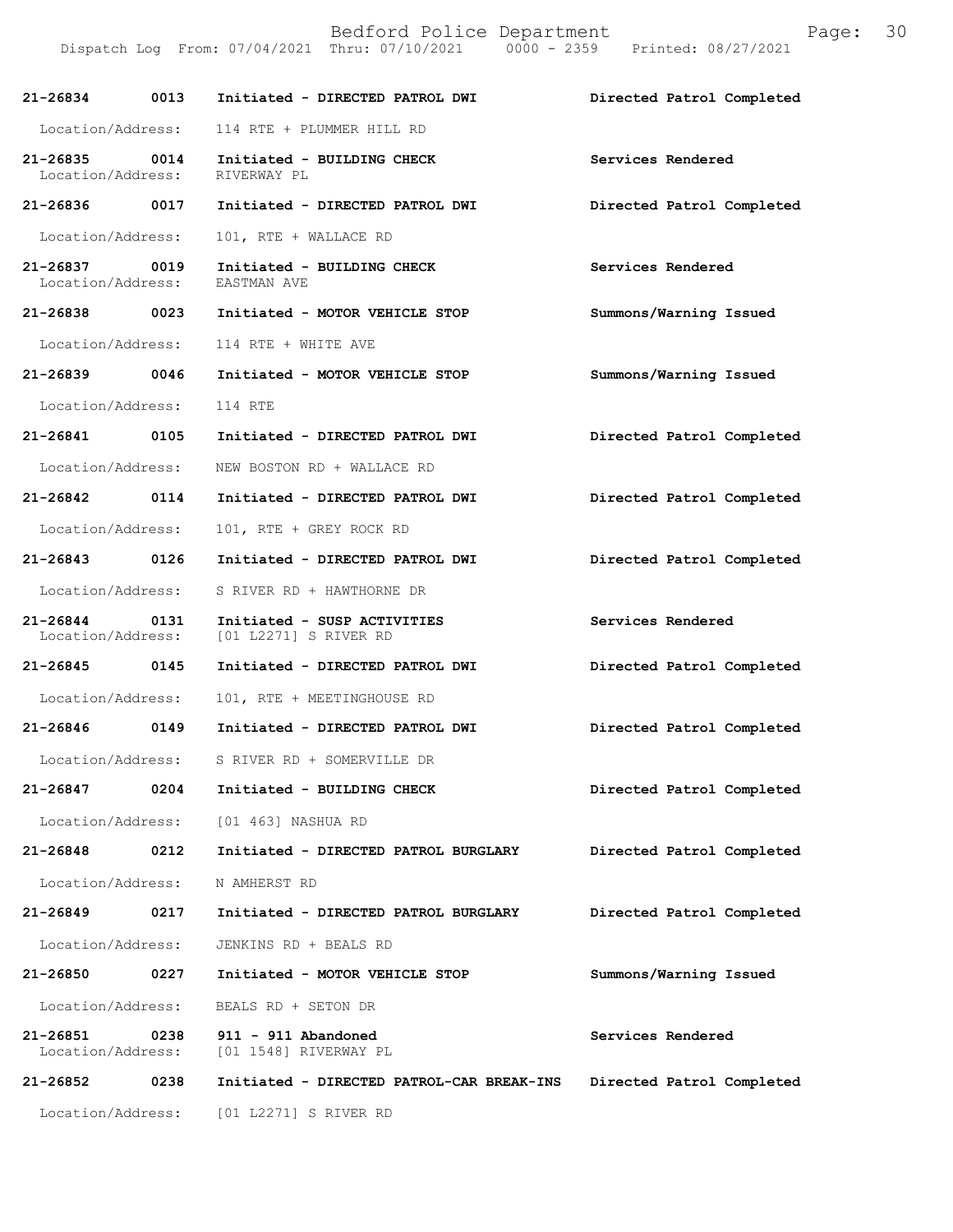Bedford Police Department Page: 31 Dispatch Log From: 07/04/2021 Thru: 07/10/2021 **21-26853 0241 Initiated - SUSP ACTIVITIES 5 8ervices Rendered** Location/Address: [01 L2271] S RIVER RD [01 L2271] S RIVER RD **21-26854 0423 Initiated - DIRECTED PATROL BURGLARY Directed Patrol Completed**  Location/Address: SOUTH HILLS DR + HARDY RD **21-26855 0441 Initiated - BUILDING CHECK Building Checked/Secured**  Location/Address: [01 L0000792] S RIVER RD **21-26856 0507 Initiated - DIRECTED PATROL TRAFFIC ENF Directed Patrol Completed**  Location/Address: 101, RTE + KAHLIKO LN **21-26857 0512 Initiated - DIRECTED PATROL BURGLARY Directed Patrol Completed**  Location/Address: [01 308] COLBY CT **21-26858 0531 Initiated - DIRECTED PATROL TRAFFIC ENF Directed Patrol Completed**  Location/Address: 101, RTE + MEETINGHOUSE RD **21-26859 0535 Initiated - DIRECTED PATROL-CAR BREAK-INS Directed Patrol Completed**  Location/Address: [01 1235] S RIVER RD **21-26860 0546 Initiated - DIRECTED PATROL TRAFFIC ENF Directed Patrol Completed**  Location/Address: S RIVER RD + KILTON RD **21-26861 0557 Initiated - DIRECTED PATROL TRAFFIC ENF Directed Patrol Completed**  Location/Address: 101, RTE + 114 RTE **21-26862 0601 Initiated - MOTOR VEHICLE STOP Summons/Warning Issued**  Location/Address: 101, RTE + LIBERTY HILL RD **21-26863 0622 Initiated - DIRECTED PATROL TRAFFIC ENF Directed Patrol Completed**  Location/Address: BOYNTON ST + DAVIES ST **21-26864 0732 Initiated - DIRECTED PATROL TRAFFIC ENF Directed Patrol Completed**  Location/Address: 114 RTE + 101, RTE **21-26865 0744 Initiated - DIRECTED PATROL TRAFFIC ENF Directed Patrol Completed**  Vicinity of: S RIVER RD **21-26866 0745 Initiated - DIRECTED PATROL TRAFFIC ENF Directed Patrol Completed**  Location/Address: 101, RTE + WALLACE RD **21-26867 0749 Initiated - MOTOR VEHICLE STOP Arrest(s) Made**  Location/Address: 101, RTE + WALLACE RD Refer To Arrest: 21-370-AR Arrest: RAMIREZ ROMERO, RODOLFO Address: MANCHESTER, NH Age: 23 Charges: Driving Without Giving Proof License Reqd; Op w/o Valid License Drive after Rev/Suspension **21-26868 0752 Initiated - DIRECTED PATROL TRAFFIC ENF Directed Patrol Completed** Location/Address: S RIVER RD + MEETINGHOUSE RD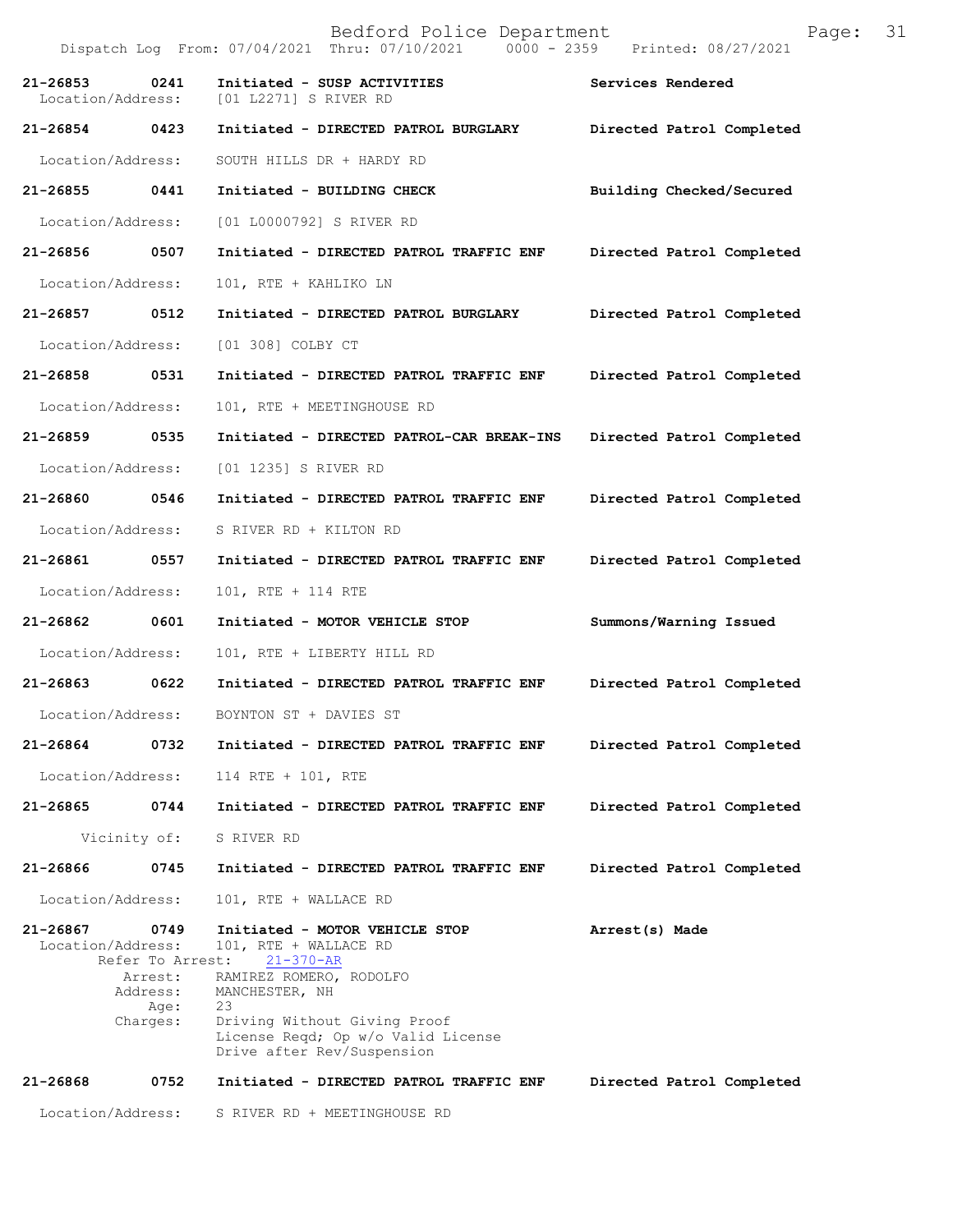|                                                       | Dispatch Log From: 07/04/2021 Thru: 07/10/2021 0000 - 2359 Printed: 08/27/2021                                 |                           |
|-------------------------------------------------------|----------------------------------------------------------------------------------------------------------------|---------------------------|
| 0757<br>21-26869                                      | Phone - ALARM, BURGLAR                                                                                         | Alarm- correct code/reset |
| Location/Address: [01 1108] LEAVY DR                  |                                                                                                                |                           |
| 21-26870 0803                                         | Initiated - MOTOR VEHICLE STOP                                                                                 | Summons/Warning Issued    |
| Location/Address:                                     | 101, RTE + 114 RTE                                                                                             |                           |
| 0812<br>21-26871<br>Location/Address: CAMBRIDGE RD    | Phone - ANIMAL COMPLAINT                                                                                       | Services Rendered         |
| 21-26872 0818                                         | Initiated - MOTOR VEHICLE STOP                                                                                 | Summons/Warning Issued    |
| Location/Address:                                     | [01 L1562] KILTON RD                                                                                           |                           |
| 21-26873 0829<br>Location/Address:                    | Phone - SEX OFFENDER REGISTRATION<br>[01 474] CONSTITUTION DR                                                  | Investigated              |
| 21-26874 0851                                         | Walk-In - ASSIST CITIZEN<br>Location/Address: [01 474] CONSTITUTION DR                                         | Services Rendered         |
| 21-26875 0902<br>Location/Address: [01 1489] LEAVY DR | Phone - ALARM, HOLD UP/PANIC                                                                                   | Alarm - False             |
| 21-26876 0906                                         | Initiated - DIRECTED PATROL TRAFFIC ENF                                                                        | Directed Patrol Completed |
| Location/Address:                                     | S RIVER RD + BACK RIVER RD                                                                                     |                           |
| Location/Address:                                     | 21-26877 0916 911 - S-EMERGENCY MEDICAL CALL-ALPHA<br>STOWELL RD                                               | NO TRANSPORT              |
| 21-26878 0927<br>Location/Address:                    | Phone - FINGERPRINTS<br>[01 474] CONSTITUTION DR                                                               | Services Rendered         |
| 21-26879 0929                                         | Walk-In - INVESTIGATION-FOLLOW UP<br>Location/Address: [01 474] CONSTITUTION DR                                | Investigated              |
| 21-26880 0931                                         | Initiated - INVESTIGATION-FOLLOW UP<br>Location/Address: [01 L848] TECHNOLOGY DR<br>Refer To Arrest: 21-369-AR | Investigated              |
| Age:                                                  | Arrest: MAILHOT, MICHAEL E<br>Address: HILLSBORO, NH<br>39                                                     |                           |
|                                                       | Charges: Felon in Possession of Dangerous Weapon<br>Loitering or Prowling                                      |                           |
| $21 - 26881$<br>0931<br>Vicinity of:                  | Initiated - DIRECTED PATROL BURGLARY<br>BEDFORD ST                                                             | Services Rendered         |
| 21-26882<br>1026<br>Location/Address:                 | Phone - ALARM, BURGLAR<br>[01 1027] WESTVIEW RD                                                                | Alarm - False             |
| 21-26883<br>1045                                      | Initiated - DIRECTED PATROL TRAFFIC ENF                                                                        | Directed Patrol Completed |
| Location/Address:                                     | S RIVER RD + HARVEY RD                                                                                         |                           |
| 21-26884<br>1058<br>Location/Address:                 | 911 - 911 Abandoned<br>[01 248] RIDGEWOOD RD                                                                   | Services Rendered         |
| 21-26885<br>1058                                      | Initiated - SERVE PAPERWORK                                                                                    | No Action Required        |
| Location/Address:                                     | [01 1255] COOPER LN                                                                                            |                           |
| 21-26886<br>1117                                      | Initiated - DIRECTED PATROL TRAFFIC ENF                                                                        | Directed Patrol Completed |
| Location/Address:                                     | S RIVER RD + TECHNOLOGY DR                                                                                     |                           |
| 21-26887<br>1136<br>Location/Address:                 | 911 - 911 Abandoned<br>[01 248] RIDGEWOOD RD                                                                   | Unfounded                 |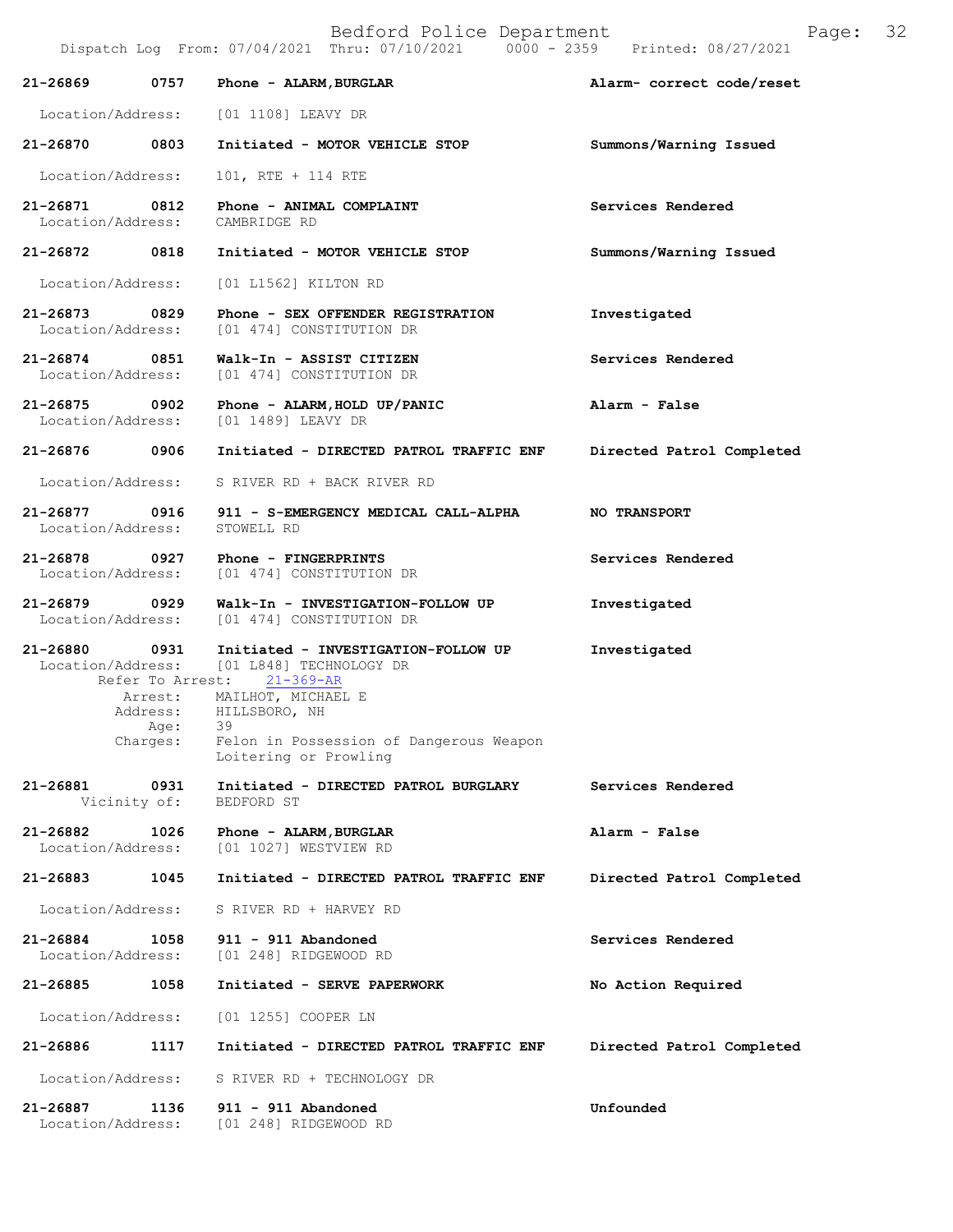|              |                                                                                            | Bedford Police Department<br>Dispatch Log From: 07/04/2021 Thru: 07/10/2021 0000 - 2359 Printed: 08/27/2021                                                                                                    | Page:                       | 33 |
|--------------|--------------------------------------------------------------------------------------------|----------------------------------------------------------------------------------------------------------------------------------------------------------------------------------------------------------------|-----------------------------|----|
| 21-26888     | 1140                                                                                       | Initiated - DIRECTED PATROL TRAFFIC ENF                                                                                                                                                                        | Directed Patrol Completed   |    |
|              | Location/Address:                                                                          | NEW BOSTON RD + WALLACE RD                                                                                                                                                                                     |                             |    |
| 21-26889     | 1149                                                                                       | Initiated - DIRECTED PATROL TRAFFIC ENF                                                                                                                                                                        | Directed Patrol Completed   |    |
|              | Location/Address:                                                                          | S RIVER RD + SOMERVILLE DR                                                                                                                                                                                     |                             |    |
| 21-26890     | 1156                                                                                       | Initiated - DIRECTED PATROL ANIMAL CONTROL Directed Patrol Completed                                                                                                                                           |                             |    |
|              | Location/Address:                                                                          | [01 L562] WALLACE RD                                                                                                                                                                                           |                             |    |
| 21-26891     | 1159                                                                                       | Initiated - DIRECTED PATROL-CAR BREAK-INS                                                                                                                                                                      | Directed Patrol Completed   |    |
|              | Location/Address:                                                                          | N AMHERST RD + PERRY RD                                                                                                                                                                                        |                             |    |
| 21-26892     | 1208                                                                                       | Initiated - MOTOR VEHICLE STOP                                                                                                                                                                                 | Summons/Warning Issued      |    |
|              | Location/Address:                                                                          | [01 L1803] S RIVER RD                                                                                                                                                                                          |                             |    |
| $21 - 26893$ | 1227<br>Location/Address:<br>Refer To Arrest:<br>Arrest:<br>Address:<br>Age:<br>Charges:   | Initiated - MOTOR VEHICLE STOP<br>[01 L1039] S RIVER RD<br>21-372-AR<br>DE LA ROSA, MARIA ISABEL<br>MANCHESTER, NH<br>22<br>Driving Without Giving Proof<br>Drive after Rev/Suspension<br>Unregistered Vehicle | Arrest(s) Made              |    |
| 21-26894     | 1230                                                                                       | Initiated - VACANT PROPERTY CHECK                                                                                                                                                                              | Directed Patrol Completed   |    |
|              | Location/Address:                                                                          | [01 L333] OLDE ENGLISH RD                                                                                                                                                                                      |                             |    |
| 21-26895     | 1236<br>Location/Address:<br>Refer To Summons:<br>Summons:<br>Address:<br>Age:<br>Charges: | Initiated - MOTOR VEHICLE STOP<br>DONALD ST<br>$21 - 371 - AR$<br>QUIMBY, SETH<br>MANCHESTER, NH<br>46<br>Suspension of Vehicle Registration                                                                   | Arrest(s) Made              |    |
|              |                                                                                            | Drive after Rev/Suspension                                                                                                                                                                                     |                             |    |
| 21-26896     | 1245                                                                                       | Initiated - DIRECTED PATROL TRAFFIC ENF                                                                                                                                                                        | Directed Patrol Completed   |    |
|              | Location/Address:                                                                          | 101, RTE + JENKINS RD                                                                                                                                                                                          |                             |    |
| 21-26897     | 1311                                                                                       | Initiated - MOTOR VEHICLE STOP                                                                                                                                                                                 | Summons/Warning Issued      |    |
|              | Location/Address:                                                                          | 101, RTE + COVENANT WAY                                                                                                                                                                                        |                             |    |
| 21-26898     | 1336                                                                                       | Phone - MOTOR VEHICLE COMPLAINT                                                                                                                                                                                | No Action Required          |    |
|              | Location/Address:                                                                          | WALLACE RD + NEW BOSTON RD                                                                                                                                                                                     |                             |    |
| 21-26899     | 1341                                                                                       | Initiated - DIRECTED PATROL BURGLARY                                                                                                                                                                           | Directed Patrol Completed   |    |
|              | Location/Address:                                                                          | N AMHERST RD + WALLACE RD                                                                                                                                                                                      |                             |    |
| 21-26900     | 1343<br>Location/Address:                                                                  | Phone - MOTOR VEHICLE ACCIDENT<br>[01 1050] DONALD ST                                                                                                                                                          | Services Rendered           |    |
| 21-26901     | 1424                                                                                       | 911 - S-EMERGENCY MEDICAL CALL-CHARL                                                                                                                                                                           | TRANSPORTED TO CMC HOSPITAL |    |
|              | Location/Address:                                                                          | [01 L146] WASHINGTON PL                                                                                                                                                                                        |                             |    |
| 21-26902     | 1426<br>Location/Address:                                                                  | Walk-In - VIOL. REST. ORDER<br>WHISPER DR<br>Refer To Incident: 21-643-OF                                                                                                                                      | Investigated                |    |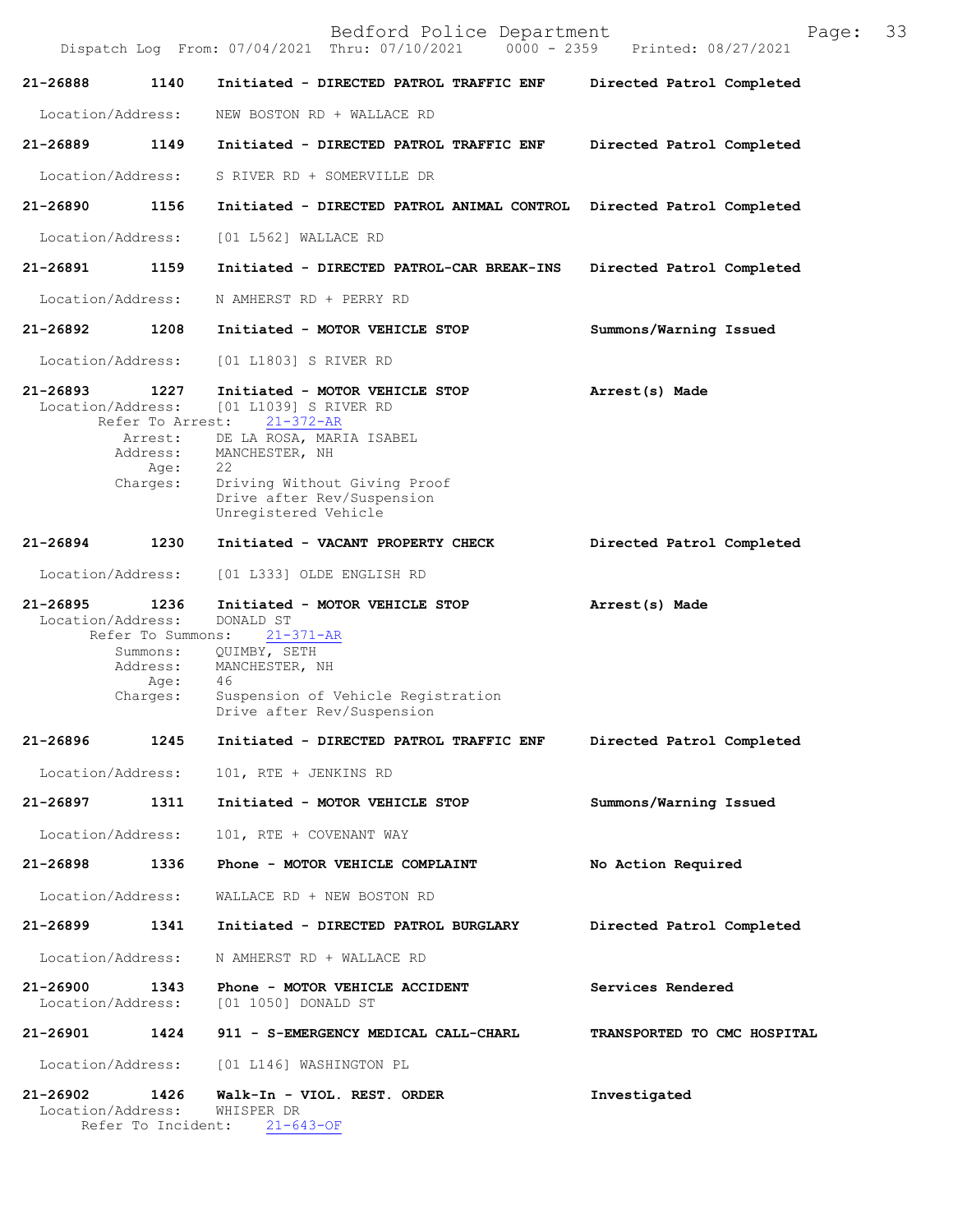Bedford Police Department Page: 34 Dispatch Log From: 07/04/2021 Thru: 07/10/2021 **21-26903 1520 911 - MOTOR VEHICLE ACCIDENT Services Rendered**  Location/Address: S RIVER RD + KILTON RD **21-26904 1526 911 - S-EMERGENCY MEDICAL CALL-ALPHA Transported to Elliot Hospital** Location/Address: [01 L1266] MAGAZINE ST **21-26906 1527 Phone - POLICE INFORMATION No Action Required**  Location/Address: COUNTY RD **21-26907 1532 Initiated - SERVE PAPERWORK Could Not Locate**  Location/Address: [01 1255] COOPER LN **21-26905 1535 Initiated - DIRECTED PATROL TRAFFIC ENF Directed Patrol Completed**  Vicinity of: S RIVER RD + BACK RIVER RD **21-26908 1540 Initiated - DIRECTED PATROL TRAFFIC ENF Directed Patrol Completed**  Location/Address: 101, RTE + HITCHING POST LN **21-26909 1555 Initiated - MOTOR VEHICLE STOP Summons/Warning Issued**  Location/Address: S RIVER RD + MOORES CROSSING RD **21-26910 1556 Initiated - DIRECTED PATROL TRAFFIC ENF Directed Patrol Completed**  Location/Address: S RIVER RD + RIDGEWOOD RD **21-26911 1558 Initiated - DIRECTED PATROL ACCIDENTS Directed Patrol Completed**  Location/Address: OLD BEDFORD RD + 101, RTE **21-26912 1603 Initiated - MOTOR VEHICLE STOP Summons/Warning Issued**  Location/Address: 101, RTE + COVENANT WAY **21-26913 1607 Initiated - DIRECTED PATROL TRAFFIC ENF Directed Patrol Completed**  Vicinity of: S RIVER RD + HAWTHORNE DR **21-26914 1612 Phone - MOTOR VEHICLE COMPLAINT Investigated**  Location/Address: 101, RTE + I-293 NORTH **21-26915 1619 Initiated - MOTOR VEHICLE STOP Summons/Warning Issued**  Location/Address: S RIVER RD + CLUB ACRE LN **21-26916 1621 Initiated - DIRECTED PATROL TRAFFIC ENF Directed Patrol Completed**  Location/Address: 101, RTE + NASHUA RD **21-26917 1625 Initiated - DIRECTED PATROL ACCIDENTS Directed Patrol Completed**  Location/Address: 114 RTE + DONALD ST **21-26918 1629 Initiated - DIRECTED PATROL TRAFFIC ENF Directed Patrol Completed**  Vicinity of: S RIVER RD + AUTUMN LN **21-26919 1635 Phone - INVESTIGATION-FOLLOW UP Services Rendered**  Location/Address: **21-26920 1648 Initiated - DIRECTED PATROL TRAFFIC ENF Directed Patrol Completed**  Location/Address: 114 RTE + 101, RTE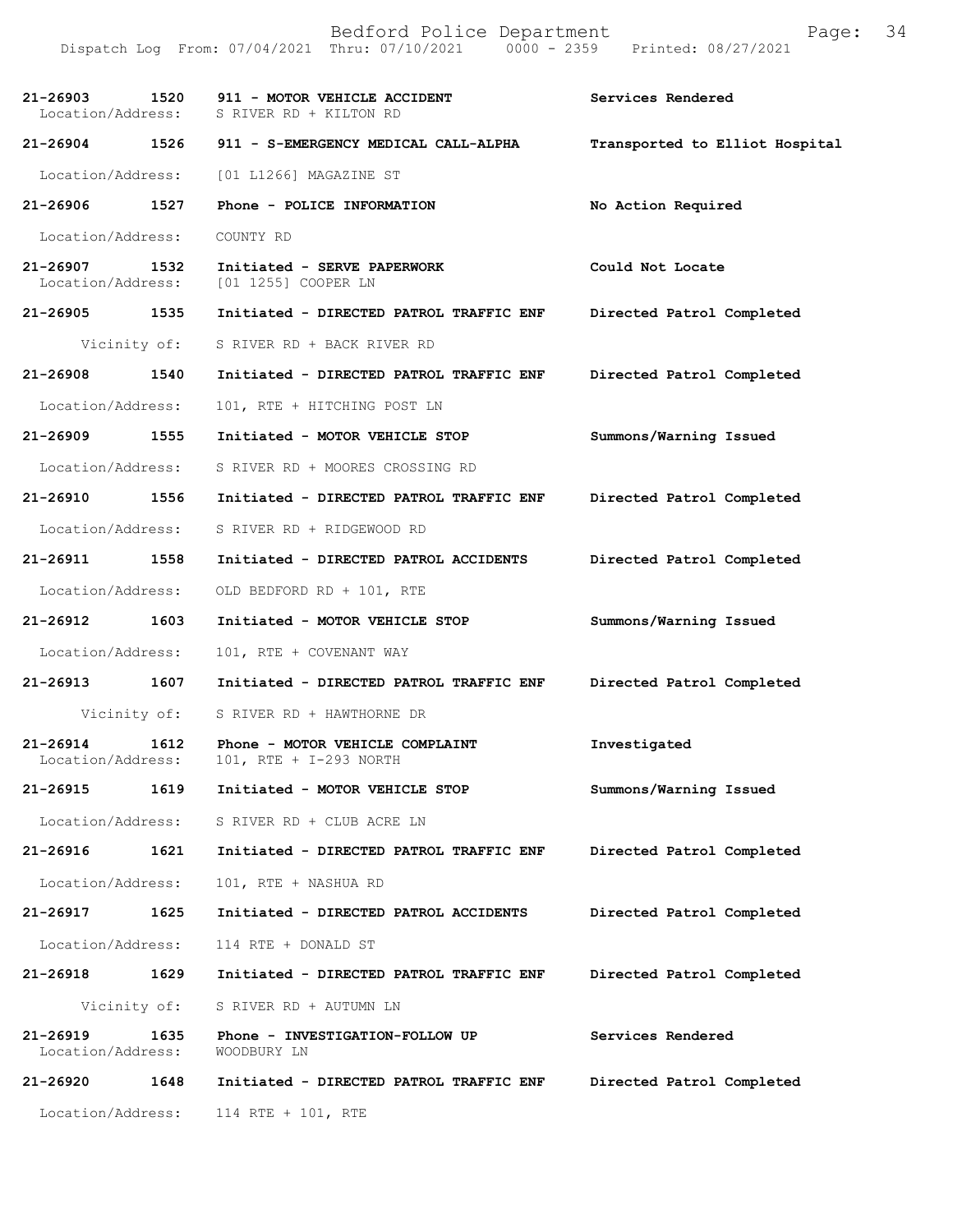| 21-26921 1649 Other - BOLO         |                              | Location: MANCHESTER                                                                                                                                                                                                                                                              | Services Rendered         |
|------------------------------------|------------------------------|-----------------------------------------------------------------------------------------------------------------------------------------------------------------------------------------------------------------------------------------------------------------------------------|---------------------------|
|                                    | Address:<br>Age:<br>Charges: | 21-26922 1651 Walk-In - SERVE WARRANT<br>Location/Address: [01 474] CONSTITUTION DR<br>Refer To Arrest: 21-373-AR<br>Arrest: DOLEO, JONATHAN<br>NASHUA, NH<br>29<br>Theft Lost/Mislaid Stolen Firearm<br>Theft Lost/Mislaid \$1501+<br>Falsify Phys Evidence alter, destroy, hide | Arrest(s) Made            |
| 21-26923 1702                      |                              | Initiated - MOTOR VEHICLE STOP                                                                                                                                                                                                                                                    | Summons/Warning Issued    |
| Location/Address:                  |                              | HAWTHORNE DR + METEA LN                                                                                                                                                                                                                                                           |                           |
| 21-26924                           | 1702                         | Initiated - DIRECTED PATROL TRAFFIC ENF                                                                                                                                                                                                                                           | Directed Patrol Completed |
| Location/Address:                  |                              | 101, RTE + JENKINS RD                                                                                                                                                                                                                                                             |                           |
| 21-26925 1705                      |                              | Initiated - MOTOR VEHICLE STOP                                                                                                                                                                                                                                                    | Summons/Warning Issued    |
| Location/Address:                  |                              | S RIVER RD + RIVERWAY PL                                                                                                                                                                                                                                                          |                           |
| 21-26926 1708                      |                              | Initiated - MOTOR VEHICLE STOP                                                                                                                                                                                                                                                    | Summons/Warning Issued    |
| Location/Address:                  |                              | $[01 L241] 101$ , RTE                                                                                                                                                                                                                                                             |                           |
| 21-26927                           | 1716                         | Initiated - MOTOR VEHICLE STOP                                                                                                                                                                                                                                                    | Summons/Warning Issued    |
| Location/Address:                  |                              | S RIVER RD + WASHINGTON PL                                                                                                                                                                                                                                                        |                           |
| 21-26928 1725<br>Location/Address: |                              | Phone - ALARM, BURGLAR<br>[01 L0000129] HARVEY RD                                                                                                                                                                                                                                 | Alarm - False             |
| 21-26929 1731                      |                              | Initiated - DIRECTED PATROL-CAR BREAK-INS                                                                                                                                                                                                                                         | Directed Patrol Completed |
| Location/Address:                  |                              | NASHUA RD + WALLACE RD                                                                                                                                                                                                                                                            |                           |
| 21-26930 1746                      |                              | Initiated - DIRECTED PATROL-CAR BREAK-INS                                                                                                                                                                                                                                         | Directed Patrol Completed |
|                                    |                              | Location/Address: [01 308] COLBY CT                                                                                                                                                                                                                                               |                           |
| 21-26931 1759                      |                              | Initiated - DIRECTED PATROL-CAR BREAK-INS                                                                                                                                                                                                                                         | Directed Patrol Completed |
|                                    |                              | Location/Address: [01 L1804] S RIVER RD                                                                                                                                                                                                                                           |                           |
| 21-26932                           | 1809                         | Phone - HIGHWAY CONDITIONS                                                                                                                                                                                                                                                        | No Action Required        |
| Location/Address:                  |                              | WALLACE RD + 101, RTE                                                                                                                                                                                                                                                             |                           |
| 21-26933                           | 1825                         | Initiated - DIRECTED PATROL-CAR BREAK-INS                                                                                                                                                                                                                                         | Directed Patrol Completed |
| Location/Address:                  |                              | WALLACE RD + N AMHERST RD                                                                                                                                                                                                                                                         |                           |
| 21-26934 1906                      |                              | Initiated - DIRECTED PATROL-CAR BREAK-INS                                                                                                                                                                                                                                         | Directed Patrol Completed |
| Location/Address:                  |                              | MARKET ST + MAIN ST                                                                                                                                                                                                                                                               |                           |
| 21-26935                           | 1907                         | Initiated - DIRECTED PATROL-CAR BREAK-INS                                                                                                                                                                                                                                         | Directed Patrol Completed |
| Vicinity of:                       |                              | HAWTHORNE DR + STATION RD                                                                                                                                                                                                                                                         |                           |
| 21-26936                           | 1913                         | Initiated - DIRECTED PATROL-CAR BREAK-INS                                                                                                                                                                                                                                         | Directed Patrol Completed |
|                                    |                              | Location/Address: [01 L241] 101, RTE                                                                                                                                                                                                                                              |                           |
| 21-26937                           | 1954                         | Initiated - MOTOR VEHICLE STOP                                                                                                                                                                                                                                                    | Summons/Warning Issued    |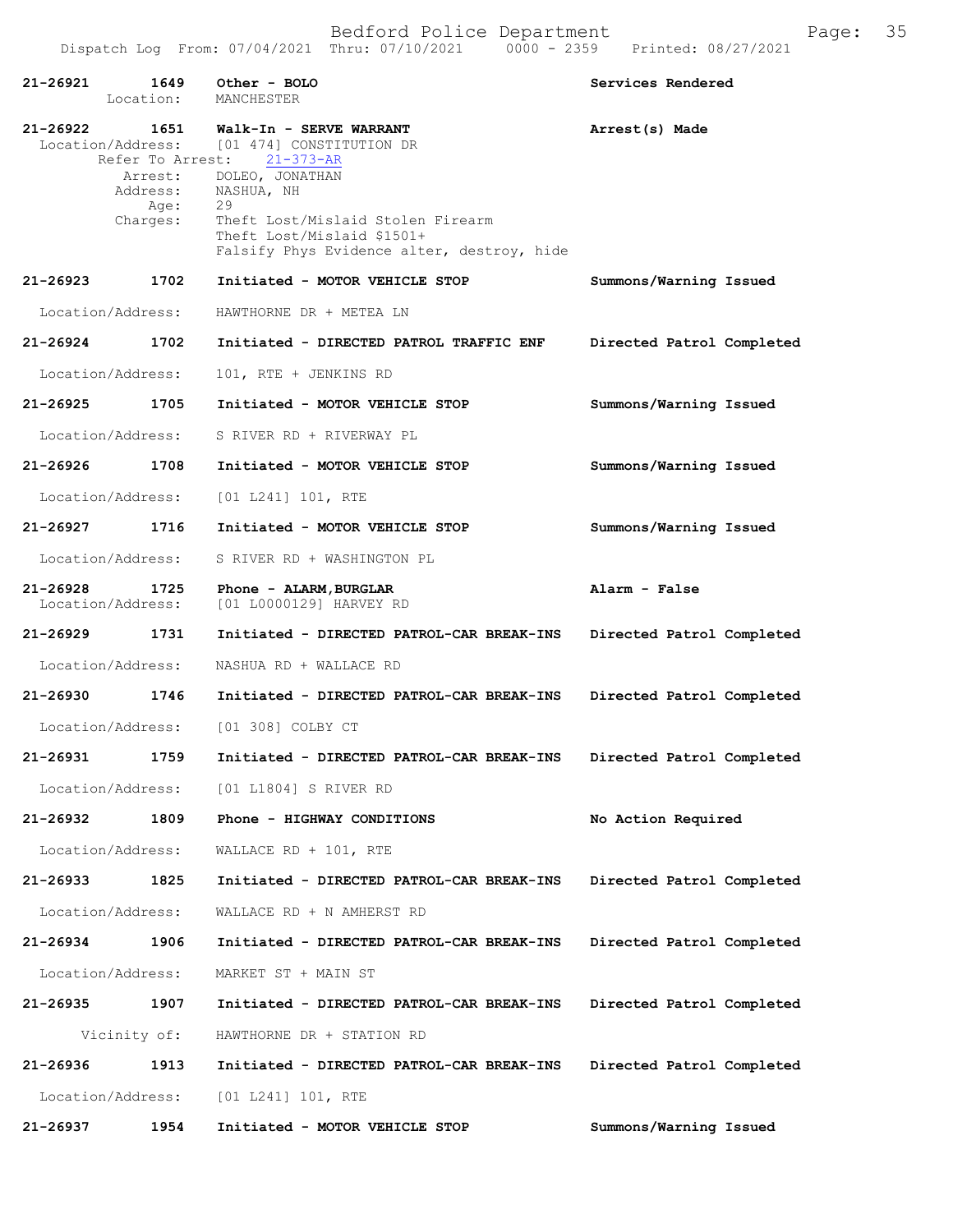Location/Address: OLD BEDFORD RD + 101, RTE **21-26938 2001 Initiated - DIRECTED PATROL-CAR BREAK-INS Directed Patrol Completed**  Location/Address: CAMP RD **21-26939 2002 Initiated - DIRECTED PATROL-CAR BREAK-INS Directed Patrol Completed**  Location/Address: [01 1788] KILTON RD **21-26940 2021 Initiated - DIRECTED PATROL ACCIDENTS Directed Patrol Completed**  Location/Address: 101, RTE + PINECREST DR **21-26941 2037 Initiated - BUILDING CHECK Building Checked/Secured**  Location/Address: [01 234] COUNTY RD **21-26942 2055 Phone - CIVIL Investigated**  Location/Address: **21-26943 2109 Phone - ASSIST OTHER AGENCY Investigated**  Location/Address: **21-26944 2123 Initiated - DIRECTED PATROL DWI Directed Patrol Completed**  Location/Address: 101, RTE + COVENANT WAY **21-26945 2131 Initiated - DIRECTED PATROL DWI Directed Patrol Completed**  Location/Address: S RIVER RD + KILTON RD **21-26946 2138 Initiated - DIRECTED PATROL DWI Directed Patrol Completed**  Location/Address: 101, RTE + 114 RTE **21-26947 2145 Initiated - DIRECTED PATROL DWI Directed Patrol Completed**  Vicinity of: S RIVER RD + HAWTHORNE DR **21-26948 2202 Initiated - DIRECTED PATROL DWI Directed Patrol Completed**  Location/Address: 101, RTE + OLDE BEDFORD WAY **21-26949 2203 Other - BOLO Alarm-Weather/act of god**  Location: MERRIMACK **21-26950 2214 Initiated - MOTOR VEHICLE STOP Summons/Warning Issued**  Location/Address: 101, RTE + LIBERTY HILL RD **21-26951 2339 Initiated - DIRECTED PATROL DWI Directed Patrol Completed**  Location/Address: 101, RTE + MEETINGHOUSE RD **21-26952 2340 Initiated - DIRECTED PATROL DWI Directed Patrol Completed**  Vicinity of: 114 RTE + NEW BOSTON RD **21-26953 2340 Initiated - DIRECTED PATROL DWI Directed Patrol Completed**  Location/Address: S RIVER RD + COLBY CT **21-26954 2342 Phone - S-ALARM-MEDICAL AID/LIFT ASST NO TRANSPORT**  Location/Address: [01 L2400] RIDGEWOOD RD **21-26955 2347 Initiated - DIRECTED PATROL DWI Directed Patrol Completed**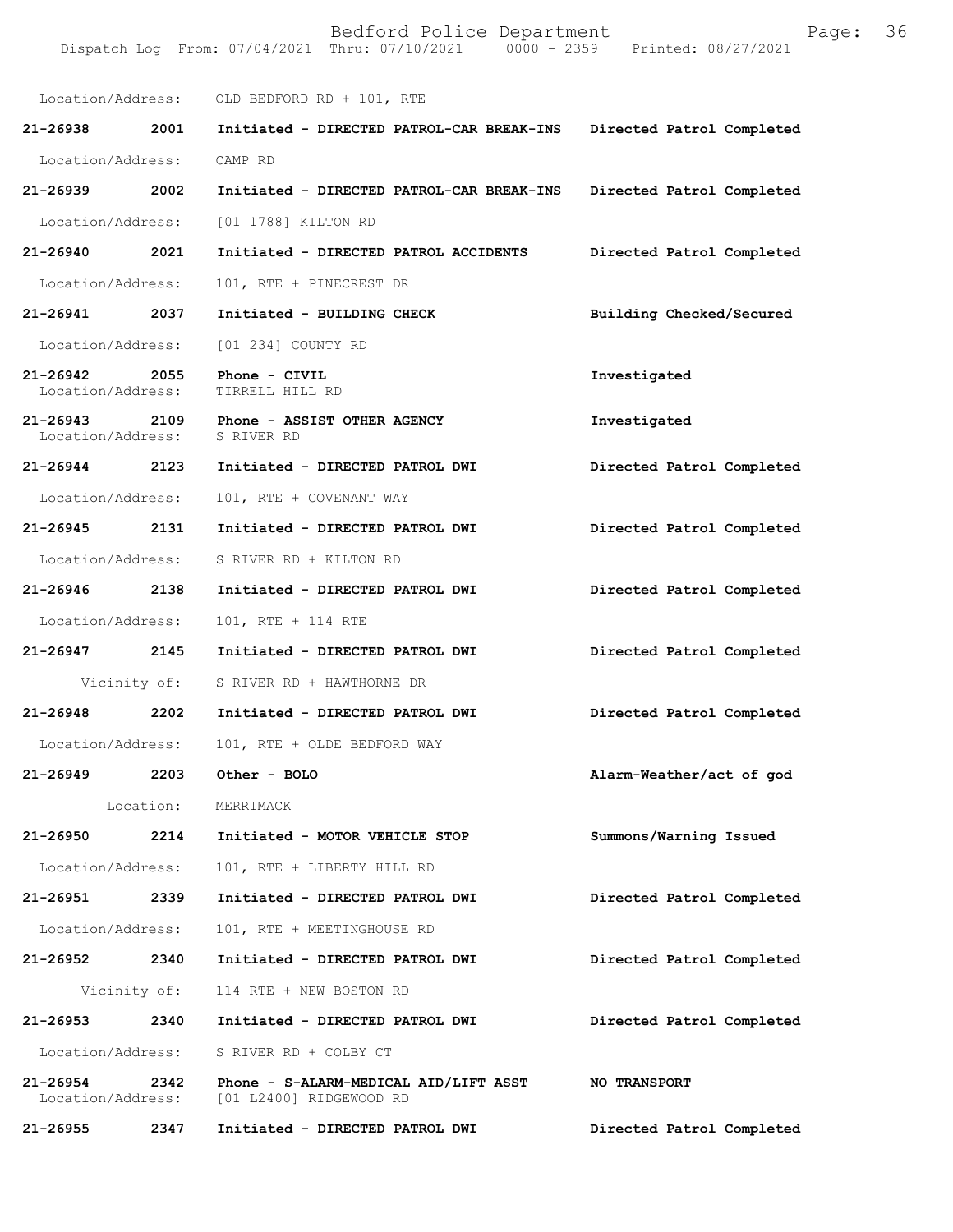Location/Address: S RIVER RD + MEETINGHOUSE RD

# **For Date: 07/09/2021 - Friday**

| 21-26956 0003                      |      | Initiated - DIRECTED PATROL DWI           | Directed Patrol Completed |
|------------------------------------|------|-------------------------------------------|---------------------------|
| Location/Address:                  |      | WALLACE RD + 101, RTE                     |                           |
| 21-26957 0006                      |      | Initiated - DIRECTED PATROL DWI           | Directed Patrol Completed |
| Vicinity of:                       |      | 101, RTE + CONSTITUTION DR                |                           |
| 21-26958 0014                      |      | Initiated - DIRECTED PATROL DWI           | Directed Patrol Completed |
| Location/Address:                  |      | S RIVER RD + SUNSET LN                    |                           |
| 21-26959 0025                      |      | Initiated - DIRECTED PATROL DWI           | Directed Patrol Completed |
| Location/Address:                  |      | 101, RTE + JENKINS RD                     |                           |
| 21-26960 0026                      |      | Initiated - DIRECTED PATROL DWI           | Directed Patrol Completed |
| Location/Address:                  |      | S RIVER RD + KILTON RD                    |                           |
| 21-26961 0033                      |      | Initiated - DIRECTED PATROL DWI           | Directed Patrol Completed |
| Vicinity of:                       |      | NEW BOSTON RD + WALLACE RD                |                           |
| 21-26962 0051                      |      | Initiated - DIRECTED PATROL DWI           | Directed Patrol Completed |
| Location/Address:                  |      | 101, RTE + TWIN BROOK LN                  |                           |
| 21-26963 0107                      |      | Initiated - MOTOR VEHICLE STOP            | Summons/Warning Issued    |
| Location/Address:                  |      | S RIVER RD                                |                           |
|                                    |      |                                           |                           |
| 21-26964 0112<br>Location/Address: |      | Initiated - SUSP ACTIVITIES<br>S RIVER RD | Services Rendered         |
| 21-26965 0114                      |      | Initiated - MOTOR VEHICLE STOP            | Summons/Warning Issued    |
|                                    |      | Location/Address: [01 L241] 101, RTE      |                           |
| 21-26966 0123                      |      | Initiated - DIRECTED PATROL DWI           | Directed Patrol Completed |
|                                    |      | Location/Address: BEALS RD + JENKINS RD   |                           |
| 21-26967 0131                      |      | Initiated - DIRECTED PATROL DWI           | Directed Patrol Completed |
| Location/Address:                  |      | BACK RIVER RD + MEADOWCREST DR            |                           |
| 21-26968                           | 0132 | Initiated - DIRECTED PATROL DWI           | Directed Patrol Completed |
| Vicinity of:                       |      | BOYNTON ST + DAVIES ST                    |                           |
| 21-26969                           | 0133 | Initiated - MOTOR VEHICLE STOP            | Summons/Warning Issued    |
| Location/Address:                  |      | 101, RTE + FREEDOM WAY                    |                           |
| 21-26970                           | 0151 | Initiated - DIRECTED PATROL DWI           | Directed Patrol Completed |
| Location/Address:                  |      | BOYNTON ST + DAVIES ST                    |                           |
| 21-26971                           | 0204 | Initiated - DIRECTED PATROL BURGLARY      | Directed Patrol Completed |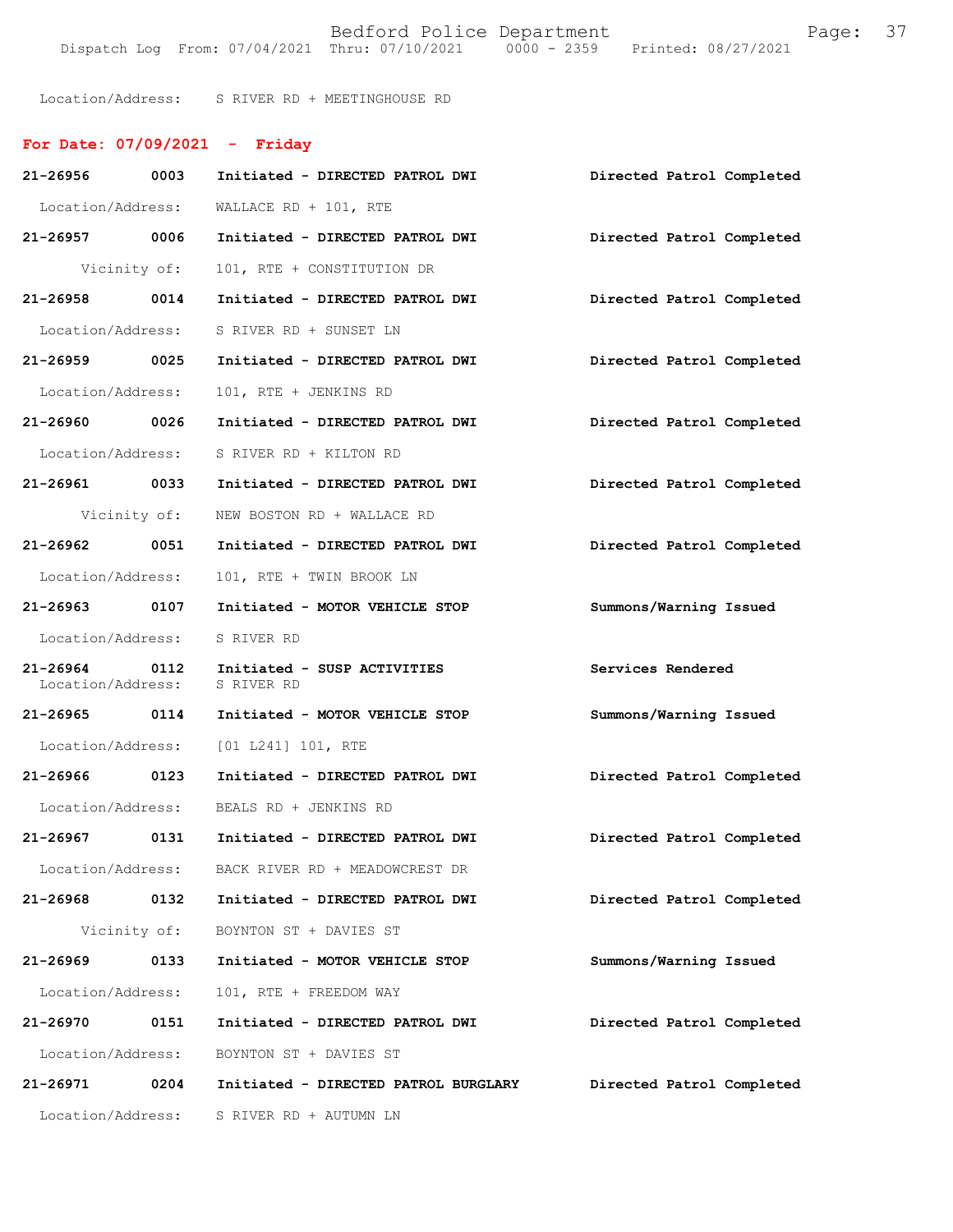Bedford Police Department Page: 38 Dispatch Log From: 07/04/2021 Thru: 07/10/2021 **21-26972 0231 Initiated - DIRECTED PATROL BURGLARY Directed Patrol Completed**  Location/Address: STOWELL RD **21-26973 0237 Initiated - DIRECTED PATROL BURGLARY Directed Patrol Completed**  Location/Address: [01 308] COLBY CT **21-26974 0239 Initiated - BUILDING CHECK Building Checked/Secured**  Location/Address: [01 231] OLD BEDFORD RD **21-26975 0241 Initiated - DIRECTED PATROL BURGLARY Directed Patrol Completed**  Location/Address: MEETINGHOUSE RD + PILGRIM DR **21-26976 0246 Initiated - DIRECTED PATROL-CAR BREAK-INS Directed Patrol Completed**  Location/Address: [01 376] KILTON RD **21-26977 0257 Initiated - BUILDING CHECK Directed Patrol Completed**  Location/Address: [01 422] 101, RTE **21-26978 0318 Initiated - DISABLED MOTOR VEHICLE Services Rendered**  Location/Address: 101, RTE + ELK DR **21-26979 0400 911 - S-EMERGENCY MEDICAL CALL-CHARL Transported to Elliot Hospital** Location/Address: [01 586] GARDEN PARTY LN **21-26980 0434 Other - BOLO No Action Required**  Location: [19] LONDONDERRY POLICE DEPARTMENT **21-26981 0453 Initiated - DIRECTED PATROL TRAFFIC ENF Directed Patrol Completed**  Location/Address: 101, RTE + KILTON ROAD RAMP **21-26982 0500 Initiated - DIRECTED PATROL TRAFFIC ENF Directed Patrol Completed**  Vicinity of: 114 RTE + OLD BEDFORD ROAD OVERPASS **21-26983 0502 Initiated - DIRECTED PATROL TRAFFIC ENF Directed Patrol Completed**  Location/Address: S RIVER RD + MOORES CROSSING RD **21-26984 0530 Initiated - MOTOR VEHICLE STOP Summons/Warning Issued**  Location/Address: OLD BEDFORD RD **21-26985 0532 Initiated - DIRECTED PATROL TRAFFIC ENF Directed Patrol Completed**  Location/Address: 101, RTE + WALLACE RD **21-26986 0536 Initiated - DIRECTED PATROL TRAFFIC ENF Directed Patrol Completed**  Location/Address: S RIVER RD + KILTON RD **21-26987 0545 Initiated - DIRECTED PATROL TRAFFIC ENF Directed Patrol Completed**  Vicinity of: NEW BOSTON RD + TIRRELL HILL RD **21-26988 0551 Initiated - DIRECTED PATROL TRAFFIC ENF Directed Patrol Completed**  Location/Address: S RIVER RD + TECHNOLOGY DR **21-26989 0557 Initiated - DIRECTED PATROL TRAFFIC ENF Directed Patrol Completed**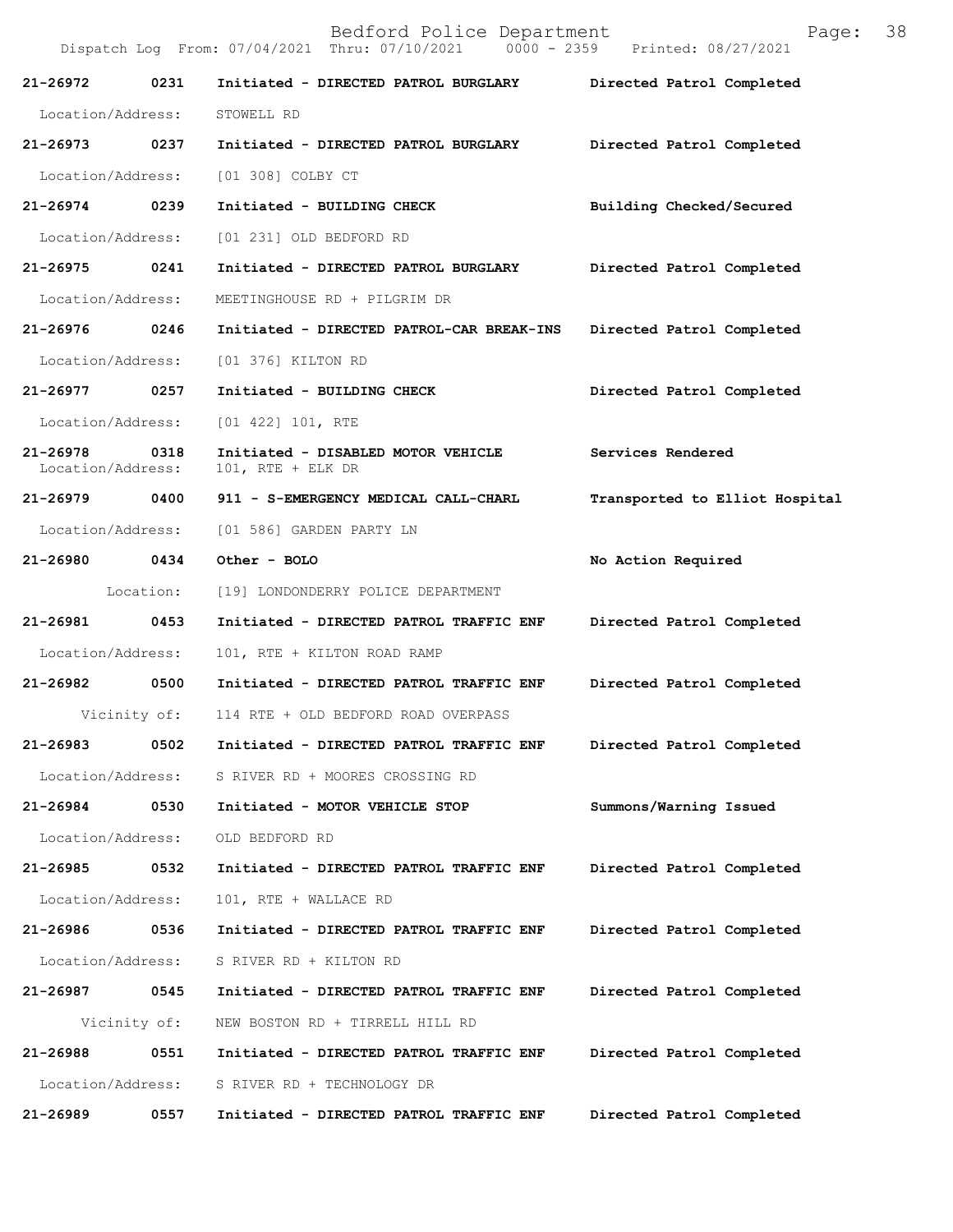|                                   |              | Bedford Police Department<br>Dispatch Log From: 07/04/2021 Thru: 07/10/2021 0000 - 2359 Printed: 08/27/2021 | 39<br>Page:                 |
|-----------------------------------|--------------|-------------------------------------------------------------------------------------------------------------|-----------------------------|
| Location/Address:                 |              | 101, RTE + JENKINS RD                                                                                       |                             |
| 21-26990                          | 0607         | Initiated - DIRECTED PATROL TRAFFIC ENF                                                                     | Directed Patrol Completed   |
|                                   | Vicinity of: | NEW BOSTON RD + WALLACE RD                                                                                  |                             |
| 21-26991                          | 0609         | Initiated - MOTOR VEHICLE STOP                                                                              | Summons/Warning Issued      |
| Location/Address:                 |              | NEW BOSTON RD                                                                                               |                             |
| 21-26992                          | 0612         | Initiated - DIRECTED PATROL TRAFFIC ENF                                                                     | Directed Patrol Completed   |
| Location/Address:                 |              | BOYNTON ST + DAVIES ST                                                                                      |                             |
| 21-26993<br>Location/Address:     | 0613         | Phone - ALARM, BURGLAR<br>[01 1186] LIBERTY HILL RD                                                         | Alarm - False               |
| $21 - 26994$<br>Location/Address: | 0643         | Initiated - SERVE PAPERWORK<br>[01 1255] COOPER LN                                                          | Could Not Locate            |
| 21-26995 0723                     |              | Initiated - DIRECTED PATROL TRAFFIC ENF                                                                     | Directed Patrol Completed   |
| Location/Address:                 |              | S RIVER RD + PALOMINO LN                                                                                    |                             |
| 21-26996<br>Location/Address:     | 0732         | 911 - S-EMERGENCY MEDICAL CALL-CHARL<br>NEW BOSTON RD                                                       | NO TRANSPORT                |
| 21-26997<br>Location/Address:     | 0743         | 911 - MOTOR VEHICLE ACCIDENT<br>101, RTE + 114 RTE                                                          | Services Rendered           |
| 21-26998                          | 0746         | Initiated - DIRECTED PATROL ACCIDENTS                                                                       | Directed Patrol Completed   |
| Location/Address:                 |              | S RIVER RD + MEETINGHOUSE RD                                                                                |                             |
| 21-26999                          | 0755         | 911 - S-EMERGENCY MEDICAL CALL-CHARL                                                                        | TRANSPORTED TO CMC HOSPITAL |
| Location/Address:                 |              | [01 335] COLBY CT                                                                                           |                             |
| 21-27000                          | 0756         | Initiated - DIRECTED PATROL TRAFFIC ENF                                                                     | Directed Patrol Completed   |
| Location/Address:                 |              | 101, RTE + WALLACE RD                                                                                       |                             |
| 21-27001<br>Location/Address:     | 0812         | Walk-In - FAMILY OFFENSES<br>MCALLISTER RD                                                                  | Services Rendered           |
| 21-27002                          | 0821         | Initiated - DIRECTED PATROL TRAFFIC ENF                                                                     | Directed Patrol Completed   |
| Location/Address:                 |              | STOWELL RD + 101, RTE                                                                                       |                             |
| 21-27003                          | 0821         | Initiated - MOTOR VEHICLE STOP                                                                              | Summons/Warning Issued      |
| Location/Address:                 |              | [01 L0000787] S RIVER RD                                                                                    |                             |
| 21-27004                          | 0828         | Initiated - DIRECTED PATROL ACCIDENTS                                                                       | Directed Patrol Completed   |
| Location/Address:                 |              | S RIVER RD + KILTON RD                                                                                      |                             |
| 21-27005                          | 0845         | Initiated - DIRECTED PATROL TRAFFIC ENF                                                                     | Directed Patrol Completed   |
| Location/Address:                 |              | BACK RIVER RD + COUNTY RD                                                                                   |                             |
| 21-27018<br>Location/Address:     | 0900         | Phone - INVESTIGATION-FOLLOW UP<br>[01 474] CONSTITUTION DR                                                 | Investigated                |
| 21-27006                          | 0903         | Initiated - DIRECTED PATROL TRAFFIC ENF                                                                     | Directed Patrol Completed   |
| Location/Address:                 |              | 101, RTE + JENKINS RD                                                                                       |                             |
| 21-27007                          | 0905         | Other - MOTOR VEHICLE COMPLAINT                                                                             | Investigated                |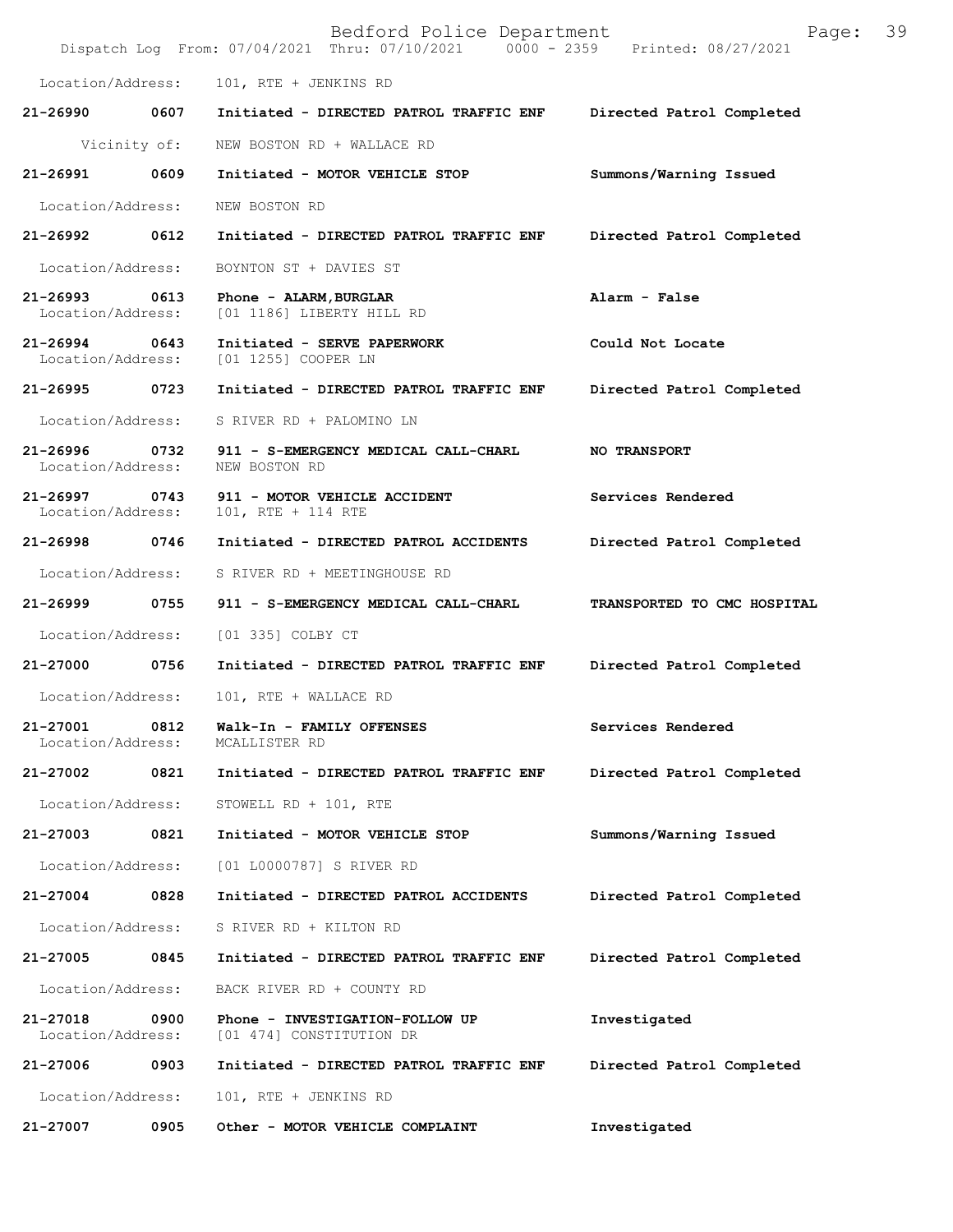|                               |              | Bedford Police Department<br>Dispatch Log From: 07/04/2021 Thru: 07/10/2021 0000 - 2359 Printed: 08/27/2021 | 40<br>Page:                 |
|-------------------------------|--------------|-------------------------------------------------------------------------------------------------------------|-----------------------------|
| Location/Address:             |              | [01 192] NEW BOSTON RD                                                                                      |                             |
| 21-27008                      | 0909         | Initiated - MOTOR VEHICLE STOP                                                                              | Summons/Warning Issued      |
| Location/Address:             |              | 101, RTE + CHESTNUT DR                                                                                      |                             |
| 21-27009                      | 0916         | Initiated - DIRECTED PATROL-CAR BREAK-INS                                                                   | Directed Patrol Completed   |
| Location/Address:             |              | [01 1235] S RIVER RD                                                                                        |                             |
| 21-27010 0923                 |              | Initiated - MOTOR VEHICLE STOP                                                                              | Summons/Warning Issued      |
| Location/Address:             |              | JENKINS RD                                                                                                  |                             |
| 21-27011<br>Location/Address: | 0937         | 911 - MOTOR VEHICLE ACCIDENT<br>$[01 1250] 101$ , RTE                                                       | Services Rendered           |
| 21-27012                      | 0959         | Initiated - MOTOR VEHICLE STOP                                                                              | Summons/Warning Issued      |
| Location/Address:             |              | BACK RIVER RD + ST. ANDREWS DR                                                                              |                             |
| 21-27013                      | 1000         | Initiated - DIRECTED PATROL TRAFFIC ENF                                                                     | Directed Patrol Completed   |
| Location/Address:             |              | S RIVER RD + PARK DR                                                                                        |                             |
| 21-27014                      | 1001         | Initiated - MOTOR VEHICLE STOP                                                                              | Summons/Warning Issued      |
| Location/Address:             |              | 101, RTE + PLUMMER ROAD OVERPASS                                                                            |                             |
| 21-27015                      | 1015         | Initiated - DIRECTED PATROL-CAR BREAK-INS                                                                   | Directed Patrol Completed   |
|                               | Vicinity of: | [01 L1804] S RIVER RD                                                                                       |                             |
| 21-27016                      | 1038         | Initiated - DIRECTED PATROL TRAFFIC ENF                                                                     | Directed Patrol Completed   |
| Location/Address:             |              | N AMHERST RD + BLANFORD PL                                                                                  |                             |
| 21-27017<br>Location/Address: | 1045         | 911 - S-PROPANE/NATURAL GAS EMERG<br>WASHINGTON PL                                                          | Services Rendered           |
| 21-27019                      | 1114         | Initiated - DIRECTED PATROL-CAR BREAK-INS                                                                   | Directed Patrol Completed   |
|                               | Vicinity of: | HITCHING POST LN + KAHLIKO LN                                                                               |                             |
| 21-27020                      | 1117         | 911 - S-EMERGENCY MEDICAL CALL-ALPHA                                                                        | TRANSPORTED TO CMC HOSPITAL |
| Location/Address:             |              | [01 749] WASHINGTON PL                                                                                      |                             |
| 21-27021                      | 1130         | Initiated - DIRECTED PATROL BURGLARY                                                                        | Directed Patrol Completed   |
| Location/Address:             |              | LIBERTY HILL RD + COUNTY RD                                                                                 |                             |
| 21-27022                      | 1144         | Initiated - DIRECTED PATROL ACCIDENTS                                                                       | Directed Patrol Completed   |
| Location/Address:             |              | S RIVER RD + HULL RD                                                                                        |                             |
| 21-27023<br>Location/Address: | 1207         | 911 - 911 Abandoned<br>[01 376] KILTON RD                                                                   | Unfounded                   |
| 21-27024                      | 1247         | Initiated - DIRECTED PATROL BURGLARY                                                                        | Directed Patrol Completed   |
| Location/Address:             |              | BACK RIVER RD + CAMP RD                                                                                     |                             |
| 21-27025                      | 1252         | Initiated - DIRECTED PATROL BURGLARY                                                                        | Directed Patrol Completed   |
|                               | Vicinity of: | WHIPPOORWILL LN                                                                                             |                             |
| 21-27027<br>Location/Address: | 1328         | Phone - HIGHWAY CONDITIONS<br>CAMBRIDGE RD                                                                  | Removed Hazard              |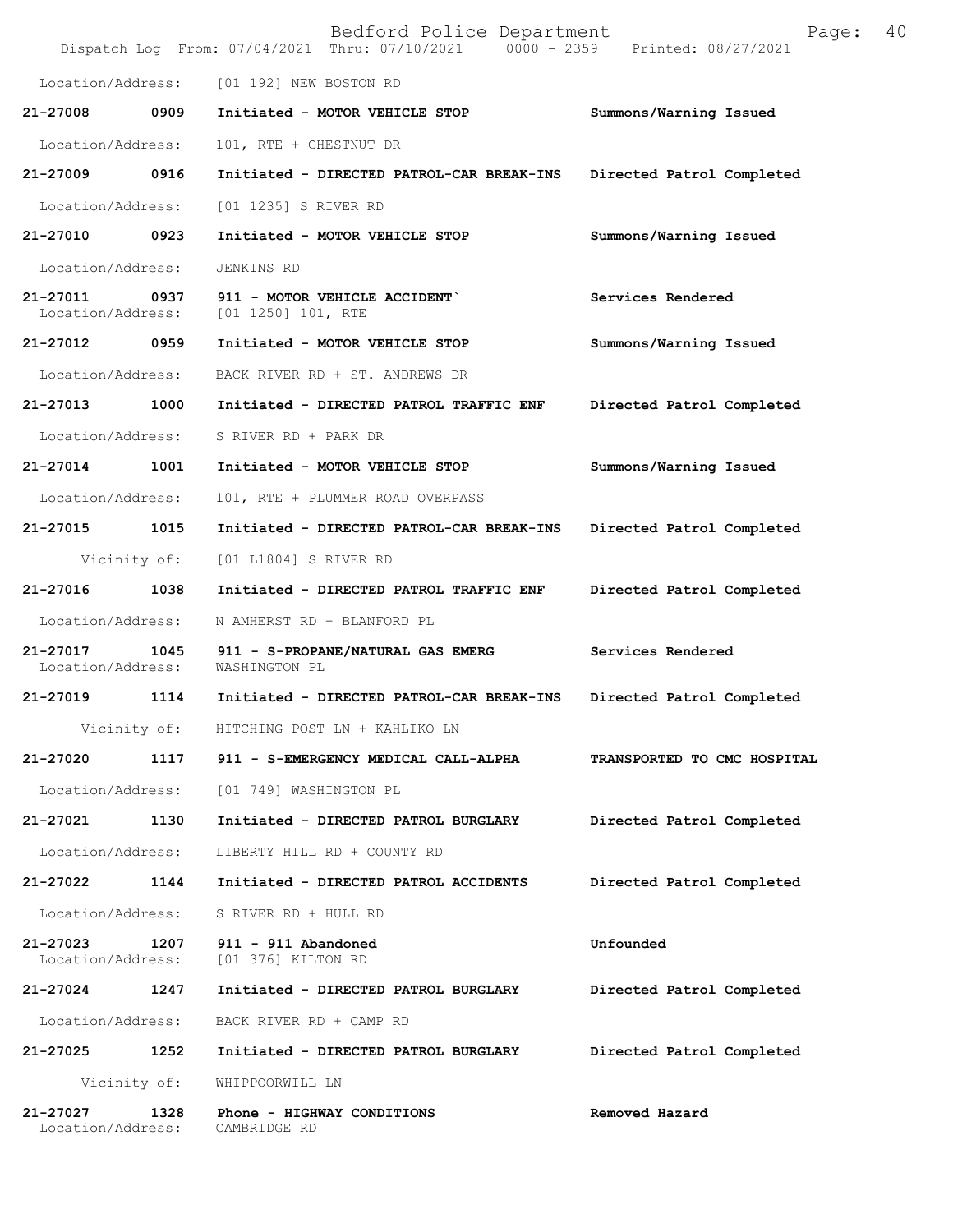| 21-27028                           | 1330 | Initiated - DIRECTED PATROL ACCIDENTS                                                                                                   | Directed Patrol Completed   |
|------------------------------------|------|-----------------------------------------------------------------------------------------------------------------------------------------|-----------------------------|
|                                    |      | Location/Address: S RIVER RD + HAWTHORNE DR                                                                                             |                             |
| 21–27029 1332<br>Location/Address: |      | Walk-In - FOUND PROPERTY<br>[01 474] CONSTITUTION DR                                                                                    | Services Rendered           |
| 21-27030                           | 1350 | Walk-In - COMMUNITY POLICING                                                                                                            | Directed Patrol Completed   |
|                                    |      | Location/Address: [01 474] CONSTITUTION DR                                                                                              |                             |
| 21-27032 1400<br>Location/Address: |      | Initiated - SERVE PAPERWORK<br>[01 1255] COOPER LN                                                                                      | Services Rendered           |
| 21-27033                           | 1402 | Initiated - DIRECTED PATROL TRAFFIC ENF Directed Patrol Completed                                                                       |                             |
| Location/Address:                  |      | 101, RTE + WALLACE RD                                                                                                                   |                             |
| 21-27034                           | 1456 | 911 - S-EMERGENCY MEDICAL CALL-CHARL                                                                                                    | TRANSPORTED TO CMC HOSPITAL |
|                                    |      | Location/Address: [01 L146] WASHINGTON PL                                                                                               |                             |
|                                    |      | 21-27035 1521 911 - DOMESTIC DISTURB.-IN PROGRESS Arrest(s) Made<br>Location/Address: [01 1603] MARKET ST<br>Refer To Arrest: 21-374-AR |                             |

Dispatch Log From: 07/04/2021 Thru: 07/10/2021 0000 - 2359 Printed: 08/27/2021

| 21-27036                           | 1545 | Initiated - DIRECTED PATROL TRAFFIC ENF                       | Directed Patrol Completed |
|------------------------------------|------|---------------------------------------------------------------|---------------------------|
| Location/Address:                  |      | KAHLIKO LN + 101, RTE                                         |                           |
| 21-27037<br>Location/Address:      | 1556 | 911 - 911 Abandoned<br>[01 L24] S RIVER RD                    | Services Rendered         |
| 21-27038 1602                      |      | Initiated - DIRECTED PATROL TRAFFIC ENF                       | Directed Patrol Completed |
| Vicinity of:                       |      | S RIVER RD + KILTON RD                                        |                           |
| 21-27039 1607                      |      | Initiated - DIRECTED PATROL TRAFFIC ENF                       | Directed Patrol Completed |
| Location/Address:                  |      | S RIVER RD + TECHNOLOGY DR                                    |                           |
| 21-27040 1611                      |      | Initiated - MOTOR VEHICLE STOP                                | Summons/Warning Issued    |
| Location/Address:                  |      | [01 L241] 101, RTE                                            |                           |
| 21-27041 1615                      |      | Initiated - MOTOR VEHICLE STOP                                | Summons/Warning Issued    |
| Location/Address:                  |      | S RIVER RD + EXECUTIVE PARK DR                                |                           |
| 21-27042 1622                      |      | Initiated - MOTOR VEHICLE STOP                                | Summons/Warning Issued    |
| Location/Address:                  |      | 101, RTE + COVENANT WAY                                       |                           |
| 21-27043 1631<br>Location/Address: |      | 911 - S-EMERGENCY MEDICAL CALL-ALPHA<br>[01 919] CORPORATE DR | <b>NO TRANSPORT</b>       |
| 21-27044 1632                      |      | Initiated - DIRECTED PATROL TRAFFIC ENF                       | Directed Patrol Completed |
| Location/Address:                  |      | 101, RTE + COVENANT WAY                                       |                           |
| $21 - 27045$                       | 1638 | Initiated - MOTOR VEHICLE STOP                                | Summons/Warning Issued    |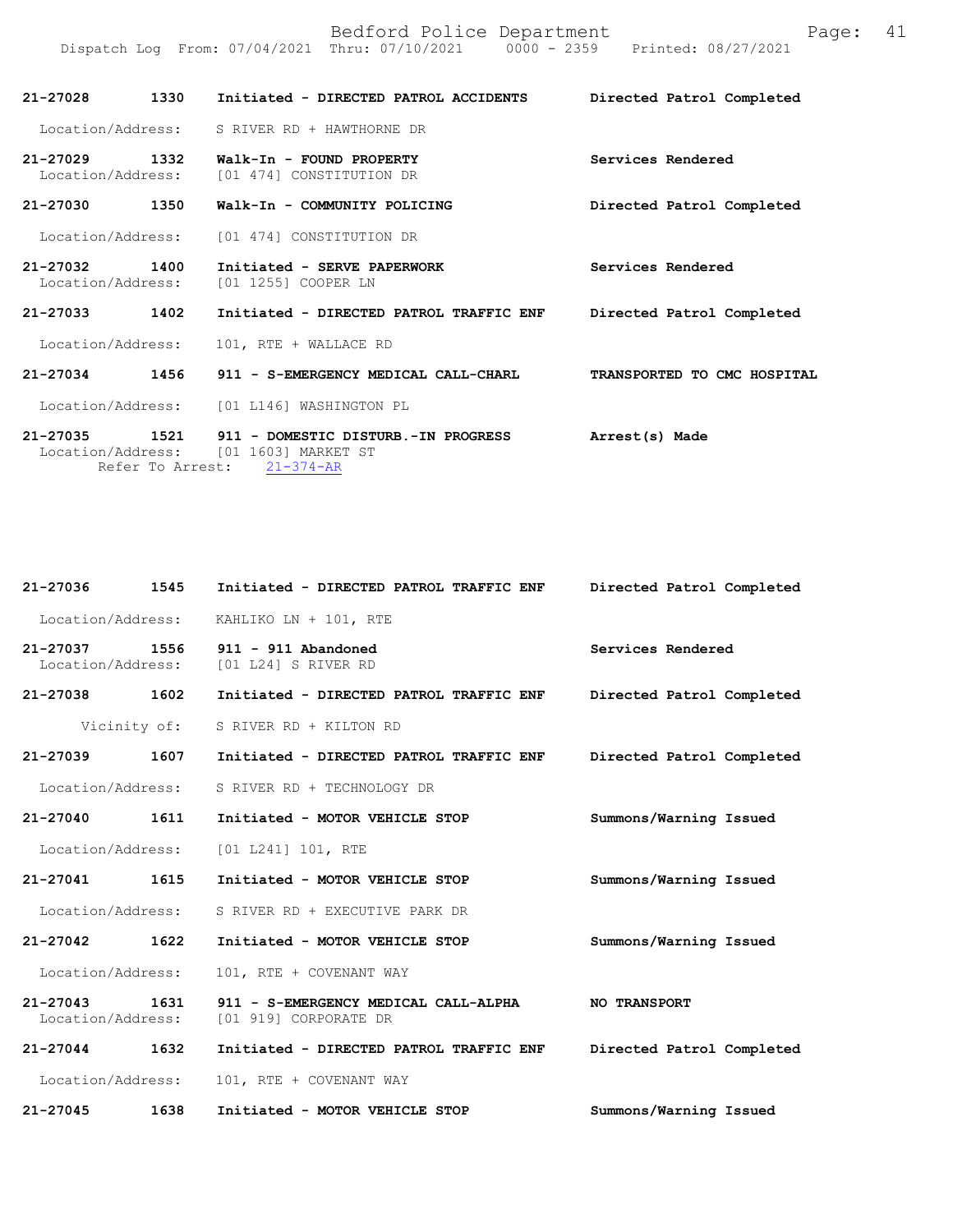|                               |                            | Bedford Police Department<br>Dispatch Log From: 07/04/2021 Thru: 07/10/2021 0000 - 2359 Printed: 08/27/2021 | Page:                     | 42 |
|-------------------------------|----------------------------|-------------------------------------------------------------------------------------------------------------|---------------------------|----|
| Location/Address:             |                            | [01 L1412] 101, RTE                                                                                         |                           |    |
| 21-27046                      | 1655                       | Initiated - DIRECTED PATROL TRAFFIC ENF                                                                     | Directed Patrol Completed |    |
| Location/Address:             |                            | $[01 L2447] 101$ , RTE                                                                                      |                           |    |
| 21-27047                      | 1706                       | Initiated - MOTOR VEHICLE STOP                                                                              | Summons/Warning Issued    |    |
| Location/Address:             |                            | $[01 1277] 101$ , RTE                                                                                       |                           |    |
| 21-27048                      | 1721                       | Initiated - DIRECTED PATROL TRAFFIC ENF                                                                     | Directed Patrol Completed |    |
|                               | Vicinity of:               | S RIVER RD + PARK DR                                                                                        |                           |    |
| 21-27049                      | 1729                       | Initiated - MOTOR VEHICLE STOP                                                                              | Summons/Warning Issued    |    |
| Location/Address:             |                            | [01 L1562] KILTON RD                                                                                        |                           |    |
| 21-27050                      | 1741                       | Initiated - DIRECTED PATROL TRAFFIC ENF                                                                     | Directed Patrol Completed |    |
| Location/Address:             |                            | S RIVER RD + IRON HORSE DR                                                                                  |                           |    |
| 21-27051                      | 1743                       | Initiated - DIRECTED PATROL-CAR BREAK-INS                                                                   | Directed Patrol Completed |    |
| Location/Address:             |                            | [01 L2252] JENKINS RD                                                                                       |                           |    |
| 21-27052                      | 1751                       | Initiated - BUILDING CHECK                                                                                  | Building Checked/Secured  |    |
| Location/Address:             |                            | [01 L0000738] COLBY CT                                                                                      |                           |    |
| 21-27053                      | 1807                       | Initiated - DIRECTED PATROL-CAR BREAK-INS                                                                   | Directed Patrol Completed |    |
| Location/Address:             |                            | [01 308] COLBY CT                                                                                           |                           |    |
| 21-27054<br>Location/Address: | 1828                       | Phone - DOG COMPLAINT<br>MEADOWCREST DR                                                                     | Services Rendered         |    |
| 21-27026<br>Location/Address: | 1830                       | Phone - ASSIST CITIZEN<br>[01 2216] SOUTH HILLS DR                                                          | Services Rendered         |    |
| 21-27055                      | 1845                       | Initiated - DIRECTED PATROL-CAR BREAK-INS                                                                   | Directed Patrol Completed |    |
| Location/Address:             |                            | [01 1235] S RIVER RD                                                                                        |                           |    |
| 21-27056                      | 1857                       | Initiated - DIRECTED PATROL-CAR BREAK-INS                                                                   | Directed Patrol Completed |    |
| Location/Address:             |                            | 101, RTE + WALLACE RD                                                                                       |                           |    |
| 21-27057                      | 1923                       | Initiated - MOTOR VEHICLE STOP                                                                              | Summons/Warning Issued    |    |
| Location/Address:             |                            | 101, RTE + HITCHING POST LN                                                                                 |                           |    |
| 21-27058                      | 1926                       | Initiated - DIRECTED PATROL TRAFFIC ENF                                                                     | Directed Patrol Completed |    |
|                               | Vicinity of:               | S RIVER RD + PALOMINO LN                                                                                    |                           |    |
| 21-27059                      | 1932                       | Initiated - MOTOR VEHICLE STOP                                                                              | Summons/Warning Issued    |    |
| Location/Address:             |                            | MEETINGHOUSE RD                                                                                             |                           |    |
| 21-27060                      | 1941                       | Initiated - MOTOR VEHICLE STOP                                                                              | Summons/Warning Issued    |    |
| Location/Address:             |                            | $[01 L2066] 101$ , RTE                                                                                      |                           |    |
| 21-27061<br>Location/Address: | 1949<br>Refer To Incident: | Initiated - POLICE INFORMATION<br>MEADOWCREST DR<br>$21 - 644 - OF$                                         | Investigated              |    |
| 21-27062                      | 1950                       | Initiated - MOTOR VEHICLE STOP                                                                              | Summons/Warning Issued    |    |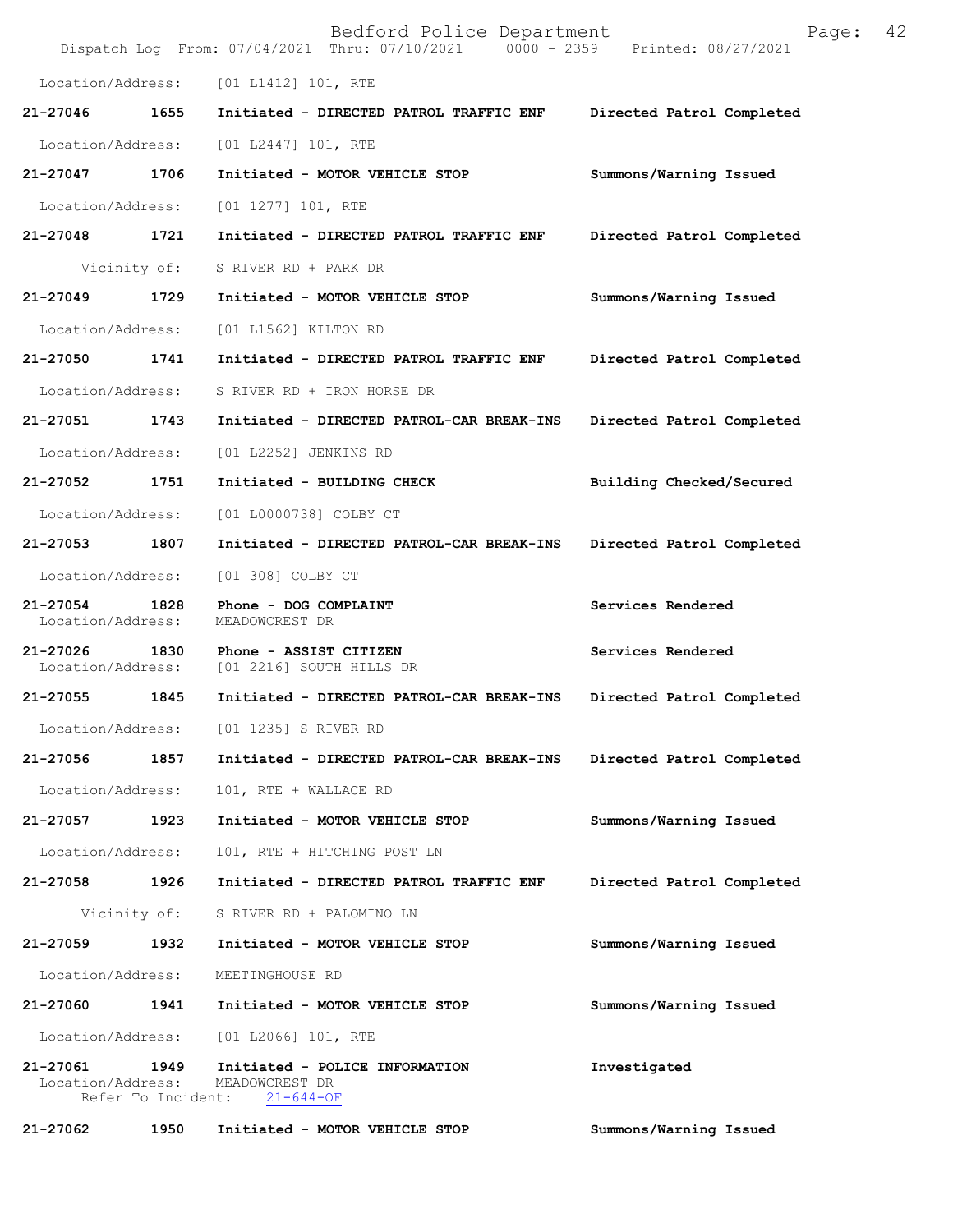Location/Address: KILTON RD + SR **21-27064 1954 Initiated - MOTOR VEHICLE STOP Summons/Warning Issued**  Location/Address: 101, RTE + KAHLIKO LN **21-27063 1955 Phone - S- ALARM, CARBON MONOXIDE** Services Rendered Location/Address: STRAFFORD LN Location/Address: **21-27065 2008 Initiated - MOTOR VEHICLE STOP Summons/Warning Issued**  Location/Address: [01 L2066] 101, RTE **21-27066 2021 Initiated - DIRECTED PATROL BURGLARY Directed Patrol Completed**  Location/Address: JENKINS RD + BEALS RD **21-27067 2029 Initiated - DIRECTED PATROL-CAR BREAK-INS Alarm - False**  [01 1312] S RIVER RD **21-27068 2031 Phone - ALARM,BURGLAR Alarm - False**  [01 1285] S RIVER RD **21-27069 2044 Phone - ASSIST CITIZEN Unfounded**  Location/Address: BEDFORD CENTER RD + MINISTERIAL RD **21-27070 2049 Initiated - MOTOR VEHICLE STOP Summons/Warning Issued**  Location/Address: S RIVER RD **21-27071 2103 Initiated - DIRECTED PATROL DWI Directed Patrol Completed**  Vicinity of: S RIVER RD + KILTON RD **21-27072 2106 Initiated - DIRECTED PATROL BURGLARY Directed Patrol Completed**  Location/Address: HITCHING POST LN **21-27073 2111 911 - S-EMERGENCY MEDICAL CALL-ALPHA Transported to Elliot Hospital** Location/Address: [01 248] RIDGEWOOD RD **21-27074 2114 Phone - FIREWORKS Summons/Warning Issued**  Location/Address: BARR FARM RD + TAMARACK TRL **21-27075 2121 Initiated - SUSP ACTIVITIES Services Rendered**  Location/Address: [01 L1094] S RIVER RD **21-27076 2132 Initiated - DIRECTED PATROL-CAR BREAK-INS Directed Patrol Completed**  Location/Address: [01 515] S RIVER RD **21-27077 2136 Phone - SUSP ACTIVITIES Could Not Locate**  Location/Address: MEADOWCREST DR + FOREST DR **21-27078 2138 Initiated - BUILDING CHECK Building Checked/Secured**  Location/Address: [01 463] NASHUA RD **21-27079 2143 Initiated - DIRECTED PATROL DWI Directed Patrol Completed**  Vicinity of: S RIVER RD + MAIN ST **21-27080 2149 Initiated - BUILDING CHECK Building Checked/Secured**  Location/Address: [01 1277] 101, RTE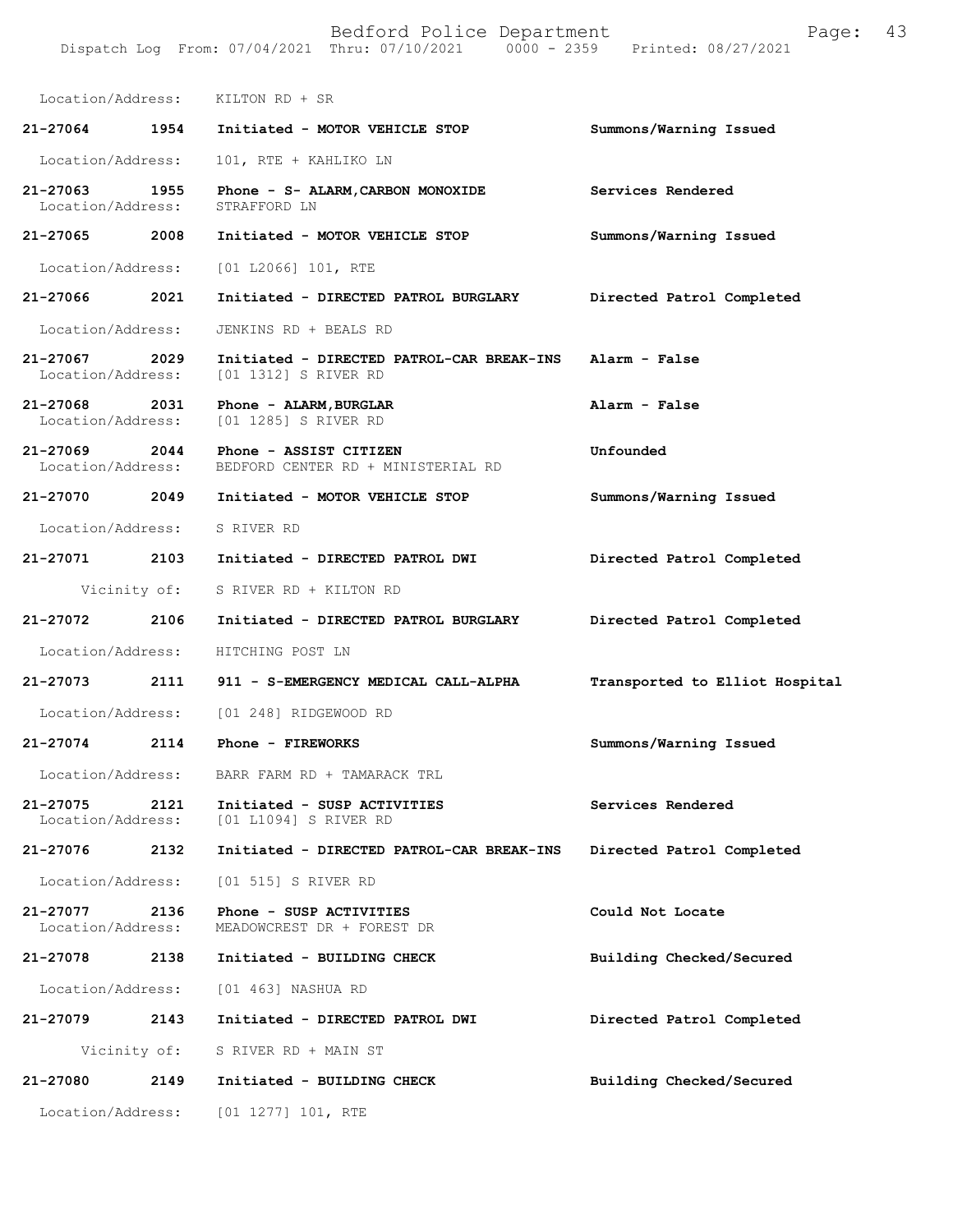Dispatch Log From: 07/04/2021 Thru: 07/10/2021 0000 - 2359 Printed: 08/27/2021

| 21-27081                      | 2150         | 911 - S-EMERGENCY MEDICAL CALL-BRAVO                               | TRANSPORTED TO CMC HOSPITAL |
|-------------------------------|--------------|--------------------------------------------------------------------|-----------------------------|
|                               |              | Location/Address: [01 919] CORPORATE DR                            |                             |
| 21-27082 2153                 |              | Initiated - BUILDING CHECK                                         | Building Checked/Secured    |
| Location/Address:             |              | [01 1313] BEDFORD CENTER RD                                        |                             |
| 21-27083                      | 2205         | Initiated - DIRECTED PATROL DWI                                    | Directed Patrol Completed   |
| Location/Address:             |              | 101, RTE + WALLACE RD                                              |                             |
| 21-27084 2217                 |              | Initiated - BUILDING CHECK                                         | Building Checked/Secured    |
| Location/Address:             |              | [01 L1469] S RIVER RD                                              |                             |
| 21-27085 2219                 |              | Initiated - BUILDING CHECK                                         | Building Checked/Secured    |
| Location/Address:             |              | [01 L484] S RIVER RD                                               |                             |
| 21-27086 2227                 |              | Initiated - MOTOR VEHICLE STOP                                     | Summons/Warning Issued      |
| Location/Address:             |              | 101, RTE + HITCHING POST LN                                        |                             |
| 21-27087<br>Location/Address: | 2240         | 911 - S-SERVICE CALL<br>WENTWORTH DR                               | Services Rendered           |
| 21-27088 2258                 |              | 911 - S-EMERGENCY MEDICAL CALL-ALPHA                               | TRANSPORTED TO CMC HOSPITAL |
| Location/Address:             |              | [01 435] HAWTHORNE DR                                              |                             |
| 21-27089 2300                 |              | 911 - S-EMERGENCY MEDICAL CALL-ALPHA                               | TRANSPORTED TO CMC HOSPITAL |
| Location/Address:             |              | [01 919] CORPORATE DR                                              |                             |
| 21-27090 2343                 |              | Initiated - DIRECTED PATROL DWI                                    | Directed Patrol Completed   |
|                               | Vicinity of: | 101, RTE + COVENANT WAY                                            |                             |
| 21-27091                      | 2344         | Initiated - DIRECTED PATROL DWI                                    | Directed Patrol Completed   |
| Location/Address:             |              | 114 RTE + DONALD ST                                                |                             |
| 21-27092<br>Location/Address: | 2351         | Initiated - SUSP ACTIVITIES<br>101, RTE + MEETINGHOUSE RD OFF RAMP | Services Rendered           |

# **For Date: 07/10/2021 - Saturday**

| $21 - 27093$      | 0002 | Initiated - DIRECTED PATROL DWI | Directed Patrol Completed |
|-------------------|------|---------------------------------|---------------------------|
| Location/Address: |      | S RIVER RD + MEETINGHOUSE RD    |                           |
| $21 - 27094$      | 0007 | Initiated - MOTOR VEHICLE STOP  | Summons/Warning Issued    |
| Location/Address: |      | S RIVER RD + TECHNOLOGY DR      |                           |
| 21-27095          | 0011 | Initiated - MOTOR VEHICLE STOP  | Summons/Warning Issued    |
| Location/Address: |      | 101, RTE + CONSTITUTION DR      |                           |
| 21-27096          | 0017 | Initiated - MOTOR VEHICLE STOP  | Summons/Warning Issued    |
| Location/Address: |      | S RIVER RD + CLUB ACRE LN       |                           |
| $21 - 27097$      | 0019 | Initiated - DIRECTED PATROL DWI | Directed Patrol Completed |
| Location/Address: |      | S RIVER RD + MEETINGHOUSE RD    |                           |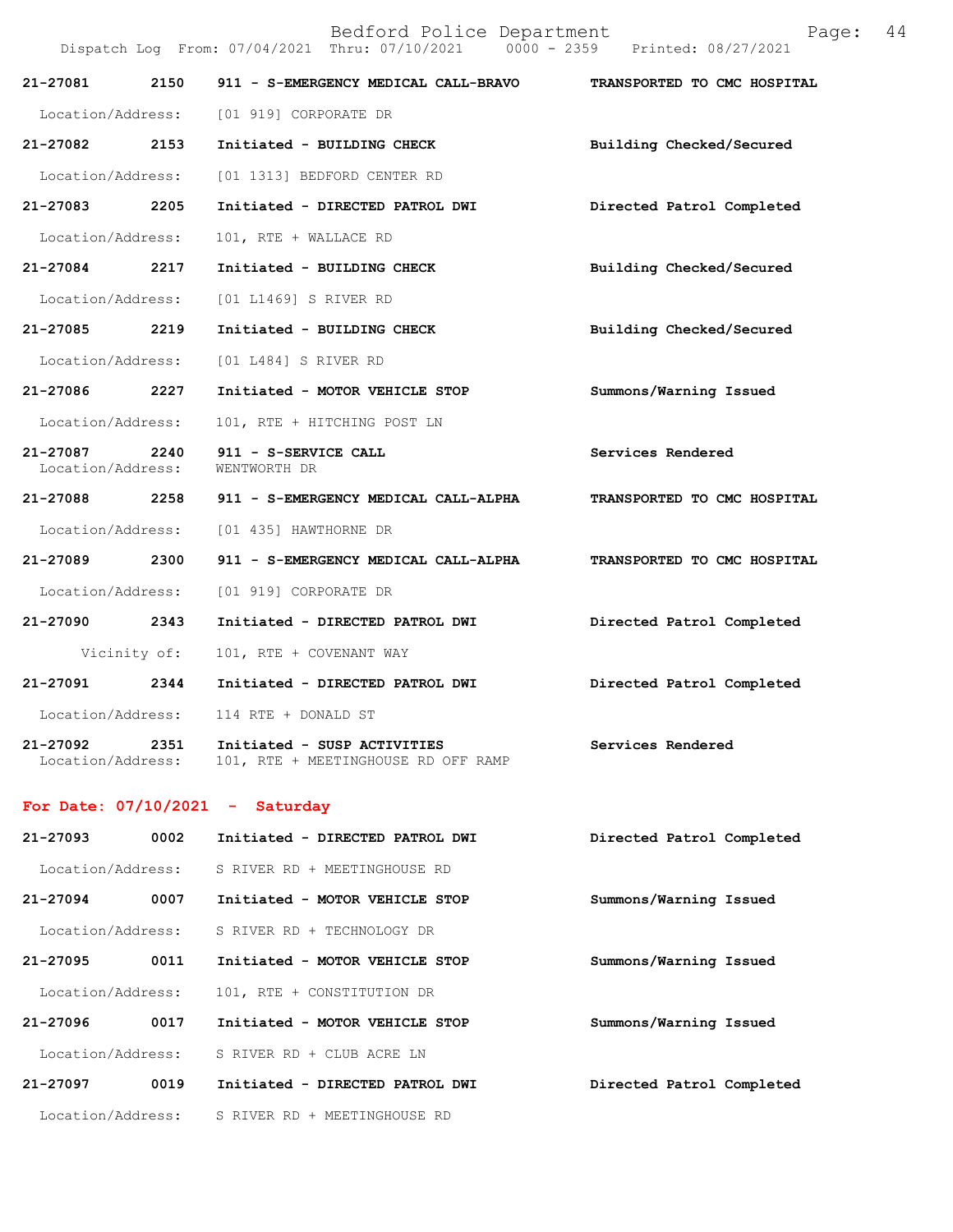|                                    |              | Dispatch Log From: 07/04/2021 Thru: 07/10/2021 0000 - 2359 Printed: 08/27/2021 |                           |
|------------------------------------|--------------|--------------------------------------------------------------------------------|---------------------------|
| 21-27098                           | 0021         | Initiated - DIRECTED PATROL DWI                                                | Directed Patrol Completed |
| Location/Address:                  |              | NEW BOSTON RD + WALLACE RD                                                     |                           |
| 21-27099 0024                      |              | Initiated - MOTOR VEHICLE STOP                                                 | Summons/Warning Issued    |
| Location/Address:                  |              | NEW BOSTON RD + PASTURE LN                                                     |                           |
| 21-27100 0028                      |              | Initiated - DIRECTED PATROL DWI                                                | Directed Patrol Completed |
|                                    | Vicinity of: | 101, RTE + WALLACE RD                                                          |                           |
| 21-27101 0038                      |              | Initiated - SUSP ACTIVITIES                                                    | Summons/Warning Issued    |
| Location/Address:                  |              | 101, RTE + STOWELL RD                                                          |                           |
| 21-27102 0042                      |              | Initiated - DIRECTED PATROL DWI                                                | Directed Patrol Completed |
| Location/Address:                  |              | S RIVER RD + BACK RIVER RD                                                     |                           |
| 21-27103 0048                      |              | Initiated - DIRECTED PATROL DWI                                                | Directed Patrol Completed |
| Location/Address:                  |              | S RIVER RD + COLBY CT                                                          |                           |
| 21-27104 0054                      |              | Initiated - MOTOR VEHICLE STOP                                                 | Summons/Warning Issued    |
| Location/Address:                  |              | 101, RTE + PINECREST DR                                                        |                           |
| 21-27105 0059                      |              | Initiated - MOTOR VEHICLE STOP                                                 | Summons/Warning Issued    |
| Location/Address:                  |              | S RIVER RD + EXECUTIVE PARK DR                                                 |                           |
| 21-27106<br>Location/Address:      | 0101         | Phone - ASSIST OTHER AGENCY<br>[01 L2171] PINECREST DR                         | Services Rendered         |
| 21-27107 0105<br>Location/Address: |              | Radio - HIGHWAY CONDITIONS<br>WALLACE RD + CANDY LN                            | Services Rendered         |
| 21-27108 0112                      |              | Initiated - DIRECTED PATROL DWI                                                | Directed Patrol Completed |
| Location/Address:                  |              | OLD BEDFORD RD + RUNDLETT HILL RD                                              |                           |
| 21-27109                           | 0114         | Initiated - DIRECTED PATROL DWI                                                | Directed Patrol Completed |
| Location/Address:                  |              | SOMERVILLE DR + S RIVER RD                                                     |                           |
| 21-27110                           | 0116         | Initiated - DIRECTED PATROL DWI                                                | Directed Patrol Completed |
| Location/Address:                  |              | BOYNTON ST + DAVIES ST                                                         |                           |
| 21-27111<br>Location/Address:      | 0121         | Phone - ASSIST OTHER AGENCY<br>[01 1950] IRON HORSE DR                         | Services Rendered         |
| 21-27112                           | 0129         | Initiated - MOTOR VEHICLE STOP                                                 | Summons/Warning Issued    |
| Location/Address:                  |              | S RIVER RD                                                                     |                           |
| 21-27113                           | 0131         | Initiated - DIRECTED PATROL DWI                                                | Directed Patrol Completed |
|                                    | Vicinity of: | 101, RTE + NASHUA RD                                                           |                           |
| $21 - 27114$                       | 0158         | Initiated - DIRECTED PATROL BURGLARY                                           | Directed Patrol Completed |
| Location/Address:                  |              | MEETINGHOUSE RD + OAK DR                                                       |                           |
| 21-27115                           | 0159         | Initiated - DIRECTED PATROL DWI                                                | Directed Patrol Completed |
| Location/Address:                  |              | JOPPA HILL RD + N AMHERST RD                                                   |                           |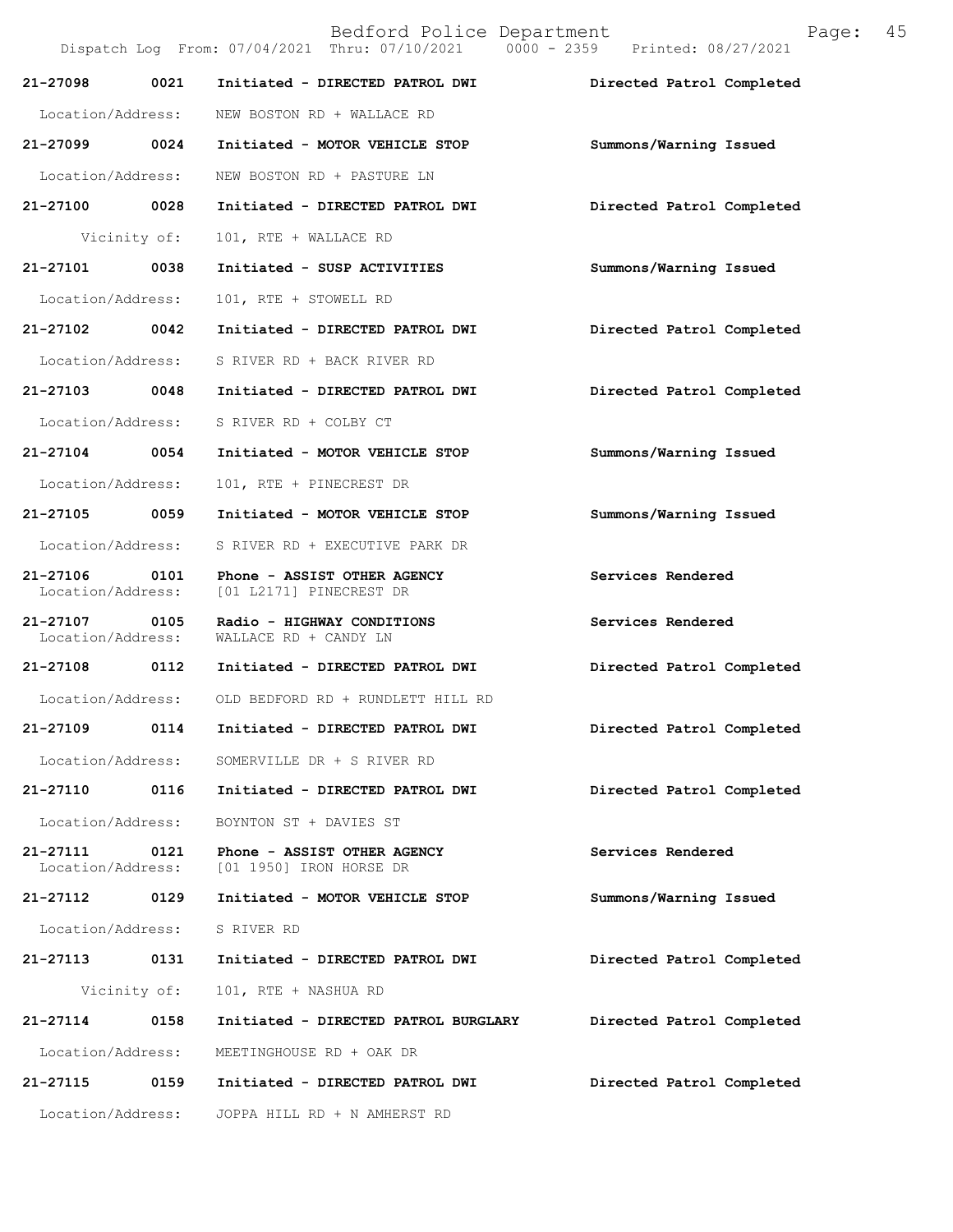Dispatch Log From: 07/04/2021 Thru: 07/10/2021 0000 - 2359 Printed: 08/27/2021 **21-27116 0201 Initiated - SERVE PAPERWORK MO PAPERWORK** Location/Address: [01 138] S RIVER RD Location/Address: **21-27117 0205 911 - S-EMERGENCY MEDICAL CALL-ALPHA TRANSPORTED TO CMC HOSPITAL**  Location/Address: [01 1387] TECHNOLOGY DR **21-27118 0205 Initiated - BUILDING CHECK Building Checked/Secured**  Location/Address: [01 463] NASHUA RD **21-27119 0229 Initiated - DIRECTED PATROL-CAR BREAK-INS Directed Patrol Completed**  Vicinity of: GREENFIELD PKWY + SUMMIT RD **21-27120 0238 Initiated - DIRECTED PATROL-CAR BREAK-INS Directed Patrol Completed**  Location/Address: TECHNOLOGY DR **21-27121 0239 Initiated - BUILDING CHECK Building Checked/Secured**  Location/Address: [01 192] NEW BOSTON RD **21-27122 0239 Initiated - DIRECTED PATROL BURGLARY Directed Patrol Completed**  Location/Address: PALOMINO LN + PLUMMER RD **21-27123 0304 Initiated - BUILDING CHECK Building Checked/Secured**  Location/Address: [01 L1094] S RIVER RD **21-27124 0317 Initiated - DIRECTED PATROL BURGLARY Directed Patrol Completed**  Location/Address: OAK DR **21-27125 0334 Initiated - DIRECTED PATROL BURGLARY Directed Patrol Completed**  Location/Address: S RIVER RD + KILTON RD **21-27126 0418 Initiated - DIRECTED PATROL-CAR BREAK-INS Directed Patrol Completed**  Location/Address: [01 1121] BURGUNDY TER **21-27127 0422 Initiated - DIRECTED PATROL-CAR BREAK-INS Directed Patrol Completed**  Location/Address: HAWTHORNE DR **21-27128 0428 Initiated - BUILDING CHECK Directed Patrol Completed**  Location/Address: [01 422] 101, RTE **21-27129 0433 Initiated - DIRECTED PATROL-CAR BREAK-INS Directed Patrol Completed**  Location/Address: CAMBRIDGE RD + BIRKDALE RD **21-27130 0447 Initiated - DIRECTED PATROL-CAR BREAK-INS Directed Patrol Completed**  Vicinity of: QUINCY DR + WEYMOUTH DR **21-27131 0458 Initiated - DIRECTED PATROL-CAR BREAK-INS Directed Patrol Completed**  Location/Address: MAGAZINE ST + JACKSON SQ **21-27132 0459 Initiated - DIRECTED PATROL BURGLARY Directed Patrol Completed**  Location/Address: BACK RIVER RD + SMITH RD **21-27133 0501 Initiated - DIRECTED PATROL BURGLARY Directed Patrol Completed**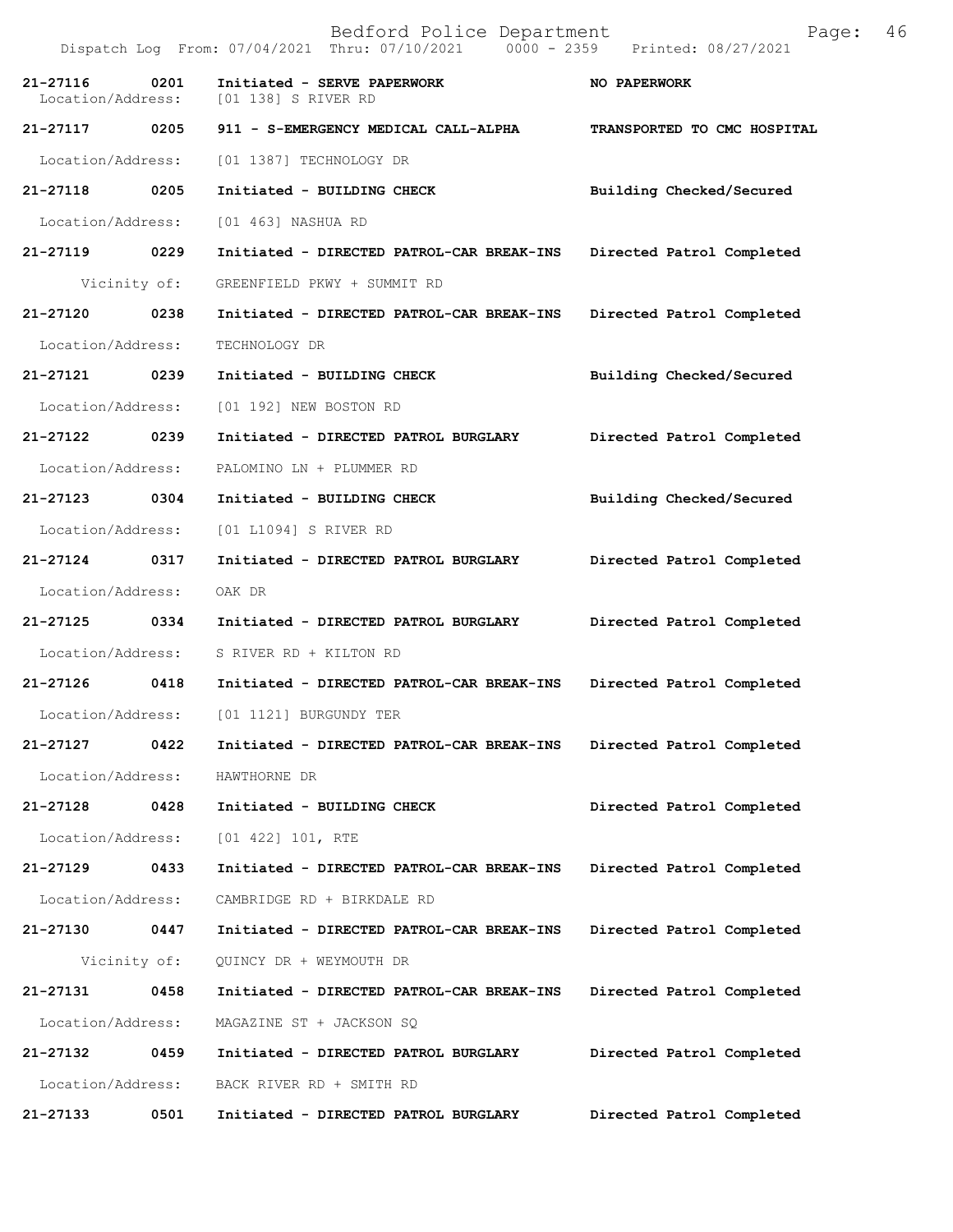|                               |              | Bedford Police Department<br>Dispatch Log From: 07/04/2021 Thru: 07/10/2021 0000 - 2359 | Page:<br>Printed: 08/27/2021 | 47 |
|-------------------------------|--------------|-----------------------------------------------------------------------------------------|------------------------------|----|
| Location/Address:             |              | S RIVER RD + COLBY CT                                                                   |                              |    |
| 21-27134                      | 0513         | Initiated - DIRECTED PATROL TRAFFIC ENF                                                 | Directed Patrol Completed    |    |
|                               | Vicinity of: | 101, RTE + KAHLIKO LN                                                                   |                              |    |
| 21-27135                      | 0529         | Initiated - DIRECTED PATROL TRAFFIC ENF                                                 | Directed Patrol Completed    |    |
| Location/Address:             |              | 114 RTE + WHITE AVE                                                                     |                              |    |
| 21-27136                      | 0533         | Initiated - DIRECTED PATROL TRAFFIC ENF                                                 | Directed Patrol Completed    |    |
| Location/Address:             |              | S RIVER RD + UPJOHN ST                                                                  |                              |    |
| 21-27137                      | 0543         | Initiated - DIRECTED PATROL TRAFFIC ENF                                                 | Directed Patrol Completed    |    |
|                               | Vicinity of: | 101, RTE + CHESTNUT DR                                                                  |                              |    |
| 21-27138                      | 0551         | Initiated - DIRECTED PATROL TRAFFIC ENF                                                 | Directed Patrol Completed    |    |
| Location/Address:             |              | BACK RIVER RD                                                                           |                              |    |
| 21-27139                      | 0702         | Phone - DISABLED MOTOR VEHICLE                                                          | No Action Required           |    |
| Location/Address:             |              | [01 138] S RIVER RD                                                                     |                              |    |
| 21-27140                      | 0800         | Initiated - DIRECTED PATROL TRAFFIC ENF                                                 | Directed Patrol Completed    |    |
| Location/Address:             |              | NEW BOSTON RD + WALLACE RD                                                              |                              |    |
| 21-27141                      | 0802         | Initiated - DIRECTED PATROL TRAFFIC ENF                                                 | Directed Patrol Completed    |    |
| Location/Address:             |              | S RIVER RD + SOMERVILLE DR                                                              |                              |    |
| 21-27142                      | 0852         | Initiated - DIRECTED PATROL TRAFFIC ENF                                                 | Directed Patrol Completed    |    |
| Location/Address:             |              | 114 RTE                                                                                 |                              |    |
| 21-27143                      | 0857         | Initiated - DIRECTED PATROL TRAFFIC ENF                                                 | Directed Patrol Completed    |    |
| Location/Address:             |              | 101, RTE + JENKINS RD                                                                   |                              |    |
| 21-27144                      | 0917         | Initiated - MOTOR VEHICLE STOP                                                          | Summons/Warning Issued       |    |
| Location/Address:             |              | BOYNTON ST + WAYSIDE DR                                                                 |                              |    |
| 21-27145<br>Location/Address: | 0930         | Phone - ALARM, BURGLAR<br>[01 2299] SOUTH HILLS DR                                      | Alarm - False                |    |
| 21-27146                      | 0930         | Initiated - MOTOR VEHICLE STOP                                                          | Summons/Warning Issued       |    |
| Location/Address:             |              | NEW BOSTON RD + WALLACE RD                                                              |                              |    |
| 21-27147                      | 1004         | Initiated - DIRECTED PATROL BURGLARY                                                    | Directed Patrol Completed    |    |
| Location/Address:             |              | HAWK DR + EAGLE DR                                                                      |                              |    |
| 21-27148<br>Location/Address: | 1010         | Walk-In - FINGERPRINTS<br>[01 474] CONSTITUTION DR                                      | Services Rendered            |    |
| 21-27149                      | 1010         | Initiated - DIRECTED PATROL-CAR BREAK-INS                                               | Directed Patrol Completed    |    |
| Location/Address:             |              | N AMHERST RD + SOUTH HILLS DR                                                           |                              |    |
| 21-27150                      | 1011         | Initiated - DIRECTED PATROL-CAR BREAK-INS                                               | Directed Patrol Completed    |    |
| Location/Address:             |              | [01 1235] S RIVER RD                                                                    |                              |    |
| 21-27151                      | 1030         | Walk-In - FINGERPRINTS                                                                  | Services Rendered            |    |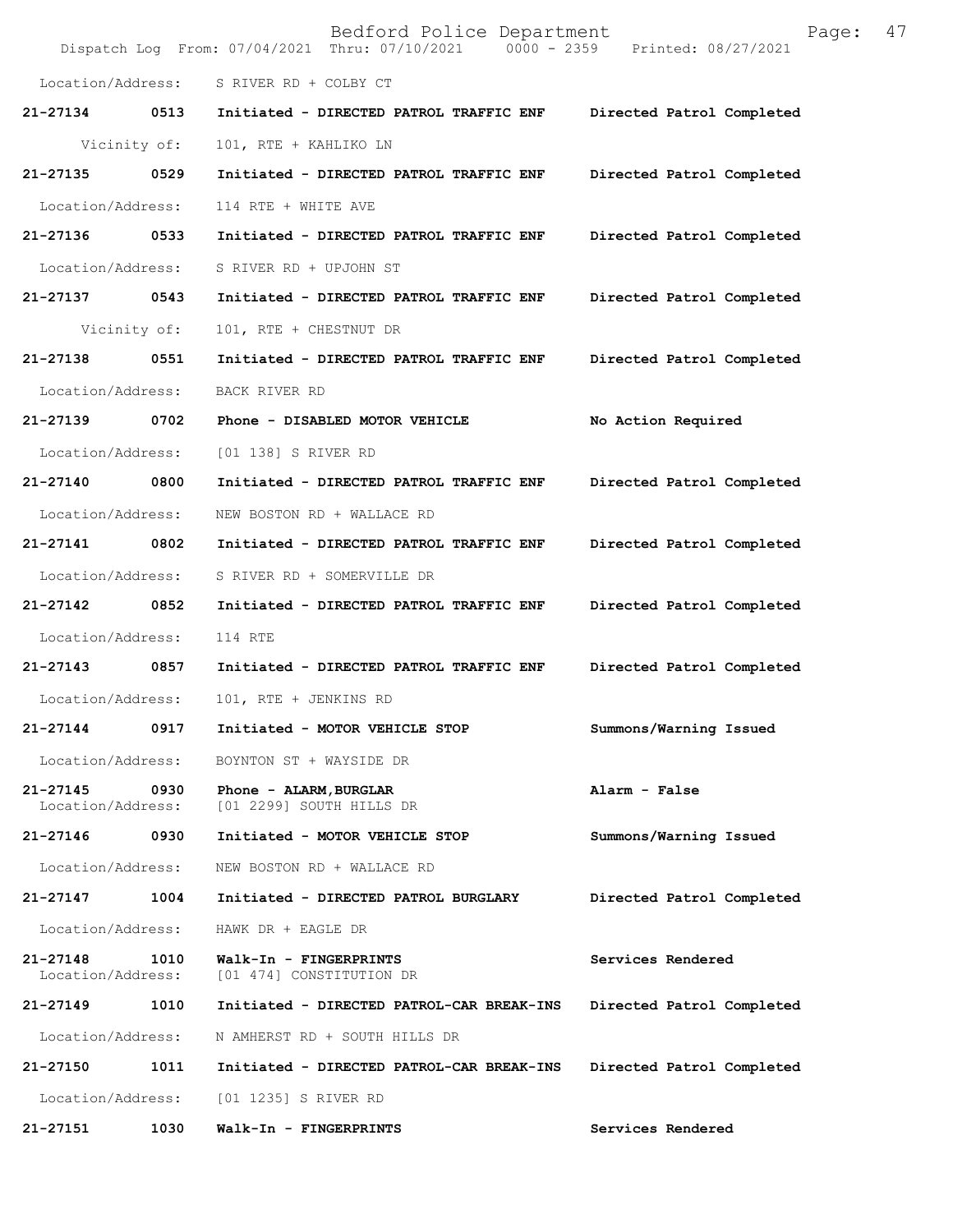|                                   |                   | Bedford Police Department<br>Dispatch Log From: 07/04/2021 Thru: 07/10/2021 0000 - 2359 | Printed: 08/27/2021         | 48<br>Page: |
|-----------------------------------|-------------------|-----------------------------------------------------------------------------------------|-----------------------------|-------------|
| Location/Address:                 |                   | [01 474] CONSTITUTION DR                                                                |                             |             |
| 21-27152<br>Location/Address:     | 1034              | 911 - S-FIRE, AUTO<br>$I-293$ NORTH                                                     | Extinquished                |             |
| 21-27153 1055                     |                   | Initiated - MOTOR VEHICLE STOP                                                          | Summons/Warning Issued      |             |
| Location/Address:                 |                   | [01 L0000786] S RIVER RD                                                                |                             |             |
| 21-27154                          | 1058              | Initiated - DIRECTED PATROL TRAFFIC ENF                                                 | Directed Patrol Completed   |             |
| Location/Address:                 |                   | 101, RTE + KAHLIKO LN                                                                   |                             |             |
| 21-27155                          | 1101              | Initiated - MOTOR VEHICLE STOP                                                          | Summons/Warning Issued      |             |
| Location/Address:                 |                   | 101, RTE + HITCHING POST LN                                                             |                             |             |
| 21-27156<br>Location/Address:     | 1101              | Phone - FINGERPRINTS<br>[01 474] CONSTITUTION DR                                        | Services Rendered           |             |
| 21-27157<br>Location/Address:     | 1122              | Walk-In - FINGERPRINTS<br>[01 474] CONSTITUTION DR                                      | Services Rendered           |             |
| $21 - 27158$<br>Location/Address: | 1156              | Initiated - SERVE PAPERWORK<br>[01 L408] GOLDEN DR                                      | Services Rendered           |             |
| 21-27159 1230                     |                   | 911 - GUNSHOT                                                                           | Directed Patrol Completed   |             |
| Location/Address:                 |                   | BACK RIVER RD                                                                           |                             |             |
| 21-27031                          | 1300              | Walk-In - POLICE INFORMATION                                                            | No Action Required          |             |
| Location/Address:                 |                   | LIBERTY HILL RD                                                                         |                             |             |
| 21-27160                          | 1323              | Initiated - DIRECTED PATROL TRAFFIC ENF                                                 | Directed Patrol Completed   |             |
| Location/Address:                 |                   | N AMHERST RD + JOPPA HILL RD                                                            |                             |             |
| 21-27161                          | 1331              | Initiated - DIRECTED PATROL TRAFFIC ENF                                                 | Directed Patrol Completed   |             |
| Location/Address:                 |                   | 101, RTE + WALLACE RD                                                                   |                             |             |
| 21-27163<br>Location/Address:     | 1336              | Phone - MOTOR VEHICLE COMP-IN PROGRESS<br>[01 L241] 101, RTE                            | Services Rendered           |             |
| 21-27162                          | 1337              | 911 - S-EMERGENCY MEDICAL CALL-ALPHA                                                    | TRANSPORTED TO CMC HOSPITAL |             |
| Location/Address:                 |                   | [01 749] WASHINGTON PL                                                                  |                             |             |
| 21-27164<br>Location/Address:     | 1356              | Phone - SUSP ACTIVITIES<br>[01 L709] 101, RTE                                           | Services Rendered           |             |
| 21-27165                          | 1401<br>Location: | Phone - ASSIST OTHER AGENCY<br>[MA] TEWSKBURY                                           | Services Rendered           |             |
| 21-27166                          | 1403              | Initiated - DIRECTED PATROL TRAFFIC ENF                                                 | Directed Patrol Completed   |             |
| Location/Address:                 |                   | S RIVER RD + MEETINGHOUSE RD                                                            |                             |             |
| 21-27167<br>Location/Address:     | 1413              | Walk-In - ASSIST CITIZEN<br>[01 474] CONSTITUTION DR                                    | Services Rendered           |             |
| 21-27168<br>Location/Address:     | 1506              | Phone - ASSIST CITIZEN<br>[07] DUBUQUE ST                                               | Services Rendered           |             |
| 21-27169<br>Location/Address:     | 1558              | Phone - MOTOR VEHICLE ACCIDENT<br>[01 1050] DONALD ST                                   | Investigated                |             |
| 21-27170                          | 1606              | Initiated - DIRECTED PATROL TRAFFIC ENF                                                 | Directed Patrol Completed   |             |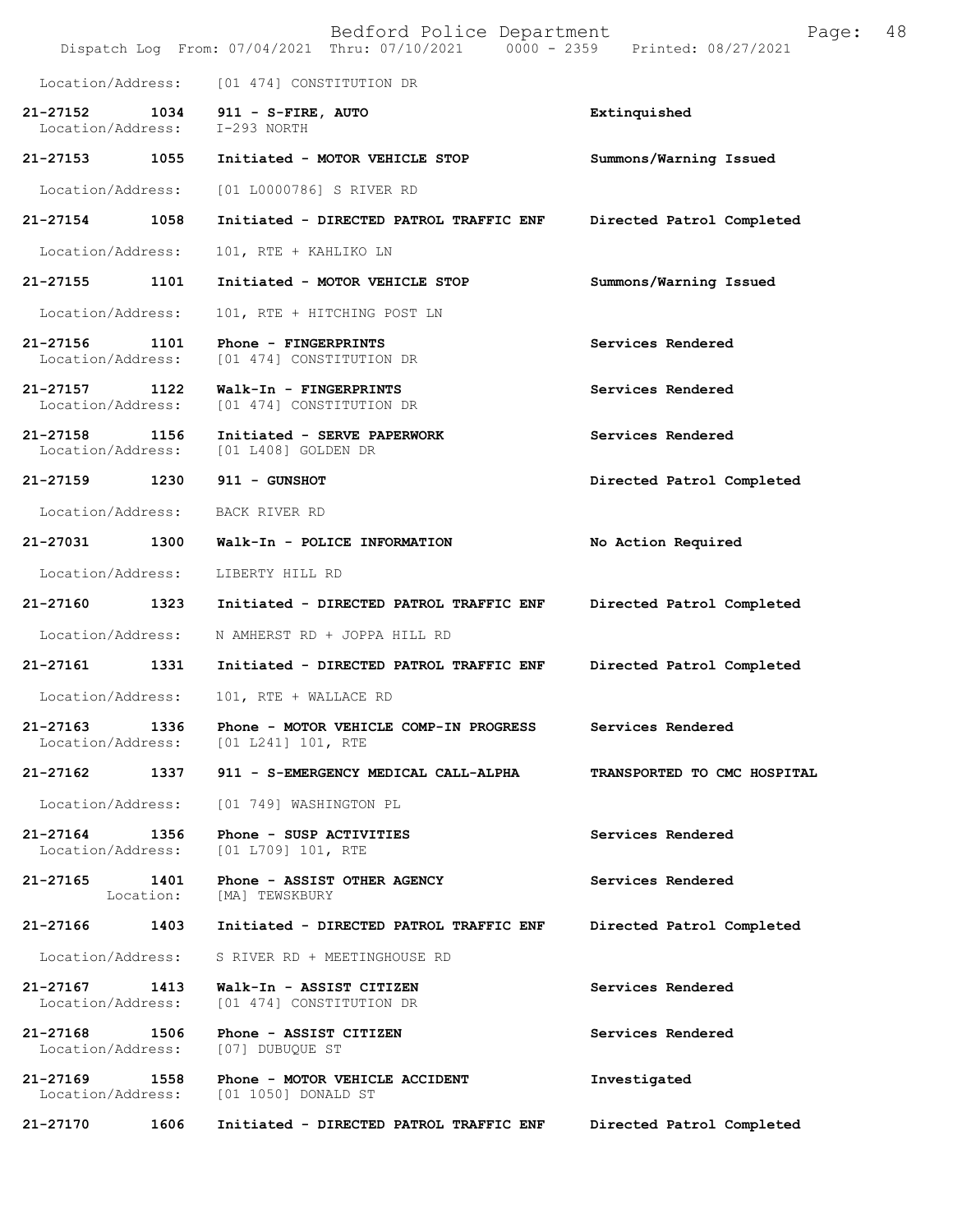|                                       | Location/Address: BOYNTON ST + PLUMMER RD                                       |                           |
|---------------------------------------|---------------------------------------------------------------------------------|---------------------------|
|                                       | 21-27171 1609 Initiated - DIRECTED PATROL TRAFFIC ENF Directed Patrol Completed |                           |
| Location/Address:                     | 101, RTE + HITCHING POST LN                                                     |                           |
| 21-27172 1624                         | Initiated - MOTOR VEHICLE STOP                                                  | Summons/Warning Issued    |
| Location/Address:                     | 101, RTE + COVENANT WAY                                                         |                           |
| 21-27173 1631                         | Initiated - DIRECTED PATROL TRAFFIC ENF Directed Patrol Completed               |                           |
| Location/Address:                     | S RIVER RD + CLUB ACRE LN                                                       |                           |
| 21-27174 1646                         | Initiated - MOTOR VEHICLE STOP                                                  | Summons/Warning Issued    |
| Location/Address:                     | MEETINGHOUSE RD                                                                 |                           |
| 21-27175 1654                         | Initiated - DIRECTED PATROL TRAFFIC ENF                                         | Directed Patrol Completed |
| Location/Address:                     | JOPPA HILL RD + N AMHERST RD                                                    |                           |
|                                       | 21-27176 1703 Initiated - DIRECTED PATROL TRAFFIC ENF                           | Directed Patrol Completed |
|                                       | Location/Address: S RIVER RD + MOORES CROSSING RD                               |                           |
| 21-27177 1704                         | Initiated - MOTOR VEHICLE STOP                                                  | Summons/Warning Issued    |
| Location/Address:                     | 101, RTE + HARDY RD                                                             |                           |
| 21-27178 1721<br>Location/Address:    | 911 - S-MOTOR VEHICLE ACCIDENT INJ<br>NEW BOSTON RD + PASTURE LN                | Investigated              |
| Location/Address: PEBBLE BEACH DR     | 21-27179 1749 911 - S-EMERGENCY MEDICAL CALL-ALPHA                              | <b>NO TRANSPORT</b>       |
|                                       | 21-27180 2020 Initiated - MOTOR VEHICLE STOP                                    | Summons/Warning Issued    |
|                                       | Location/Address: NEW BOSTON RD + 114 RTE                                       |                           |
| 21-27181 2035                         | Initiated - DIRECTED PATROL-CAR BREAK-INS                                       | Directed Patrol Completed |
|                                       | Location/Address: [01 1235] S RIVER RD                                          |                           |
| 2110<br>21-27182<br>Location/Address: | Phone - ASSIST CITIZEN<br>[01 474] CONSTITUTION DR                              | Services Rendered         |
| 2120<br>21-27183                      | Initiated - MOTOR VEHICLE STOP                                                  | Summons/Warning Issued    |
| Location/Address:                     | COLBY CT                                                                        |                           |
| 21-27184<br>2149                      | Initiated - DIRECTED PATROL-CAR BREAK-INS                                       | Directed Patrol Completed |
| Location/Address:                     | [01 L1562] KILTON RD                                                            |                           |
| 21-27185<br>2212                      | Initiated - BUILDING CHECK                                                      | Building Checked/Secured  |
| Location/Address:                     | [01 L1469] S RIVER RD                                                           |                           |
| 21-27186<br>2216                      | Phone - FIREWORKS                                                               | No Action Required        |
| Location/Address:                     | BLANFORD PL + RICE LN                                                           |                           |
| 21-27187<br>2306                      | Phone - DOG COMPLAINT                                                           | No Action Required        |
| Location/Address:                     | JOPPA HILL RD                                                                   |                           |
| 21-27188<br>2350                      | Initiated - DIRECTED PATROL DWI                                                 | Directed Patrol Completed |